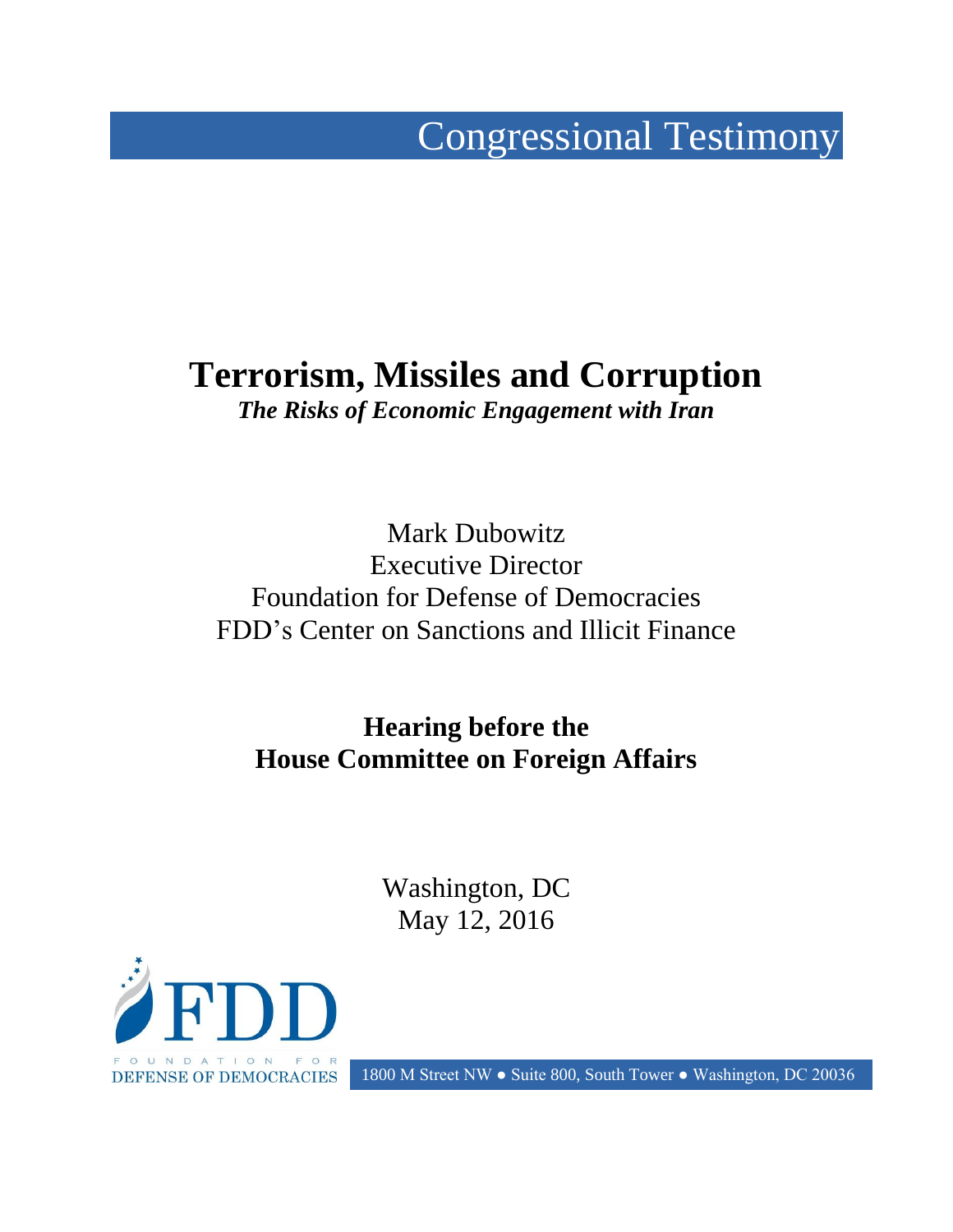Chairman Royce, Ranking Member Engel, members of the Committee, on behalf of the Foundation for Defense of Democracies and its Center on Sanctions and Illicit Finance, thank you for the opportunity to testify.

### **EXECUTIVE SUMMARY**

The Joint Comprehensive Plan of Action (JCPOA) provided Iran with a patient pathway to nuclear weapons capability by placing limited, temporary, and reversible constraints on Iran's nuclear activities. The deal (as well as the interim agreement in place during the negotiations) provided Iran with substantial economic relief that helped Iran avoid a severe economic crisis and return to a modest recovery path. The lifting of restrictions on Iran's use of frozen overseas assets of about \$100 billion gave Tehran badly needed hard currency to settle its outstanding debts, begin to repair its economy, build up its diminished foreign exchange reserves, and ease a budgetary crisis, which in turn freed up funds for the financing of terrorism.

The nuclear deal also did nothing to address the full range of Iran's illicit activities, including ballistic missile development, support for terrorism, regional destabilization, and human rights abuses. Indeed, the weakening of missile language in the key UN Security Council Resolution and the lifting of a conventional arms embargo after five years and the missile embargo after eight undermine international efforts to combat Iran's illicit activities.

Simultaneously, Iran's domestic repression intensified with a record number of executions in  $2015<sup>1</sup>$  When President Rouhani was elected in June 2013, there was a widespread, but incorrect, assumption that he would shepherd in an era of greater freedoms in Iran. Instead, however, domestic repression has intensified. As United Nations Special Rapporteur on the situation of human rights in the Islamic Republic of Iran Dr. Ahmed Shaheed reports, despite a "noticeable change in the tone and tenor of the government's approach to human rights," there has been no "meaningful change on the ground."<sup>2</sup>

As international businesses re-enter the Iranian market, the regime continues to oppress its citizens and deny their basic human rights. The regime seems to hope that the promise of profits will blind the international community to Iran's vast system of domestic repression. As Iranian officials attempt to whitewash their government's actions to gain international legitimacy, it is critical that Congress and the administration continue to monitor the human rights conditions in Iran and use existing human rights-related executive orders and statutes to punish those violating the basic human freedoms of Iran's citizens.

During last summer's congressional review period, Obama administration officials pledged that the United States would continue to enforce non-nuclear sanctions and oppose the full range of Iran's illicit and dangerous activities. While the JCPOA lifts sanctions on Iran's nuclear

<sup>&</sup>lt;sup>1</sup> UN Special Rapporteur on the situation of human rights in the Islamic Republic of Iran, Press Release, "Zeid calls" for an end to executions for drug offences in Iran," April 14, 2016. [\(http://shaheedoniran.org/english/human-rights](http://shaheedoniran.org/english/human-rights-at-the-united-nations/human-rights-monitoring-mechanisms/high-commissioner-office/zeid-calls-for-an-end-to-executions-for-drug-offences-in-iran/)[at-the-united-nations/human-rights-monitoring-mechanisms/high-commissioner-office/zeid-calls-for-an-end-to](http://shaheedoniran.org/english/human-rights-at-the-united-nations/human-rights-monitoring-mechanisms/high-commissioner-office/zeid-calls-for-an-end-to-executions-for-drug-offences-in-iran/)[executions-for-drug-offences-in-iran/\)](http://shaheedoniran.org/english/human-rights-at-the-united-nations/human-rights-monitoring-mechanisms/high-commissioner-office/zeid-calls-for-an-end-to-executions-for-drug-offences-in-iran/)

 $2$  UN Special Rapporteur on the situation of human rights in the Islamic Republic of Iran, "Press Conference" Statement," March 10, 2016. [\(http://shaheedoniran.org/english/dr-shaheeds-work/press-releases/press-conference](http://shaheedoniran.org/english/dr-shaheeds-work/press-releases/press-conference-statement-on-10-march-2016/)[statement-on-10-march-2016/\)](http://shaheedoniran.org/english/dr-shaheeds-work/press-releases/press-conference-statement-on-10-march-2016/)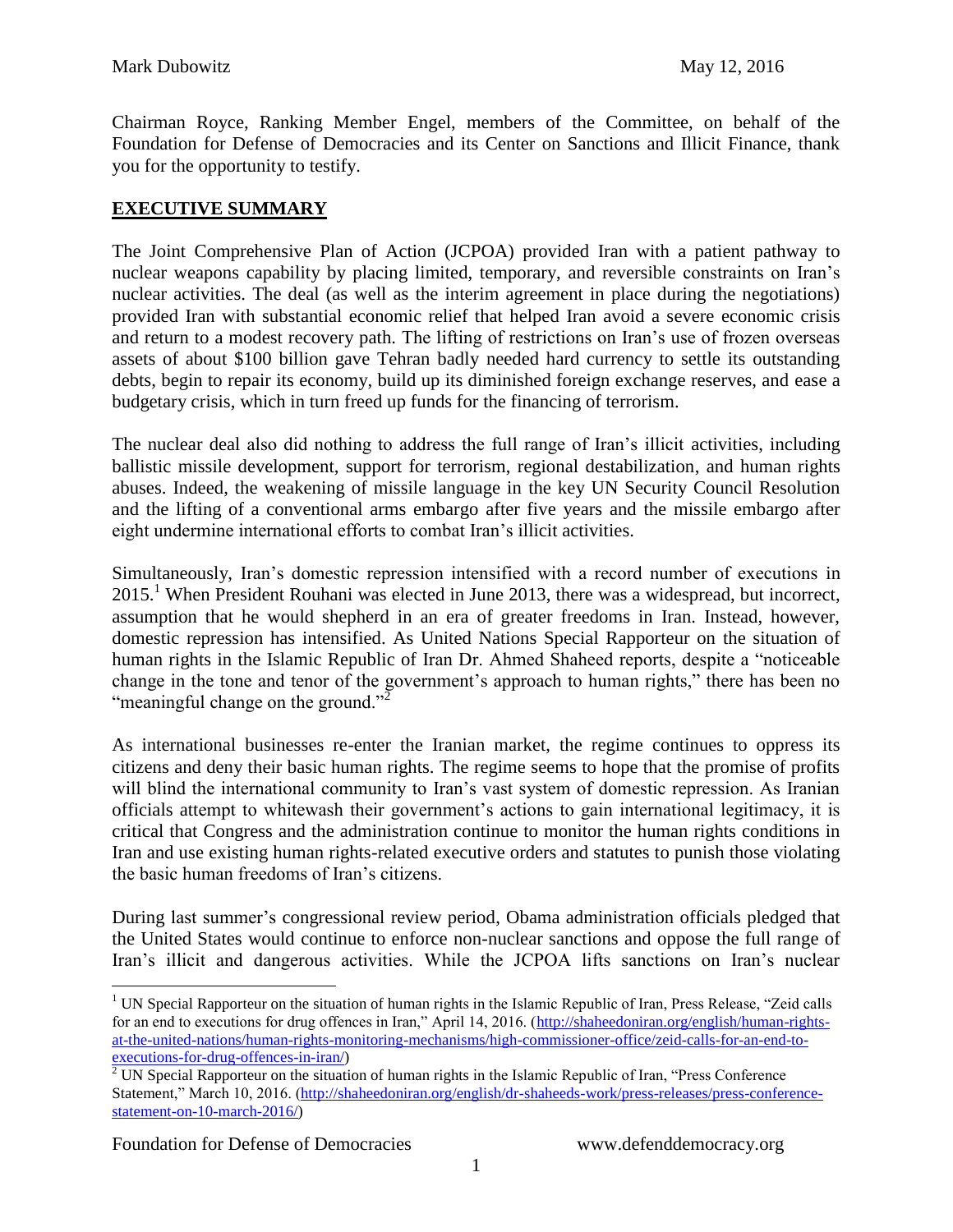activities, it does not preclude the United States from using these non-nuclear sanctions – despite statements from Iran that it will view any imposition of sanctions as a violation of the deal and grounds to "snapback" its nuclear program.<sup>3</sup>

Congress should reject that Iranian position – which amounts to a form of nuclear blackmail – and hold the administration accountable for its commitments. Sanctions need to be imposed to target Iran's support for terrorism, ballistic missile program, support for the Assad regime in Syria and designated Shiite militias in Iraq, and human rights abuses. These steps are not a violation of the JCPOA, but rather an affirmation of the stated U.S. policy to "oppose Iran's destabilizing policies with every national security tool available."<sup>4</sup>

Since the JCPOA was reached, the administration has only imposed a handful of new sanctions designations; only nine individuals and nine entities have been added to Treasury's sanctions list as a result of Iran's ongoing illicit activities.<sup>5</sup> These designations include ineffectual sanctions targeting Iran's missile procurement networks. Tehran can easily reconstitute these networks, and therefore the designations do not impose the kind of economic costs that changed the regime's strategic calculus with respect to its nuclear program. Discussions at the UN Security Council are unlikely to lead to any meaningful response to Iran's repeated ballistic missile tests.<sup>6</sup> Indeed, the administration has backed away from language of "violations," instead arguing that these missile activities are "inconsistent" with UN Security Council Resolution 2231.<sup>7</sup>

The administration also has failed to vigorously enforced human rights sanctions against Iran. Indeed, since the JCPOA was concluded last summer, the administration has designated no individuals or entities for human rights abuses. Indeed only one individual and two entities have been sanctioned for human rights violations since Rouhani came to power in the summer of 2013.<sup>8</sup> This is a sharp drop from the 34 individuals and entities designated between 2009 and

<sup>3</sup> Column Lynch, "Iran to United Nations; New Sanctions Could Kill Nuclear Deal," *Foreign Policy*, July 28, 2015. [\(https://foreignpolicy.com/2015/07/28/john-kerry-obama-administration-terrorism-human-rights-iran-to-united](https://foreignpolicy.com/2015/07/28/john-kerry-obama-administration-terrorism-human-rights-iran-to-united-nations-new-sanctions-could-kill-nuclear-deal/)[nations-new-sanctions-could-kill-nuclear-deal/\)](https://foreignpolicy.com/2015/07/28/john-kerry-obama-administration-terrorism-human-rights-iran-to-united-nations-new-sanctions-could-kill-nuclear-deal/)

<sup>4</sup> John Kerry, "Remarks on Nuclear Agreement With Iran," *National Constitution Center,* September 2, 2015. [\(http://www.state.gov/secretary/remarks/2015/09/246574.htm\)](http://www.state.gov/secretary/remarks/2015/09/246574.htm)

 $5 \overline{\text{U}}$ .S. Department of the Treasury, Office of Foreign Assets Control, "Counter Terrorism Designations; Nonproliferation Designations," March 24, 2016. [\(https://www.treasury.gov/resource-center/sanctions/OFAC-](https://www.treasury.gov/resource-center/sanctions/OFAC-Enforcement/Pages/20160324.aspx)[Enforcement/Pages/20160324.aspx\)](https://www.treasury.gov/resource-center/sanctions/OFAC-Enforcement/Pages/20160324.aspx); U.S. Department of the Treasury, Office of Foreign Assets Control, "Nonproliferation Designations," January 17, 2016. [\(https://www.treasury.gov/resource-center/sanctions/OFAC-](https://www.treasury.gov/resource-center/sanctions/OFAC-Enforcement/Pages/20160117.aspx)[Enforcement/Pages/20160117.aspx\)](https://www.treasury.gov/resource-center/sanctions/OFAC-Enforcement/Pages/20160117.aspx)

<sup>6</sup> Julian Pecquet, "U.S. Looks to Sidestep U.N. on New Iran Sanctions," *Al-Monitor*, March 29, 2016. [\(http://www.usnews.com/news/articles/2016-03-29/us-looks-to-sidestep-united-nations-on-iran-missiles-sanctions\)](http://www.usnews.com/news/articles/2016-03-29/us-looks-to-sidestep-united-nations-on-iran-missiles-sanctions) <sup>7</sup> Louis Charbonneau, "Exclusive: Iran missile tests were 'in defiance of' U.N. resolution - U.S., allies," *Reuters*, March 30, 2016. [\(http://www.reuters.com/article/us-iran-missiles-idUSKCN0WV2HE\)](http://www.reuters.com/article/us-iran-missiles-idUSKCN0WV2HE)

<sup>8</sup> U.S. Department of the Treasury, Press Release, "Treasury Sanctions Iranian Official for Human Rights Abuses," May 23, 2014. [\(https://www.treasury.gov/press-center/press-releases/Pages/jl2411.aspx\)](https://www.treasury.gov/press-center/press-releases/Pages/jl2411.aspx); U.S. Department of the Treasury, Press Release, "Treasury Designates Additional Individuals and Entities Under Iran-related Authorities," December 30, 2014. [\(https://www.treasury.gov/press-center/press-releases/Pages/jl9731.aspx\)](https://www.treasury.gov/press-center/press-releases/Pages/jl9731.aspx)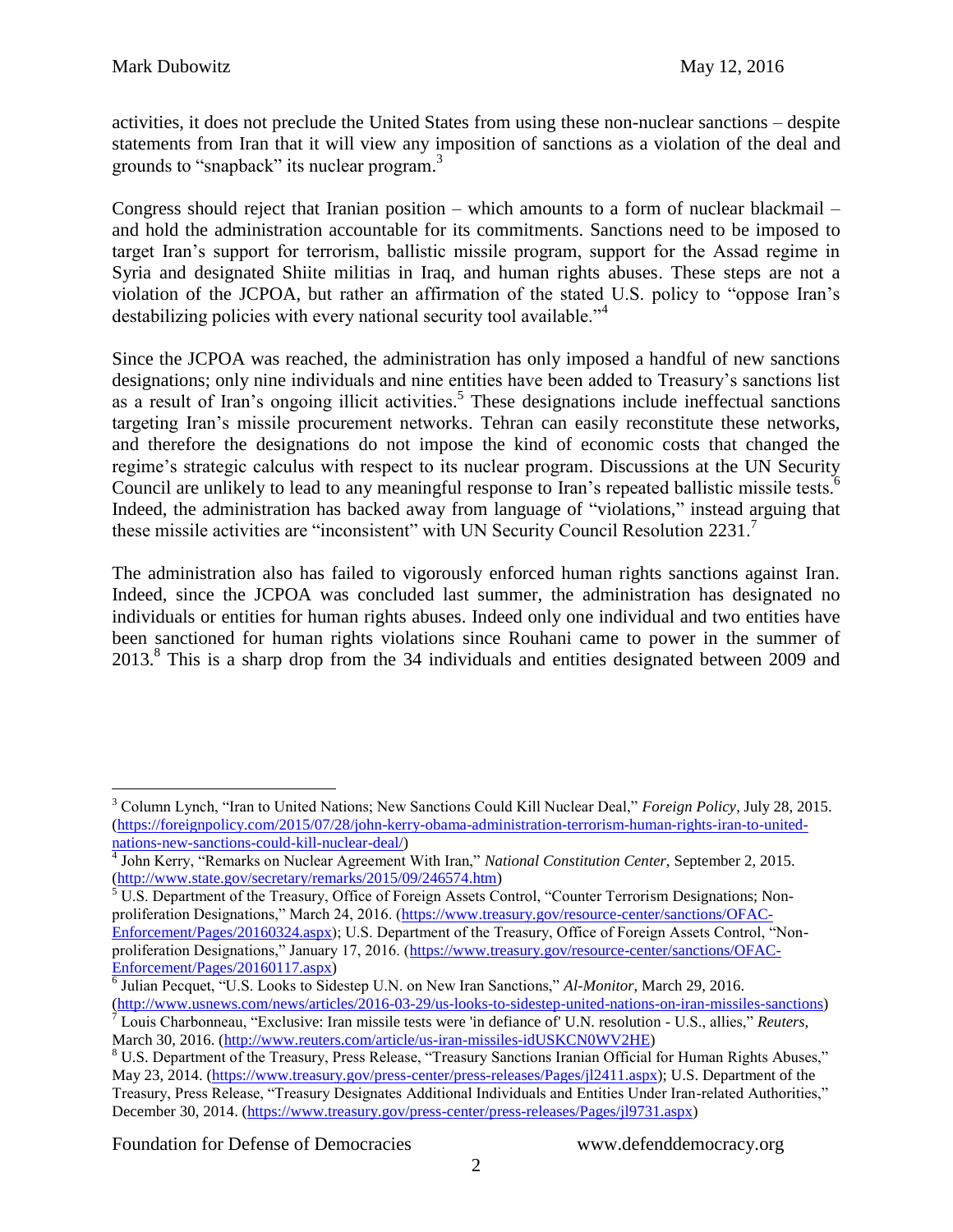$2013<sup>9</sup>$  itself a relatively dismal record compared to the European Union, which designated 84 individuals and one entity between 2009 and  $2015$ .<sup>10</sup>

Even as the administration's enforcement of non-nuclear sanctions is far less robust than many in Congress expected, the administration reportedly is considering providing a new unilateral concession that Iran did not negotiate as part of the JCPOA: Iranian use of dollarized financial transactions through offshore dollar-clearing, intra-bank book transfers and conversions, or some other kind of mechanism. This concession, a response to threats from Iran's Supreme Leader Ali Khamenei, $^{11}$  undercuts the effectiveness of future non-nuclear sanctions, which depend on the private sector's perception of the overwhelming illicit financial risks involved in transactions with Iran. Easing dollarized transaction restrictions also aids an Iranian push to legitimize its financial sector without ceasing the terror, nuclear, and missile financing and related moneylaundering and sanctions evasion that violate international norms of responsible financial activities.

Instead, Congress can maintain pressure on the Iranian regime to change its behavior and defend the sanctions architecture by strengthening non-nuclear sanctions and by linking the removal of sanctions to demonstrable changes in the behavior that prompted sanctions in the first place. Specifically, I recommend that Congress consider taking the following steps.

1. Protect the integrity of the U.S. dollar from Iranian illicit finance by codifying existing restrictions, reporting on financial institutions involved in dollarization, and linking the termination of these measures to the end of Iranian support for terrorism and missile development as well as compensation for victims of Iranian terrorism.

2. Strengthen sanctions against the Islamic Revolutionary Guard Corps (IRGC) for its support for terrorism by designating it under Executive Order 13224 or by declaring it to be a Foreign Terrorist Organization. If the administration refuses to designate the IRGC for terrorism, Congress should impose the same penalties provided for under the Executive Order 13224 or FTO designation.

3. Impose sanctions on the IRGC's penetration in sectors of the Iranian economy and on sectors involved in Iran's ballistic missile development, with regular reports on the sectors and Iranian and foreign entities involved. These sectors include metallurgy and mining; chemicals, petrochemicals, and energy; construction; automotive; and electronic, telecommunication, and computer science.

 $\overline{a}$ <sup>9</sup> Information available via the U.S. Department of the Treasury's "Sanctions List Search" database, accessed on May 4, 2016 at [https://sanctionssearch.ofac.treas.gov/.](https://sanctionssearch.ofac.treas.gov/)

<sup>10</sup> The Council of the European Union, "Council Regulation No 359/2011 of 12 April 2011," *Official Journal of the European Union*, as amended April 7, 2015. [\(http://eur-lex.europa.eu/legal](http://eur-lex.europa.eu/legal-content/EN/TXT/?uri=CELEX:02011R0359-20150409)[content/EN/TXT/?uri=CELEX:02011R0359-20150409\)](http://eur-lex.europa.eu/legal-content/EN/TXT/?uri=CELEX:02011R0359-20150409)

<sup>&</sup>lt;sup>11</sup> Ali Khamenei, "Islamic Republic Has Destroyed Enemy Trenches Inside Iran," *Remarks in the city of Mashhad*, March 20, 2016. [\(http://english.khamenei.ir/news/3550/Islamic-Republic-Has-Destroyed-Enemy-Trenches-Inside-](http://english.khamenei.ir/news/3550/Islamic-Republic-Has-Destroyed-Enemy-Trenches-Inside-Iran)[Iran\)](http://english.khamenei.ir/news/3550/Islamic-Republic-Has-Destroyed-Enemy-Trenches-Inside-Iran)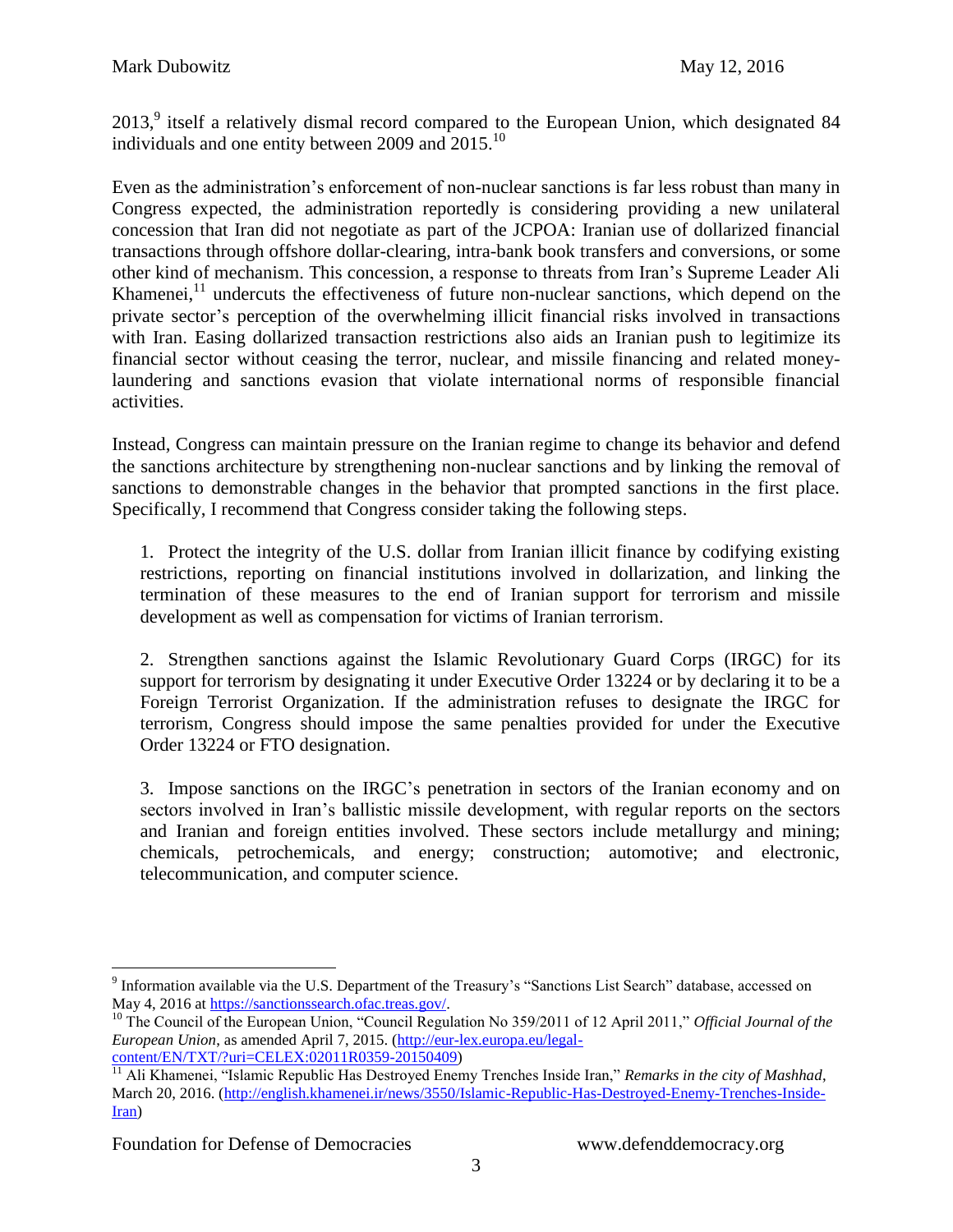4. Require the administration to report to Congress on Iran's deceptive conduct and illicit activities as well as the role of the IRGC and other rogue actors in Iran's illicit financial networks.

5. Create an IRGC Watch List to identify companies with connections to the IRGC but that do not meet thresholds for designation as owned or controlled by sanctioned entities.

6. Expand designations of companies that are owned or controlled by the IRGC or Iran's Ministry of Defense.

7. Require reporting on transactions with IRGC Watch List companies or joint ventures with IRGC entities.

8. Require Treasury to explain the qualitative and quantitative effects of individual designations against Iranian entities.

9. Expand human rights sanctions against all entities and individuals complicit in Iran's systemic human rights abuses.

10. Target Iranian corruption and kleptocracy for both anti-money laundering and human rights.

In remarks before the Carnegie Endowment for International Peace, Treasury Secretary Jack Lew argued that sanctions are an effective instrument to address illicit activities, but they must be lifted when the illicit behavior changes.<sup>12</sup> This is an important principle, but the [commentary](https://www.washingtonpost.com/posteverything/wp/2016/03/30/let-the-debate-about-economic-sanctions-begin/) [surrounding](https://www.washingtonpost.com/opinions/a-warning-against-the-overuse-of-sanctions/2016/03/29/9598557c-f5f5-11e5-8b23-538270a1ca31_story.html) these remarks misses a crucial detail: Iran has not addressed the underlying behavior that prompted many of the U.S. sanctions.

# **GREEN-LIGHTING THE GREENBACK FOR AN ILLICIT FINANCIAL ACTOR**

While U.S. and European diplomats celebrated the conclusion of the Joint Comprehensive Plan of Action last summer, Iran's Supreme Leader Ali Khamenei and his government saw that deal not as the end of the negotiations, but the beginning. This has become increasingly clear in their criticism of sanctions relief and demand for more.<sup>13</sup>

 $\overline{a}$ <sup>12</sup> Jacob Lew, "The Evolution of Sanctions and Lessons for the Future," *Remarks before the Carnegie Endowment for International Peace*, March 30, 2016. [\(https://www.treasury.gov/press-center/press-releases/Pages/jl0398.aspx\)](https://www.treasury.gov/press-center/press-releases/Pages/jl0398.aspx) <sup>13</sup> Guy Faulconbridge, "Iran calls on U.S. to reassure European banks over trade with Tehran," *Reuters*, February 4, 2016. [\(http://www.reuters.com/article/us-iran-britain-trade-idUSKCN0VD2K2\)](http://www.reuters.com/article/us-iran-britain-trade-idUSKCN0VD2K2); "Iran's Supreme Leader says U.S. lifted sanctions only on paper," *Reuters*, April 27, 2016. [\(http://www.reuters.com/article/us-iran-economy](http://www.reuters.com/article/us-iran-economy-khamenei-idUSKCN0XO0RK)[khamenei-idUSKCN0XO0RK\)](http://www.reuters.com/article/us-iran-economy-khamenei-idUSKCN0XO0RK); Robin Wright, "Iran's Javad Zarif on the Fraying Nuclear Deal, U.S. Relations, and Holocaust Cartoons," *The New Yorker*, April 25, 2016. [\(http://www.newyorker.com/news/news-desk/irans-javad](http://www.newyorker.com/news/news-desk/irans-javad-zarif-on-the-fraying-nuclear-deal-u-s-relations-and-holocaust-cartoons)[zarif-on-the-fraying-nuclear-deal-u-s-relations-and-holocaust-cartoons\)](http://www.newyorker.com/news/news-desk/irans-javad-zarif-on-the-fraying-nuclear-deal-u-s-relations-and-holocaust-cartoons); Jay Solomon, Asa Fitch, and Benoit Faucon, "Iran's Central Bank Chief Warns Banking-Access Issues Jeopardize Nuclear Deal," *The Wall Street Journal*, April 15, 2016. [\(http://www.wsj.com/articles/irans-central-bank-chief-warns-banking-access-issues](http://www.wsj.com/articles/irans-central-bank-chief-warns-banking-access-issues-jeopardize-nuclear-deal-1460745930#:ZHcJ-_dQfzyZaA)[jeopardize-nuclear-deal-1460745930#:ZHcJ-\\_dQfzyZaA\)](http://www.wsj.com/articles/irans-central-bank-chief-warns-banking-access-issues-jeopardize-nuclear-deal-1460745930#:ZHcJ-_dQfzyZaA)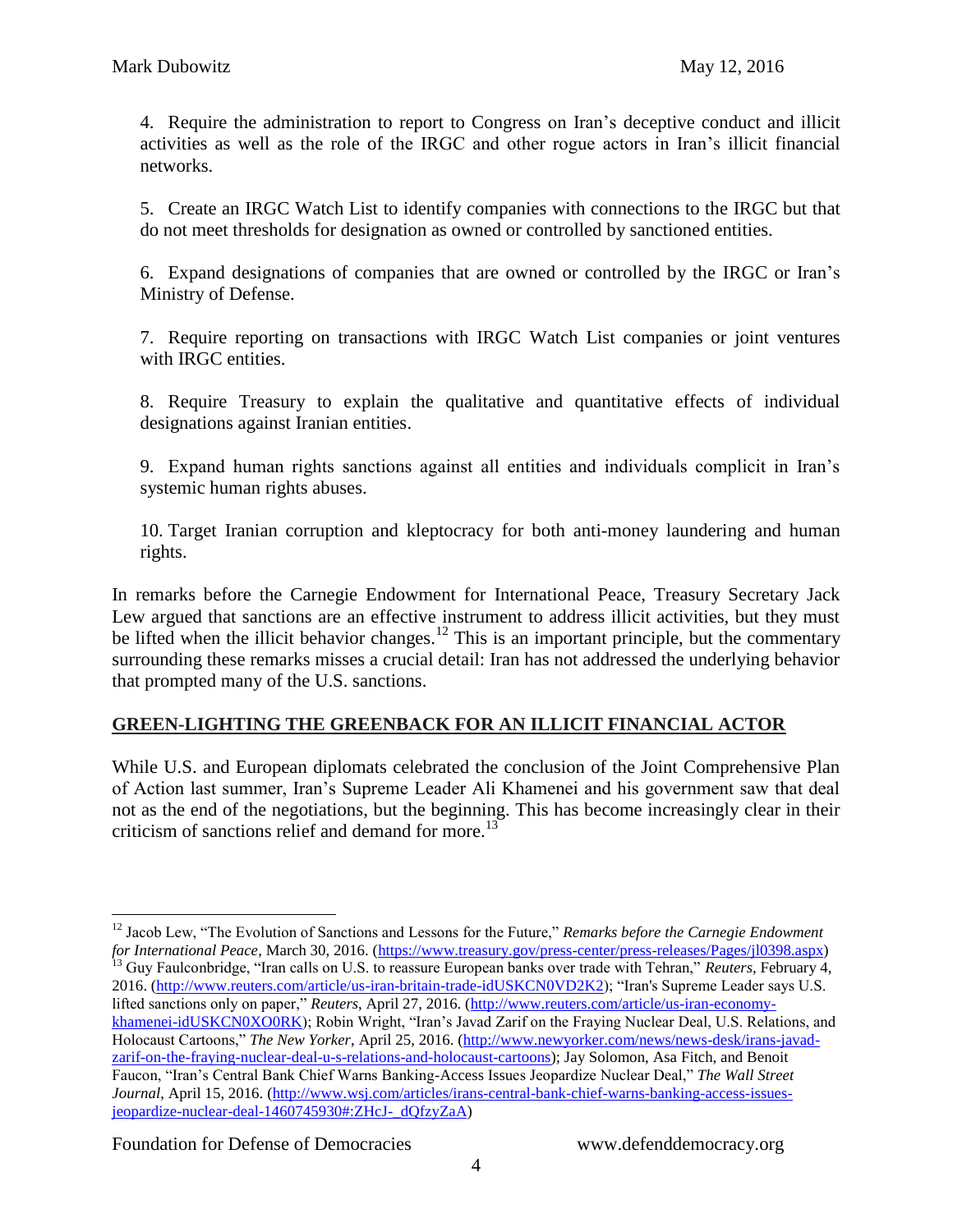Some of this additional sanctions relief will flow to the coffers of terrorist groups and rogue actors. While President Obama claimed that the JCPOA's sanctions relief would not be a "gamechanger" for Iran,<sup>14</sup> Supreme Leader Ali Khamenei stated in a speech less than one week after the JCPOA announcement, "We shall not stop supporting our friends in the region: The meek nation of Palestine, the nation and government of Syria … and the sincere holy warriors of the resistance in Lebanon and Palestine."<sup>15</sup> The infusion of cash and other assets as a result of the JCPOA is relieving budgetary challenges for a country that had only an estimated \$20 billion in fully accessible foreign exchange reserves prior to November  $2013^{16}$  but was spending at least \$6 billion annually to support Assad.<sup>17</sup>

In January 2016, Secretary of State John Kerry admitted that Iran would use some of the funds from sanctions relief to aid its nefarious activities and support terrorism. Referring to the previously frozen assets to which Iran now has access, he noted, "Some of it will end up in the hands of the IRGC or other entities, some of which are labeled terrorists."<sup>18</sup>

Even against this backdrop, Iran is pressing for additional concessions. Supreme Leader Ali Khamenei has argued that the United States has "removed the sanctions in paper only" and blames the U.S. for the fact that global banks are keeping Iran at arm's length.<sup>19</sup> Foreign financial institutions rightly assess that there are too many counter-party risks from Iran's continuing illicit financial activities and are hesitant about re-engaging with Iran.<sup>20</sup>

# *Assess to the Dollar and Dollarized Transactions*

Iran wants direct – or, at a minimum, indirect – access to the U.S. dollar because the dollar is the preferred currency for global trade. The overwhelming majority, 87 percent,  $21$  of international trade is conducted in U.S. dollars; 43 percent of international financial transactions are denominated in dollars;<sup>22</sup> and more than 60 percent of total allocated global foreign exchange

Aresu Eqbali and Margherita Stancati, "Iran's Supreme Leader Says Sanctions Still Affecting Country's Economy," *The Wall Street Journal*, March 20, 2016. [\(http://www.wsj.com/articles/irans-supreme-leader-says](http://www.wsj.com/articles/irans-supreme-leader-says-sanctions-still-affecting-countrys-economy-1458502695)[sanctions-still-affecting-countrys-economy-1458502695\)](http://www.wsj.com/articles/irans-supreme-leader-says-sanctions-still-affecting-countrys-economy-1458502695)

 $\overline{a}$ <sup>14</sup> Barack Obama, Press Briefing, "Press Conference by the President," *The White House*, July 15, 2015. [\(https://www.whitehouse.gov/the-press-office/2015/07/15/press-conference-president\)](https://www.whitehouse.gov/the-press-office/2015/07/15/press-conference-president)

<sup>15</sup> "Iran Press Review 20 July," *Foundation for Defense of Democracies*, July 20, 2015. [\(http://www.defenddemocracy.org/iran-press-review-20-july\)](http://www.defenddemocracy.org/iran-press-review-20-july)

<sup>16</sup> Mark Dubowitz and Rachel Ziemba, "When Will Iran Run Out of Money?" *Foundation for Defense of Democracies and Roubini Global Economics*, October 2, 2013.

[<sup>\(</sup>http://www.defenddemocracy.org/content/uploads/documents/Iran\\_Report\\_Final\\_2.pdf\)](http://www.defenddemocracy.org/content/uploads/documents/Iran_Report_Final_2.pdf)

<sup>&</sup>lt;sup>17</sup> Eli Lake, "Iran Spends Billions to Prop Up Assad," *Bloomberg*, June 9, 2015.

[<sup>\(</sup>http://www.bloombergview.com/articles/2015-06-09/iran-spends-billions-to-prop-up-assad\)](http://www.bloombergview.com/articles/2015-06-09/iran-spends-billions-to-prop-up-assad) <sup>18</sup> Elise Labott, "John Kerry: Some sanctions relief money for Iran will go to terrorism," *CNN*, January 21, 2016. [\(http://www.cnn.com/2016/01/21/politics/john-kerry-money-iran-sanctions-terrorism/\)](http://www.cnn.com/2016/01/21/politics/john-kerry-money-iran-sanctions-terrorism/)

<sup>20</sup> Annie Fixler, "Global Banks Wrestle with Iran's Return," *Foundation for Defense of Democracies*, February 12, 2016. [\(http://www.defenddemocracy.org/media-hit/annie-fixler-global-banks-wrestle-with-irans-return/\)](http://www.defenddemocracy.org/media-hit/annie-fixler-global-banks-wrestle-with-irans-return/)

<sup>21</sup> John Mauldin, "China's Renminbi Is Well on Its Way to Becoming a Global Reserve Currency," *Business Insider*, September 29, 2013. [\(http://www.businessinsider.com/renminbi-soon-to-be-a-reserve-currency-2013-9\)](http://www.businessinsider.com/renminbi-soon-to-be-a-reserve-currency-2013-9)

<sup>22</sup> Greg Ip, "U.S. Influence Hinges on Future of Dollar, Yuan," *The Wall Street Journal*, April 15, 2015. [\(http://www.wsj.com/articles/u-s-influence-hinges-on-future-of-dollar-yuan-1429120648\)](http://www.wsj.com/articles/u-s-influence-hinges-on-future-of-dollar-yuan-1429120648)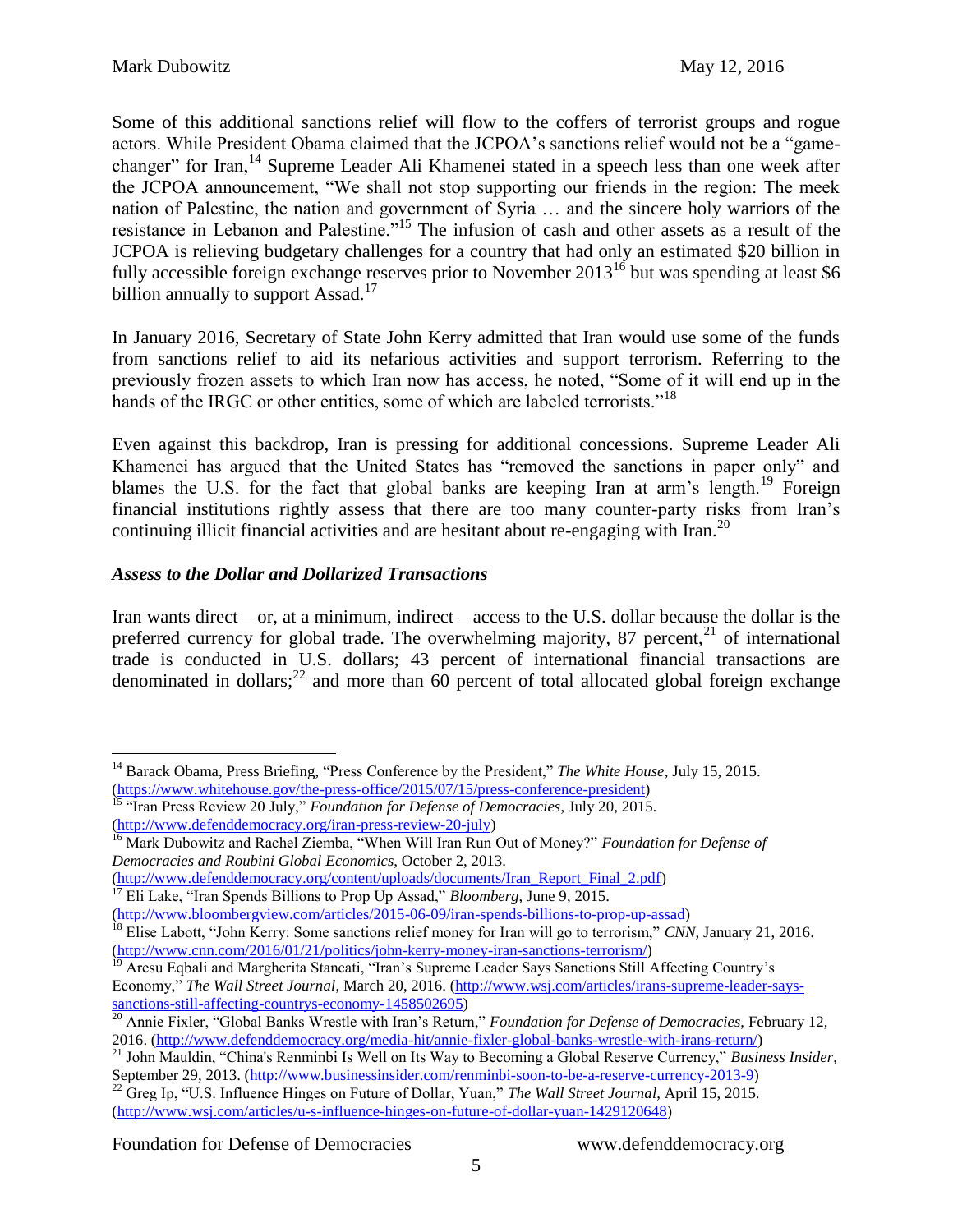reserves are denominated in U.S. dollars.<sup>23</sup> However, beginning in 2008, Iran began demanding crude oil payments in euros and yen.<sup>24</sup> Nothing is prohibiting Iran from doing this now.

In 2008, Treasury banned Iran's last access point to the U.S. financial system by prohibiting what are referred to as "U-turn" transactions, which are transactions between a foreign bank and an Iranian bank that briefly transit the U.S. financial system in order to dollarize the transaction.<sup>25</sup> At the time, Treasury's Office of Foreign Assets Control noted that the purpose of the action was "to further protect the U.S. financial system from the threat of illicit finance posed by Iran and its banks."<sup>26</sup>

Since that time, Iran's illicit financial activities have continued. In November 2011, Treasury issued a finding under Section 311 of the USA PATRIOT Act that Iran (and its entire financial sector, including its central bank) was a "jurisdiction of primary money laundering concern."<sup>27</sup> Treasury cited Iran's "support for terrorism," "pursuit of weapons of mass destruction" – including its financing of nuclear and ballistic missile programs – and the use of "deceptive financial practices to facilitate illicit conduct and evade sanctions."<sup>28</sup> The entire country's financial system posed "illicit finance risks for the global financial system."<sup>29</sup>

Despite Iran's ongoing illicit financial activities, the Obama administration appears ready to comply with Tehran's demands for more relief. News reports indicate that Washington is examining deal sweeteners to encourage greater foreign investment in Iran. Specially, the administration reportedly is looking for ways to dollarize Iranian transactions.<sup>30</sup> This is intended to encourage large European and other banks to return to business with Iran and help alleviate their concerns about the legal risks associated with engaging with a country still under U.S. sanctions for money laundering, terrorism and missile proliferation, and human rights abuses.<sup>31</sup>

 $\overline{a}$ <sup>23</sup> "Currency Composition of Official Foreign Exchange Reserves (COFER)," *International Monetary Fund*, March 31, 2016. [\(http://data.imf.org/?sk=E6A5F467-C14B-4AA8-9F6D-5A09EC4E62A4\)](http://data.imf.org/?sk=E6A5F467-C14B-4AA8-9F6D-5A09EC4E62A4)

<sup>24</sup> "Iran Ends Oil Transactions In U.S. Dollars," *Associated Press*, April 30, 2008. [\(http://www.cbsnews.com/news/iran-ends-oil-transactions-in-us-dollars/\)](http://www.cbsnews.com/news/iran-ends-oil-transactions-in-us-dollars/)<br> $\frac{25 \text{ H.S.} \text{ D.} \times \text{m}}{25 \text{ H.S.} \text{ D.} \times \text{m}}$ 

U.S. Department of the Treasury, Press Release, "Fact Sheet: Treasury Strengthens Preventive Measures Against Iran," November 6, 2008. [\(https://www.treasury.gov/press-center/press-releases/Pages/hp1258.aspx\)](https://www.treasury.gov/press-center/press-releases/Pages/hp1258.aspx)

<sup>26</sup> U.S. Department of the Treasury, Office of Foreign Assets Control, "Iranian Transactions Regulations," *Federal Register*, November 10, 2008. [\(https://www.gpo.gov/fdsys/pkg/FR-2008-11-10/pdf/E8-26642.pdf\)](https://www.gpo.gov/fdsys/pkg/FR-2008-11-10/pdf/E8-26642.pdf)

<sup>&</sup>lt;sup>27</sup> U.S. Department of the Treasury, Press Release, "Finding That the Islamic Republic of Iran is a Jurisdiction of Primary Money Laundering Concern," November 18, 2011. [\(http://www.treasury.gov/press-center/press](http://www.treasury.gov/press-center/press-releases/Documents/Iran311Finding.pdf)[releases/Documents/Iran311Finding.pdf\)](http://www.treasury.gov/press-center/press-releases/Documents/Iran311Finding.pdf)

<sup>&</sup>lt;sup>28</sup> U.S. Department of the Treasury, Press Release, "Finding That the Islamic Republic of Iran is a Jurisdiction of Primary Money Laundering Concern," November 18, 2011. [\(http://www.treasury.gov/press-center/press](http://www.treasury.gov/press-center/press-releases/Documents/Iran311Finding.pdf)[releases/Documents/Iran311Finding.pdf\)](http://www.treasury.gov/press-center/press-releases/Documents/Iran311Finding.pdf)

 $29$  U.S. Department of the Treasury, Press Release, "Fact Sheet: New Sanctions on Iran," November 21, 2011. [\(http://www.treasury.gov/press-center/press-releases/Pages/tg1367.aspx\)](http://www.treasury.gov/press-center/press-releases/Pages/tg1367.aspx)

<sup>30</sup> Bradly Klapper, "Republicans worry Obama is opening door to new Iran relief," *Associated Press*, March 24, 2016. [\(http://bigstory.ap.org/article/b2c1eb1820154a518deb12b85882536e/gop-worries-obama-leaving-door-open](http://bigstory.ap.org/article/b2c1eb1820154a518deb12b85882536e/gop-worries-obama-leaving-door-open-new-iran-relief)[new-iran-relief\)](http://bigstory.ap.org/article/b2c1eb1820154a518deb12b85882536e/gop-worries-obama-leaving-door-open-new-iran-relief)

<sup>31</sup> Eric B. Lorber, "Treasury Prepares to Take Dollarized Transactions with Iran Offshore," *Foundation for Defense of Democracies*, March 31, 2016. [\(http://www.defenddemocracy.org/media-hit/eric-b-lorber-treasury-prepares-to](http://www.defenddemocracy.org/media-hit/eric-b-lorber-treasury-prepares-to-take-dollarized-transactions-with-iran-offshore/)[take-dollarized-transactions-with-iran-offshore/\)](http://www.defenddemocracy.org/media-hit/eric-b-lorber-treasury-prepares-to-take-dollarized-transactions-with-iran-offshore/)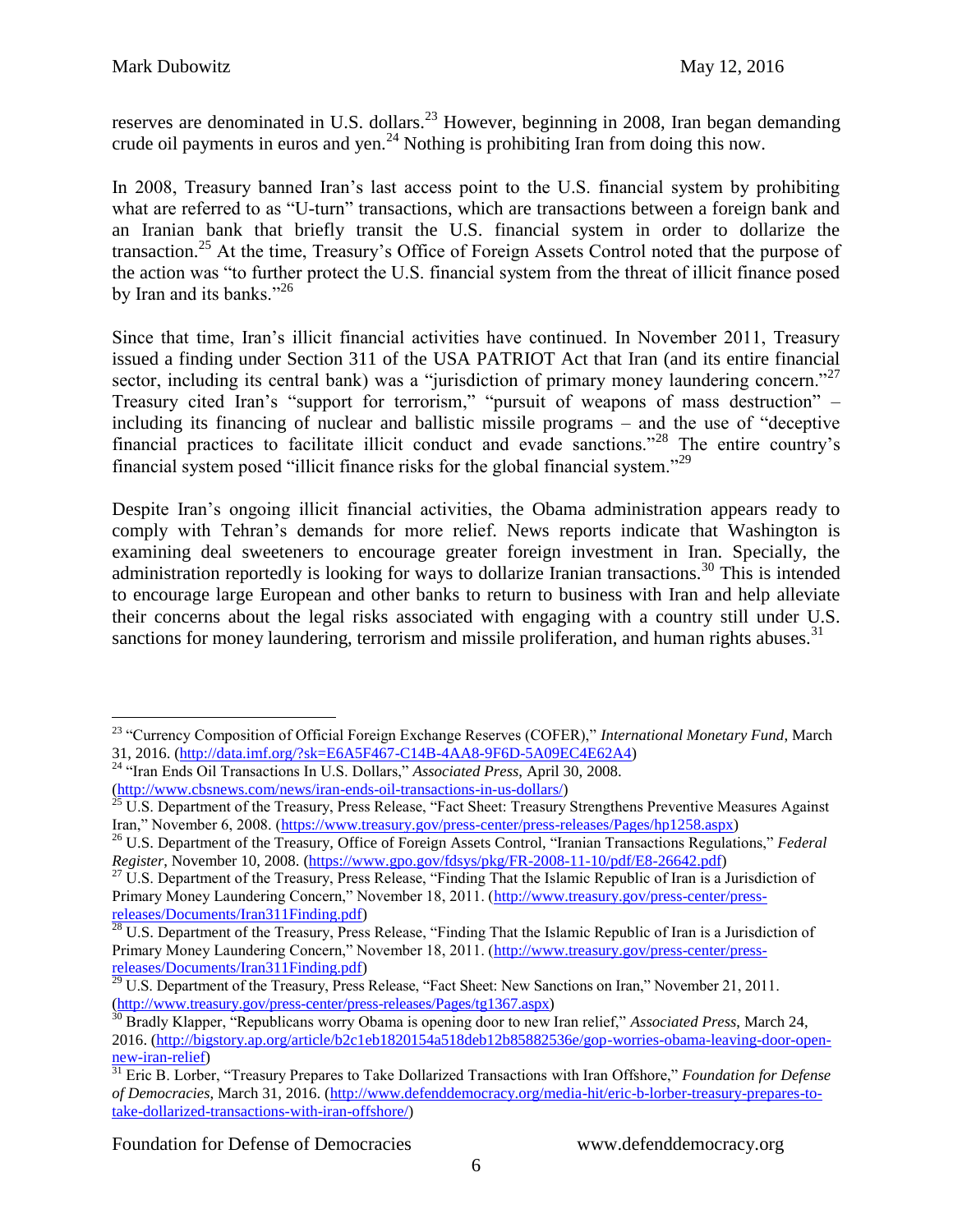In March, in a hearing before the House Financial Services Committee, Secretary of the Treasury Jack Lew avoided answering direct questions posed by Chairman of this Committee, Rep. Ed Royce, on whether the U.S. administration is "considering permitting Iranian banks to clear transactions in dollars with U.S. banks or foreign financial institutions including offshore clearing houses."<sup>32</sup> Secretary Lew responded by stating that the administration continues to explore ways "to make sure Iran gets relief" from sanctions. Congress is rightfully concerned.

Permitting Iran access to the U.S. dollar would contradict repeated administration promises to Congress, and goes beyond any commitments made to Iran under the JCPOA.<sup>33</sup> During the weeks of intense congressional debate about the nuclear agreement and in the months following, administration officials repeatedly pledged that Iran would not be granted access to the U.S. financial system. Treasury Secretary Lew was adamant during a congressional grilling last July. "Iranian banks will not be able to clear U.S. dollars through New York," he told both the Senate Foreign Relations Committee and House Foreign Affairs Committee, or "hold correspondent account relationships with U.S. financial institutions, or enter into financing arrangements with U.S. banks." $34$ 

In August before the Senate Banking committee, Treasury's Acting Under Secretary for Terrorism and Financial Intelligence Adam Szubin similarly testified that Iran will not "be able to clear U.S. dollars through New York" or have correspondent accounts or financing arrangements with U.S. banks.<sup>35</sup> Most explicitly, Szubin publicly committed:

Iran will not be able to open bank accounts with U.S. banks, nor will Iran be able to access the U.S. banking sector, even for that momentary transaction to, what we call, dollarize a foreign payment. It was once referred to as a U-turn license, and Iran was allowed to make such offshore-to-offshore payments that cross U.S. banking sector thresholds for just a second. That is not in the cards. $36$ 

On Implementation Day (January 16, 2016), even as the administration suspended many of the most impactful secondary sanctions on Iran under the terms of the JCPOA, it vowed that the Islamic Republic would never get the ultimate prize: access to the U.S. financial system or dollar transactions. Treasury's guidance about sanctions relief stated that U-turn transactions remain

[\(http://www.washingtoninstitute.org/uploads/Documents/other/SzubinTranscript20150916-v2.pdf\)](http://www.washingtoninstitute.org/uploads/Documents/other/SzubinTranscript20150916-v2.pdf)

<sup>&</sup>lt;sup>32</sup> "The Annual Testimony of the Secretary of the Treasury on the State of the International Financial System," *Hearing before the House Financial Services Committee*, March 22, 2016. [\(http://financialservices.house.gov/calendar/eventsingle.aspx?EventID=400462\)](http://financialservices.house.gov/calendar/eventsingle.aspx?EventID=400462)

 $33 \text{ U.S.}$  Department of the Treasury, "Frequently Asked Questions Relating to the Lifting of Certain U.S. Sanctions Under the Joint Comprehensive Plan of Action (JCPOA) on Implementation Day," issued January 16, 2016, updated March 24, 2016. [\(https://www.treasury.gov/resource-center/sanctions/Programs/Documents/jcpoa\\_faqs.pdf\)](https://www.treasury.gov/resource-center/sanctions/Programs/Documents/jcpoa_faqs.pdf)

<sup>34</sup> Jacob Lew, "Written Testimony of the Secretary of the Treasury," *Hearing before the Senate Foreign Relations Committee*, July 23, 2015. [\(http://www.foreign.senate.gov/imo/media/doc/07-23-15%20Lew%20Testimony.pdf\)](http://www.foreign.senate.gov/imo/media/doc/07-23-15%20Lew%20Testimony.pdf); Jacob Lew, "Written Testimony of the Secretary of the Treasury," *Hearing before House Foreign Affairs Committee*, July 28, 2016. [\(http://docs.house.gov/meetings/FA/FA00/20150728/103823/HHRG-114-FA00-Wstate-](http://docs.house.gov/meetings/FA/FA00/20150728/103823/HHRG-114-FA00-Wstate-LewJ-20150728.pdf)[LewJ-20150728.pdf\)](http://docs.house.gov/meetings/FA/FA00/20150728/103823/HHRG-114-FA00-Wstate-LewJ-20150728.pdf)

<sup>35</sup> Adam Szubin, "Written Testimony," *Hearing before the Senate Banking, Housing, and Urban Affairs Committee*, August 5, 2015. [\(https://www.treasury.gov/press-center/press-releases/Pages/jl0144.aspx\)](https://www.treasury.gov/press-center/press-releases/Pages/jl0144.aspx)

<sup>36</sup> Adam Szubin, "Beyond the Vote: Implications for the Sanctions Regime on Iran," *Keynote Address before The Washington Institute for Near East Policy*, September 16, 2015.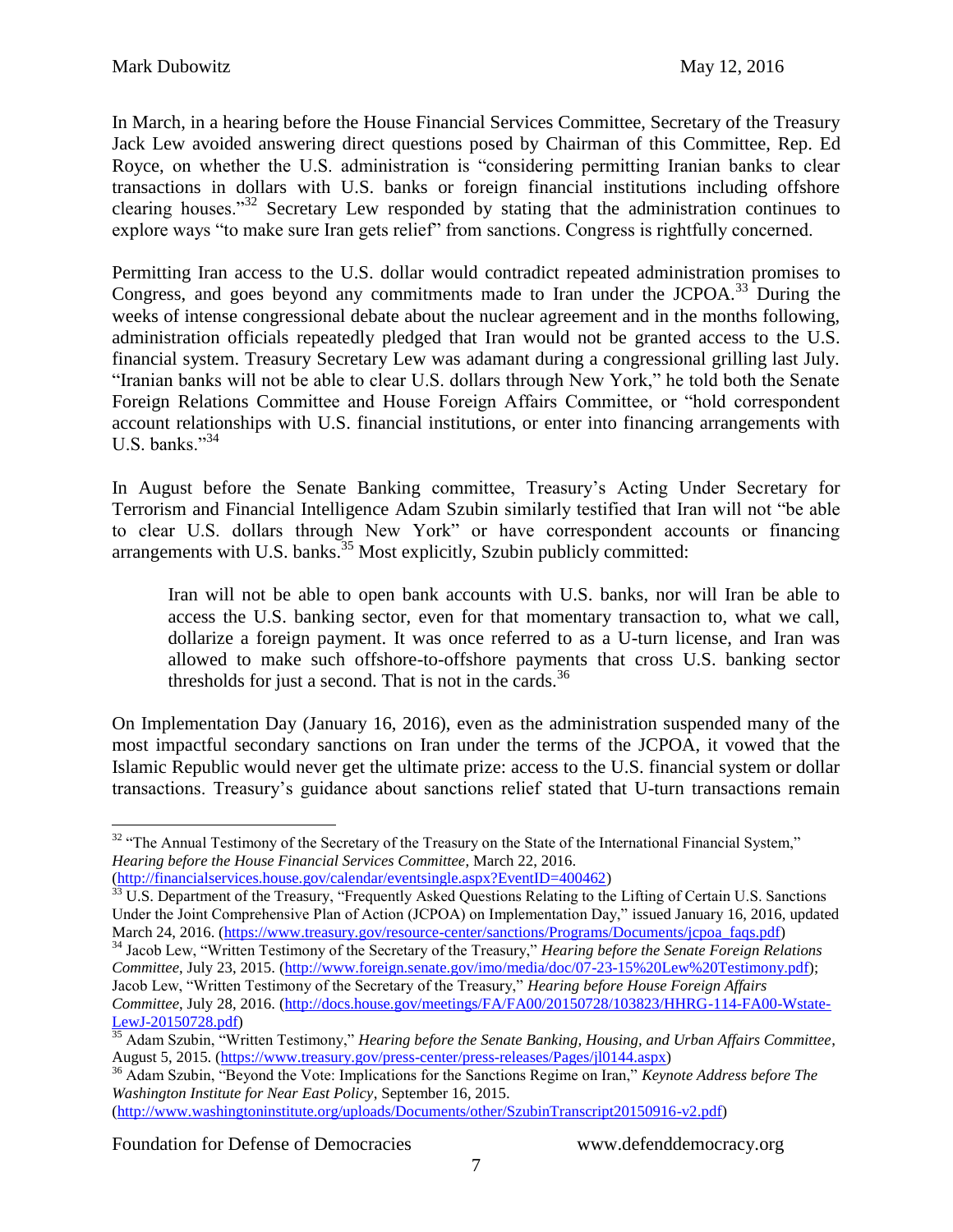banned. It explained that despite the suspension of sanctions, "foreign financial institutions need to continue to ensure they do not clear U.S. dollar-denominated transactions involving Iran through U.S. financial institutions." Treasury emphasized, "The clearing of U.S. dollar- or other currency-denominated transactions through the U.S. financial system or involving a U.S. person remain prohibited." Treasury noted that the JCPOA "does not impact the November 2011 finding by the Department of the Treasury's Financial Crimes Enforcement Network (FinCEN) that Iran is a Jurisdiction of Primary Money Laundering Concern."<sup>37</sup>

News reports indicate that Treasury now may permit dollarized transactions as long as: 1) no Iranian banks are involved in the transactions; 2) no Iranian rials enter into the transaction at the dollar clearing facility; and 3) the payment does not start or end with U.S. dollars.<sup>38</sup> The transaction would be temporarily converted into dollars allowing the European (or other foreign) bank to conduct at least part of the exchange in dollars, which banks prefer because the dollar is a stable currency with less fluctuations and therefore less risk.

Any authorization of dollarized transactions would likely need to make it clear that U.S banks would be shielded from liability for providing dollars to the offshore transaction facility (potential liability could exist for U.S. persons indirectly providing services to a prohibited Iranian person otherwise). Further, it would also need to make clear that foreign banks are only permitted to engage in transactions in dollars received via the facility so long as those transactions are consistent with the relief provided under the JCPOA.

Foreign financial institutions would still face significant due diligence challenges to ensure that none of the parties to the transaction remain under U.S. sanctions or are owned or controlled by a sanctioned entity. As detailed below, the pervasive influence of the IRGC throughout Iran's economy means that this due diligence will be critical in order to ensure that foreign companies and foreign banks are not complicit in Iran's terror finance or the range of other illicit financial activities in which Iranian entities regularly engage. Reportedly, U.S. banks are drafting their own blacklists of companies with connections to the Iranian government – beyond those the designations Treasury has imposed – to protect themselves from transacting with an agent of Iranian financial institutions or the government of Iran.<sup>39</sup>

Whether or not, the administration moves ahead with a blanket license or some other measure authorizing all Iran-related dollarized transactions, specific classes of dollarized transactions are already permitted. In general, U.S. banks are permitted "to process transfers of funds to or from Iran, or for the direct or indirect benefit of persons in Iran or the Government of Iran, if the transfer arises from, and is ordinarily incident and necessary to give effect to, an underlying transaction that has been authorized by a specific or general license," according to Treasury's

[\(http://www.cbsnews.com/news/new-us-sanctions-concession-to-iran-may-be-in-works-ap/\)](http://www.cbsnews.com/news/new-us-sanctions-concession-to-iran-may-be-in-works-ap/) <sup>39</sup> Colby Adams, "Banks Draft 'Shadow' Blacklists of Iranian Firms No Longer Cited by OFAC," *MoneyLaundering.com*, May 3, 2016. [\(http://www.moneylaundering.com/News/Pages/138074.aspx\)](http://www.moneylaundering.com/News/Pages/138074.aspx)

Foundation for Defense of Democracies www.defenddemocracy.org

<sup>&</sup>lt;sup>37</sup> U.S. Department of the Treasury, "Frequently Asked Questions Relating to the Lifting of Certain U.S. Sanctions Under the Joint Comprehensive Plan of Action (JCPOA) on Implementation Day," issued January 16, 2016, updated March 24, 2016. [\(https://www.treasury.gov/resource-center/sanctions/Programs/Documents/jcpoa\\_faqs.pdf\)](https://www.treasury.gov/resource-center/sanctions/Programs/Documents/jcpoa_faqs.pdf) <sup>38</sup> "New U.S. sanctions concession to Iran may be in works: AP," *Associated Press*, March 31, 2016.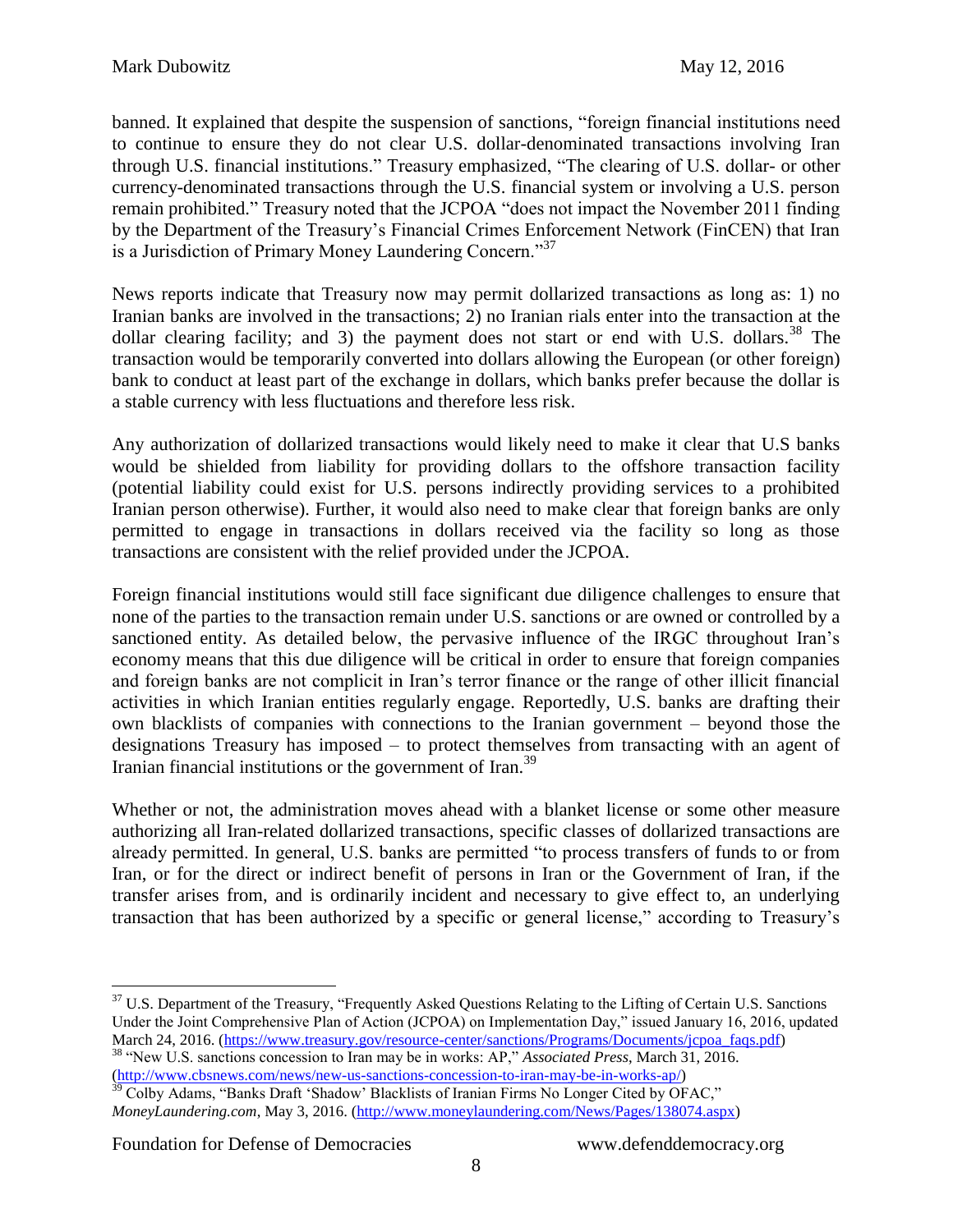Iranian Transactions and Sanctions Regulations.<sup>40</sup> U.S. financial institutions are permitted (with some restrictions) to process transactions related to food, medicines, and medical supplies and personal remittances.<sup>41</sup> Treasury also issued a general license allowing U.S. persons to engage in transactions related to negotiating contracts with Iran's airline industry, provided the execution of the contract is contingent on receiving a specific license,<sup>42</sup> and a general license for trade in certain goods and services related to personal communications.<sup>43</sup>

During the interim agreement, the U.S. government worked directly with foreign financial institutions to facilitate the repatriation of \$11.9 billion in Iranian assets held abroad.<sup>44</sup> It is not clear how much of those assets – if any – were released or returned as dollar-denominated funds or dollarized through related conversions out of or into other currencies at some point in the transaction. Now, the administration may be poised to permit the dollarization of Iran's previously frozen assets, worth approximately \$100 billion, in response to Iranian complaints that they are not able to use these funds.<sup>45</sup> Additionally, the administration will likely route the \$8.6 million payment for 32 metric tons of Iranian heavy water through a foreign financial institution, although administration officials have not provided specific details about whether this payment will use dollars.<sup>46</sup>

Congress is rightly concerned about the dollarized transaction issue and how the administration could provide Iran with such access. In addition to simply reinstating the U-turn general license that was in place prior to November 2008, there are a number of different mechanisms the United States could employ.

There appears to be no regulation expressly permitting foreign financial institutions to use offshore dollars to transact with Iran. Treasury's guidance notes that it is prohibited for foreign financial institutions to "clear U.S. dollar-denominated transactions involving Iran *through U.S.* 

 $\overline{a}$ <sup>40</sup> "Title 31: Money and Finance: Treasury, Part 560—Iranian Transactions and Sanctions Regulations," §560.516 Transfers of funds involving Iran, *Electronic Code of Federal Regulations*, May 5, 2016. [\(http://www.ecfr.gov/cgi](http://www.ecfr.gov/cgi-bin/retrieveECFR?gp=&SID=116314f3fa7cc31c414670ca6ab97006&mc=true&n=pt31.3.560&r=PART&ty=HTML)[bin/retrieveECFR?gp=&SID=116314f3fa7cc31c414670ca6ab97006&mc=true&n=pt31.3.560&r=PART&ty=HTML](http://www.ecfr.gov/cgi-bin/retrieveECFR?gp=&SID=116314f3fa7cc31c414670ca6ab97006&mc=true&n=pt31.3.560&r=PART&ty=HTML) )

 $^{41}$  U.S. Department of the Treasury, Office of Foreign Assets Control, "Clarifying Guidance: Humanitarian Assistance and Related Exports to the Iranian People," February 6, 2013. [\(https://www.treasury.gov/resource](https://www.treasury.gov/resource-center/sanctions/Programs/Documents/hum_exp_iran.pdf)[center/sanctions/Programs/Documents/hum\\_exp\\_iran.pdf\)](https://www.treasury.gov/resource-center/sanctions/Programs/Documents/hum_exp_iran.pdf)

 $42$  U.S. Department of the Treasury, Office of Foreign Assets Control, "General License I," March 24, 2016. [\(https://www.treasury.gov/resource-center/sanctions/Programs/Documents/iran\\_gli.pdf\)](https://www.treasury.gov/resource-center/sanctions/Programs/Documents/iran_gli.pdf)

<sup>&</sup>lt;sup>43</sup> U.S. Department of the Treasury, "OFAC FAQs: Iran Sanctions," Iranian General License D-1, updated February 7, 2014. [\(https://www.treasury.gov/resource-center/faqs/Sanctions/Pages/faq\\_iran.aspx#gld1\)](https://www.treasury.gov/resource-center/faqs/Sanctions/Pages/faq_iran.aspx#gld1)

<sup>&</sup>lt;sup>44</sup> U.S. Department of the Treasury, "Frequently Asked Questions Relating to the Extension of Temporary Sanctions Relief through June 30, 2015, to Implement the Joint Plan of Action between the P5 + 1 and the Islamic Republic of Iran," November 25, 2014. [\(https://www.treasury.gov/resource-](https://www.treasury.gov/resource-center/sanctions/Programs/Documents/jpoa_ext_faq_11252014.pdf)

[center/sanctions/Programs/Documents/jpoa\\_ext\\_faq\\_11252014.pdf\)](https://www.treasury.gov/resource-center/sanctions/Programs/Documents/jpoa_ext_faq_11252014.pdf)

<sup>45</sup> Barbara Slavin, "Central Bank governor: Iran expects access to US financial system," *Al-Monitor*, April 15, 2016. [\(http://www.al-monitor.com/pulse/originals/2016/04/iran-expects-limited-access-us-financial-system.html\)](http://www.al-monitor.com/pulse/originals/2016/04/iran-expects-limited-access-us-financial-system.html)

<sup>&</sup>lt;sup>46</sup> Adam Kredo, "Obama Admin Withholding Details of 'Potentially Illegal' Deal to Buy Iranian Nuke Materials," *Washington Free Beacon*, April 27, 2016. [\(http://freebeacon.com/national-security/obama-admin-withholding-deal](http://freebeacon.com/national-security/obama-admin-withholding-deal-iran-nuclear/)[iran-nuclear/\)](http://freebeacon.com/national-security/obama-admin-withholding-deal-iran-nuclear/)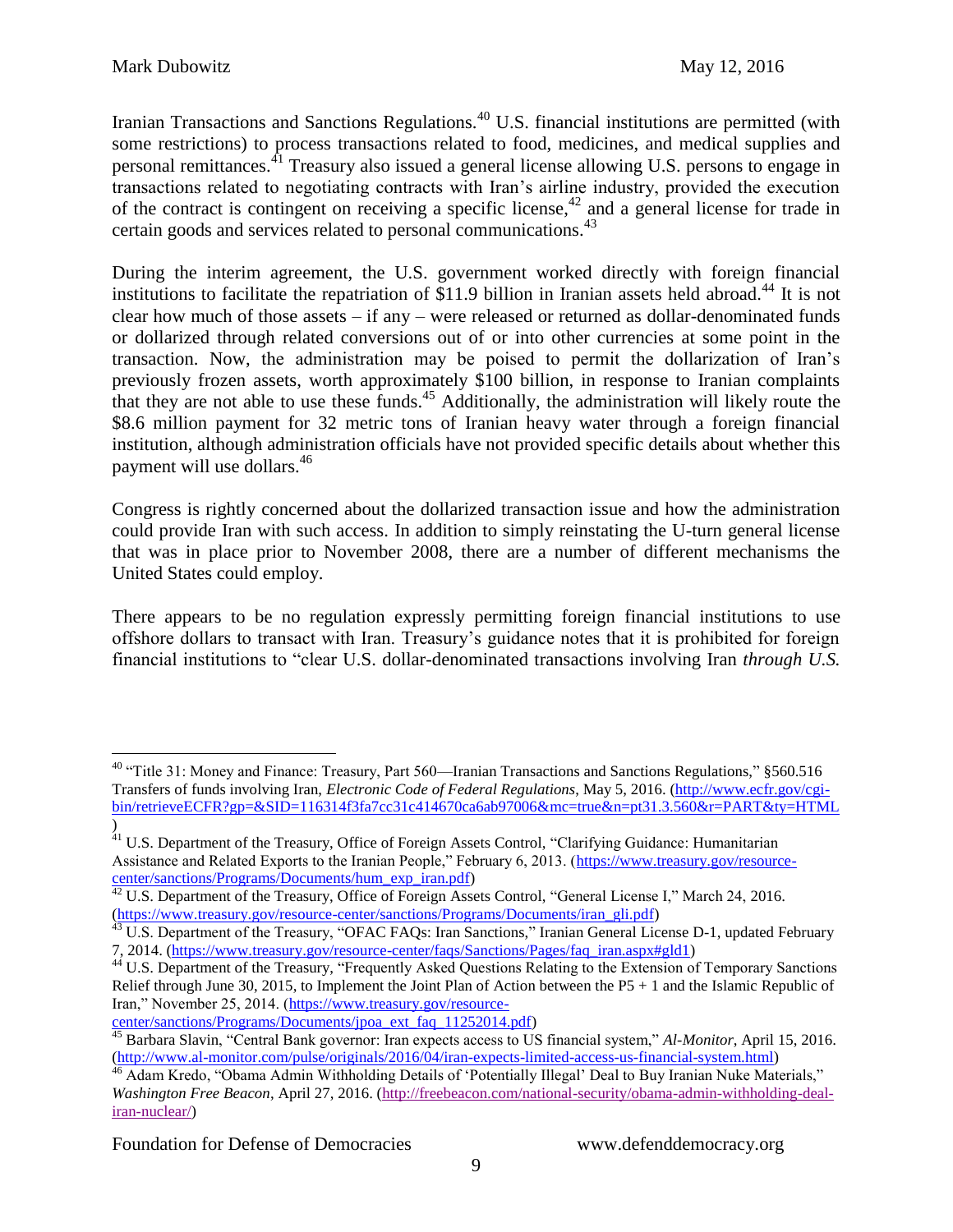*financial institutions*" <sup>47</sup> (emphasis added), but it is not clear if the transactions are permitted if they do not transit a U.S. bank. European banks, however, have received substantial fines from the U.S. government as well as from New York regulators.<sup>48</sup> This is giving those with a global presence and with substantial U.S. operations pause until they are certain that they will not be on the wrong side of a future enforcement action.

First, the United States could allow Iran to use what are known as offshore "large-value payment systems."<sup>49</sup> Currently, offshore clearing houses and individual banks themselves have dollars within their holdings. Alternatively, the United States may permit dollar clearance through the Asian Clearing Union (which Iran had been using in 2009 to evade sanctions<sup>50</sup>) or allow banks to conduct what are known as "book transfers."<sup>51</sup>

If the U.S. government wants to allow dollarized transactions, Treasury could issue a general license permitting – or a statement of guidance allowing – U.S. banks to provide dollars for an offshore clearing facility overseen by a foreign government or foreign bank.<sup>52</sup> When transmitting payments between Iranian companies and European companies, for example, the foreign financial institution would use this offshore clearing facility to convert the transaction into dollars. Treasury would issue similar licenses or guidance vis-à-vis the Asian Clearing Union or book transfers.

Congress should reject all of these attempts to give Iran direct or indirect access to the U.S. dollar. Iran did not explicitly negotiate this concession as part of the JCPOA and should not now be given a unilateral concession of this magnitude – particularly given its continued record of illicit behavior.

#### *Arguments and Counterarguments*

Ahead of any action by Treasury to allow dollarized transactions, it is important for Congress to understand the counterpoints to arguments that the administration is likely to put forward.<sup>53</sup>

 $\overline{a}$ <sup>47</sup> U.S. Department of the Treasury, "Frequently Asked Questions Relating to the Lifting of Certain U.S. Sanctions Under the Joint Comprehensive Plan of Action (JCPOA) on Implementation Day," issued January 16, 2016, updated March 24, 2016. [\(https://www.treasury.gov/resource-center/sanctions/Programs/Documents/jcpoa\\_faqs.pdf\)](https://www.treasury.gov/resource-center/sanctions/Programs/Documents/jcpoa_faqs.pdf) <sup>48</sup> David Enrich, Noémie Bisserbe, and Madeleine Nissen, "Potential BNP Penalty Worries European Banks," *The* 

*Wall Street Journal*, June 24, 2014. [\(http://www.wsj.com/articles/potential-bnp-penalty-worries-european-banks-](http://www.wsj.com/articles/potential-bnp-penalty-worries-european-banks-1403638199)[1403638199\)](http://www.wsj.com/articles/potential-bnp-penalty-worries-european-banks-1403638199)

<sup>&</sup>lt;sup>49</sup> For an in-depth look at large-value payment systems, see Morten L. Bech, Christine Preisig, and Kimmo Soramäki, "Global Trends in Large-Value Payments," *Federal Reserve Bank of New York Economic Policy Review*, September 2008. [\(https://www.newyorkfed.org/medialibrary/media/research/epr/08v14n2/0809prei.pdf\)](https://www.newyorkfed.org/medialibrary/media/research/epr/08v14n2/0809prei.pdf)

<sup>50</sup> Avi Jorisch, "How Iran Skirts Sanctions," *The Wall Street Journal*, November 4, 2009. [\(http://www.wsj.com/articles/SB10001424052748703298004574457322960633830\)](http://www.wsj.com/articles/SB10001424052748703298004574457322960633830)

<sup>51</sup> Katherine Bauer, "Potential U.S. Clarification of Financial Sanctions Regulations," *The Washington Institute for Near East Policy*, April 5, 2016. [\(http://www.washingtoninstitute.org/policy-analysis/view/potential-u.s.](http://www.washingtoninstitute.org/policy-analysis/view/potential-u.s.-clarification-of-financial-sanctions-regulations) [clarification-of-financial-sanctions-regulations\)](http://www.washingtoninstitute.org/policy-analysis/view/potential-u.s.-clarification-of-financial-sanctions-regulations)

<sup>52</sup> Eric B. Lorber, "Treasury Prepares to Take Dollarized Transactions with Iran Offshore," *Foundation for Defense of Democracies*, March 31, 2016. [\(http://www.defenddemocracy.org/media-hit/eric-b-lorber-treasury-prepares-to](http://www.defenddemocracy.org/media-hit/eric-b-lorber-treasury-prepares-to-take-dollarized-transactions-with-iran-offshore/)[take-dollarized-transactions-with-iran-offshore/\)](http://www.defenddemocracy.org/media-hit/eric-b-lorber-treasury-prepares-to-take-dollarized-transactions-with-iran-offshore/)

<sup>&</sup>lt;sup>53</sup> The following counterarguments are outlined in Mark Dubowitz and Jonathan Schanzer, "Dollarizing the Ayatollah," *The Wall Street Journal*, March 27, 2016. [\(http://www.wsj.com/articles/dollarizing-the-ayatollahs-](http://www.wsj.com/articles/dollarizing-the-ayatollahs-1459115248)[1459115248\)](http://www.wsj.com/articles/dollarizing-the-ayatollahs-1459115248)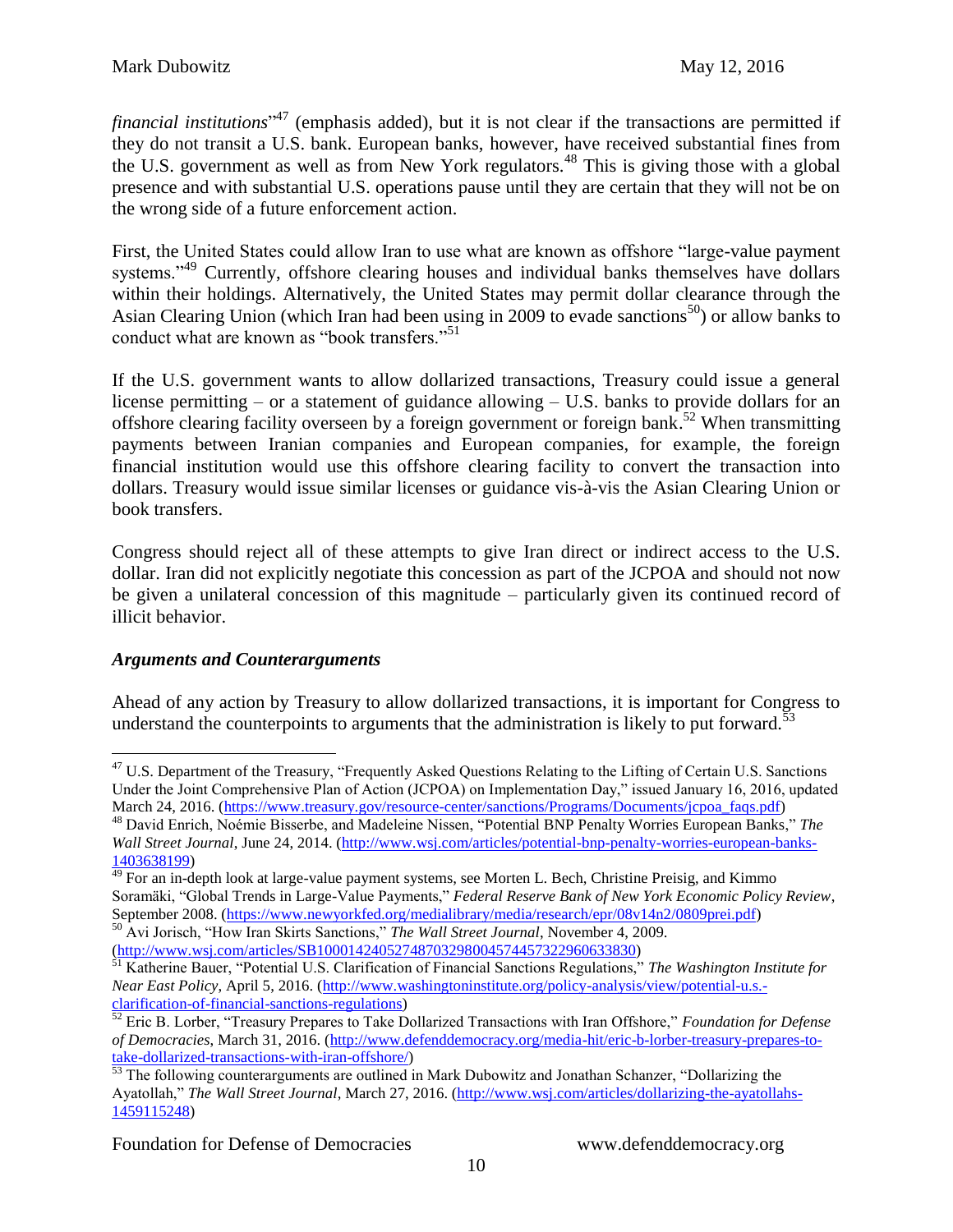*Better Intelligence:* The White House may argue that allowing dollar transactions could yield better intelligence. In 2008, when Treasury banned U-turn transactions, it determined that the risks simply outweighed the intelligence benefits. Four years later, Treasury pushed to ban several Iranian banks, including the central bank, from the SWIFT financial messaging system. The threat to the integrity of the global financial system from Iranian banks, it again determined, was too grave, despite the intelligence that could be gathered.

*Assets vulnerable to future sanctions:* The administration might claim that Treasury could capture dollar-denominated assets when Iran violates the nuclear agreement or uses the greenback to finance terrorism or ballistic missiles. This wouldn't be realistic. Iran knows the U.S. can freeze transactions that are even temporarily converted to dollars, making it unlikely that the regime would hold registered dollar accounts in sufficient quantities in banks where U.S. authorities have reach. If anything, Iran is likely to keep its dollar holdings in offshore accounts or in pallets of cash. Indeed, after the Supreme Court issued its decision affirming the ability of victims of Iranian terrorism to seize certain assets of the Central Bank of Iran, Iranian officials stated that allowing assets to remain in dollar accounts was "poor planning" and "clear negligence."<sup>54</sup> Having learned this lesson, if the regime contemplates a nuclear violation or gets wind of new sanctions, it is likely to quickly dump whatever traceable dollar assets it holds.

*Iranian economic recovery:* The administration may also argue that providing dollarized transactions is necessary in order to ensure that Iran's economy grows, and Tehran sees the economic benefits of the deal. And yet, this also contradicts the evidence: Tehran has already received substantial sanctions relief, a major "stimulus package."

In 2012 and 2013, Iran's economy was crashing. It had been hit with an asymmetric shock from sanctions, including those targeting its central bank, oil exports, and access to the SWIFT financial messaging system. The economy shrank by six percent in the 2012-13 fiscal year, and bottomed out the following year, dropping another two percent.<sup>55</sup> Accessible foreign exchange reserves were estimated to be down to only \$20 billion.<sup>56</sup>

This changed during the nuclear negotiations. During the 18-month period starting in late 2013, interim sanctions relief<sup>57</sup> and the lack of new shocks enabled Iran to move from a severe

[\(http://www.defenddemocracy.org/content/uploads/documents/Iran\\_Report\\_Final\\_2.pdf\)](http://www.defenddemocracy.org/content/uploads/documents/Iran_Report_Final_2.pdf)

 $\overline{a}$ <sup>54</sup> Arash Karami, "Who's to blame for US seizure of \$2 billion in Iranian assets?" *Al-Monitor*, April 28, 2016. [\(http://www.al-monitor.com/pulse/originals/2016/04/ahmadinejad-us-supreme-court-iran-terror-2-billion.html\)](http://www.al-monitor.com/pulse/originals/2016/04/ahmadinejad-us-supreme-court-iran-terror-2-billion.html)

<sup>&</sup>lt;sup>55</sup> Mark Dubowitz, Annie Fixler, and Rachel Ziemba, "Iran's Economic Resilience Against Snapback Sanctions Will Grow Over Time," *Foundation for Defense of Democracies and Roubini Global Economics*, June 2015. [\(http://www.defenddemocracy.org/content/uploads/publications/Iran\\_economy\\_resilience\\_against\\_snapback\\_sancti](http://www.defenddemocracy.org/content/uploads/publications/Iran_economy_resilience_against_snapback_sanctions.pdf) [ons.pdf\)](http://www.defenddemocracy.org/content/uploads/publications/Iran_economy_resilience_against_snapback_sanctions.pdf)

<sup>56</sup> Mark Dubowitz and Rachel Ziemba, "When Will Iran Run Out of Money?" *Foundation for Defense of Democracies and Roubini Global Economics*, October 2, 2013.

 $57 \text{ U.S. Department of the Treasury, "Frequently Asked Questions Relating to the Extension of Temporary Sanctions$ Relief through June 30, 2015, to Implement the Joint Plan of Action between the P5 + 1 and the Islamic Republic of Iran," November 25, 2014. [\(https://www.treasury.gov/resource](https://www.treasury.gov/resource-center/sanctions/Programs/Documents/jpoa_ext_faq_11252014.pdf)[center/sanctions/Programs/Documents/jpoa\\_ext\\_faq\\_11252014.pdf\)](https://www.treasury.gov/resource-center/sanctions/Programs/Documents/jpoa_ext_faq_11252014.pdf)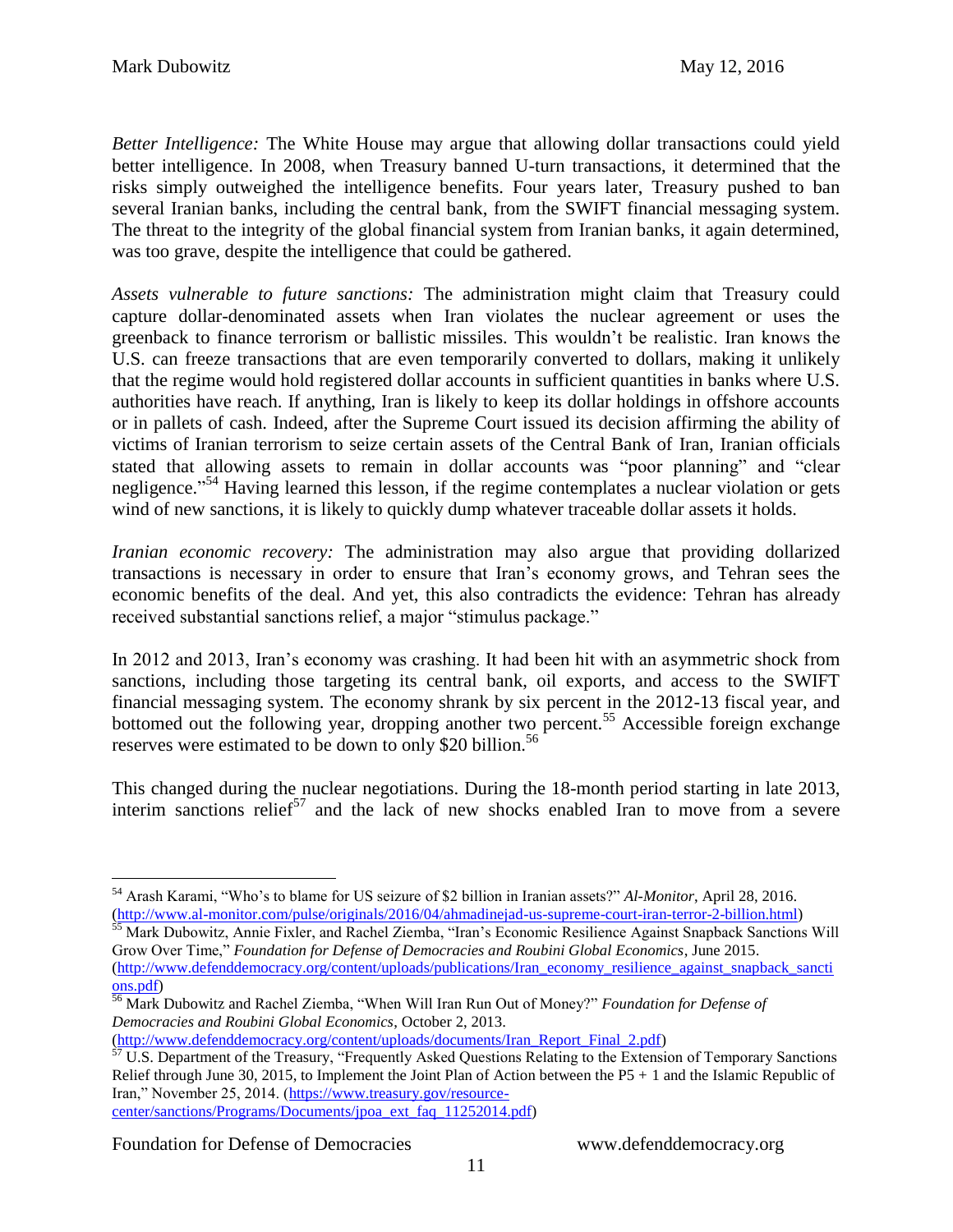recession to a modest recovery.<sup>58</sup> During that time, the Islamic Republic received \$11.9 billion through the release of restricted assets, while sanctions on major sectors of its economy were suspended. This facilitated strong imports that supported domestic investment, especially from China. The Obama administration also de-escalated the sanctions pressure by blocking new congressional legislation.<sup>59</sup> Jointly, these forces rescued the Iranian economy and its leaders, including the Revolutionary Guard, from an imminent and severe balance of payments crisis. In the 2014-15 fiscal year, the Iranian economy rebounded and grew at a rate of 3 to 4 percent.<sup>60</sup>

Now, under the JCPOA, Iran has received access to an additional \$100 billion in previously frozen foreign assets, significantly boosting its accessible foreign exchange reserves, and permitting it to pay off outstanding debts.<sup>61</sup> Sanctions were also lifted on Iran's crude oil exports and upstream energy investment and on key sectors of the economy, and hundreds of Iranian banks, companies, individuals, and government entities were removed from sanctions lists. The additional access of Iranian institutions to global financial payments systems has reduced transaction costs and the need for intermediaries.

In the current fiscal year – with declining oil prices and a tight monetary policy to rein in inflation – Iran's economy grew only slightly, and may have even experienced a modest contraction.<sup>62</sup> But in the coming fiscal year, its economy is projected to grow at a rate of 3 to 6 percent, according to estimates from the International Monetary Fund, World Bank, and private analysts.<sup>63</sup> Assuming that Iran continues to make modest economic reforms to attract investment,

<sup>58</sup> Mark Dubowitz and Rachel Ziemba, "Early Signs of an Iranian Economic Recovery," *Foundation for Defense of Democracies*, January 9, 2016. [\(http://www.defenddemocracy.org/media-hit/early-signs-of-an-iranian-economic](http://www.defenddemocracy.org/media-hit/early-signs-of-an-iranian-economic-recovery/)[recovery/\)](http://www.defenddemocracy.org/media-hit/early-signs-of-an-iranian-economic-recovery/); Jennifer Hsieh, Rachel Ziemba, and Mark Dubowitz, "Iran's Economy: Out of the Red, Slowly Growing," *Foundation for Defense of Democracies and Roubini Global Economics*, October 2014. [\(http://www.defenddemocracy.org/content/uploads/publications/RoubiniFDDReport\\_Oct14.pdf\)](http://www.defenddemocracy.org/content/uploads/publications/RoubiniFDDReport_Oct14.pdf); Jennifer Hsieh,

<sup>61</sup> Brian Murphy, "Iran claims \$100 billion now freed in major step as sanctions roll back," *The Washington Post*, February 1, 2016. [\(https://www.washingtonpost.com/world/iran-claims-100-billion-now-freed-in-major-step-as](https://www.washingtonpost.com/world/iran-claims-100-billion-now-freed-in-major-step-as-sanctions-roll-back/2016/02/01/edfc23ca-c8e5-11e5-a7b2-5a2f824b02c9_story.html)[sanctions-roll-back/2016/02/01/edfc23ca-c8e5-11e5-a7b2-5a2f824b02c9\\_story.html\)](https://www.washingtonpost.com/world/iran-claims-100-billion-now-freed-in-major-step-as-sanctions-roll-back/2016/02/01/edfc23ca-c8e5-11e5-a7b2-5a2f824b02c9_story.html); Mark Dubowitz, Annie Fixler, and Rachel Ziemba, "Iran's Mysterious Shrinking Reserves: Estimating the Value of Tehran's Foreign Assets," *Foundation for Defense of Democracies and Roubini Global Economics*, September 2015.

Rachel Ziemba, and Mark Dubowitz, "Iran's Economy Will Slow but Continue to Grow Under Cheaper Oil and Current Sanctions," *Foundation for Defense of Democracies and Roubini Global Economics*, February 2015. [\(http://www.defenddemocracy.org/content/uploads/publications/RoubiniFDDReport\\_FEB15.pdf\)](http://www.defenddemocracy.org/content/uploads/publications/RoubiniFDDReport_FEB15.pdf)

<sup>59</sup> Mark Landler, "Senate Bill to Impose New Sanctions on Iran Spurs Veto Threat From White House," *The New York Times*, December 19, 2013. [\(http://www.nytimes.com/2013/12/20/world/middleeast/senate-bill-to-impose](http://www.nytimes.com/2013/12/20/world/middleeast/senate-bill-to-impose-new-sanctions-on-iran-spurs-veto-threat-from-white-house.html?_r=1)[new-sanctions-on-iran-spurs-veto-threat-from-white-house.html?\\_r=1\)](http://www.nytimes.com/2013/12/20/world/middleeast/senate-bill-to-impose-new-sanctions-on-iran-spurs-veto-threat-from-white-house.html?_r=1)

<sup>60</sup> International Monetary Fund, "Iran Faces Multiple Challenges as Growth Prospects Brighten," *IMF Survey*, January 20, 2016. [\(http://www.imf.org/external/pubs/ft/survey/so/2016/new012016a.htm\)](http://www.imf.org/external/pubs/ft/survey/so/2016/new012016a.htm)

[<sup>\(</sup>http://www.defenddemocracy.org/content/uploads/publications/FDDRoubini\\_Report\\_Irans\\_mysterious\\_shrinking\\_](http://www.defenddemocracy.org/content/uploads/publications/FDDRoubini_Report_Irans_mysterious_shrinking_reserves.pdf) [reserves.pdf\)](http://www.defenddemocracy.org/content/uploads/publications/FDDRoubini_Report_Irans_mysterious_shrinking_reserves.pdf)

<sup>62</sup> Saeed Ghasseminejad, "Rouhani's abysmal economic record and the West's dilemma," *Business Insider*, March 30, 2016. [\(http://www.businessinsider.com/rouhanis-abysmal-economic-record-and-the-wests-dilemma-2016-3\)](http://www.businessinsider.com/rouhanis-abysmal-economic-record-and-the-wests-dilemma-2016-3); International Monetary Fund, "Iran Faces Multiple Challenges as Growth Prospects Brighten," *IMF Survey*, January 20, 2016. [\(http://www.imf.org/external/pubs/ft/survey/so/2016/new012016a.htm\)](http://www.imf.org/external/pubs/ft/survey/so/2016/new012016a.htm)

<sup>&</sup>lt;sup>63</sup> International Monetary Fund, "IMF Country Report No. 15/349: Islamic Republic of Iran," December 2015. [\(http://www.imf.org/external/pubs/ft/scr/2015/cr15349.pdf\)](http://www.imf.org/external/pubs/ft/scr/2015/cr15349.pdf); World Bank, "Global Economic Prospects: Spillovers amid Weak Growth," January 2016. [\(http://www.worldbank.org/content/dam/Worldbank/GEP/GEP2016a/Global-](http://www.worldbank.org/content/dam/Worldbank/GEP/GEP2016a/Global-Economic-Prospects-January-2016-Spillovers-amid-weak-growth.pdf)[Economic-Prospects-January-2016-Spillovers-amid-weak-growth.pdf\)](http://www.worldbank.org/content/dam/Worldbank/GEP/GEP2016a/Global-Economic-Prospects-January-2016-Spillovers-amid-weak-growth.pdf); Additional data available upon request.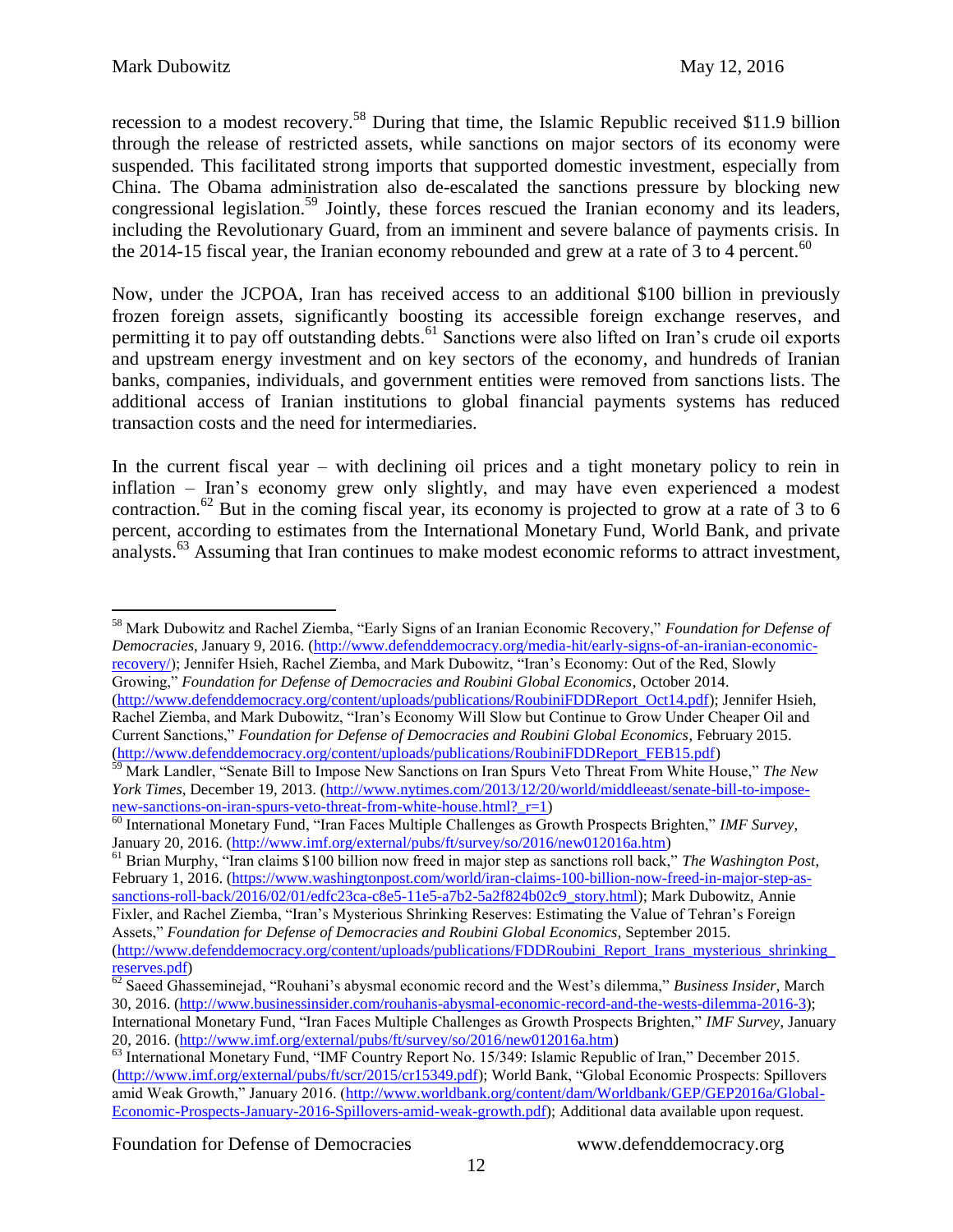the country's economic growth is projected to stabilize around 4 to 4.5 percent annually over the next five years.<sup>64</sup>

*Going beyond the spirit of the deal:* The administration might also argue that the West needs to provide economic incentives for Tehran to comply with the nuclear deal. Given its post-deal record of missile activities, hostage taking, terrorism, regional aggression, and illegal arms deals, as well as a financial sector that remains rotten to the core, Tehran is hardly in a position to complain that the "spirit" of the deal now requires more American generosity. President Obama explicitly acknowledged that Iran is not keeping to the spirit of the agreement,  $65$  and yet administration officials have stated that it is America's responsibility to go beyond its commitments under the agreement to ensure that Iran "get[s] the benefits that they are supposed to get," according to Secretary Kerry.<sup>66</sup> During last summer's debate, administration officials claimed that denying Iran access to the dollar and the U.S. financial system would provide Washington with leverage after the deal was done. Providing a unilateral concession now would have far-reaching consequences. Not only would it throw away U.S. leverage, but it would also undermine the West's ability to address Iran's other nefarious activities.

If the United States provides dollarized access now, and six months from now, Iran conducts more ballistic missile tests or executes more dissidents or provides more weapons to the Assad regime in Syria, Washington won't be able to revoke Iran's access to dollarized transactions. Iran will argue, convincingly, that the U.S. provided this sanctions relief under the JCPOA, so it can't re-impose this sanction for non-nuclear reasons later.<sup>67</sup> Iran will threaten to walk away from the deal and deploy its own "nuclear snapback," where it will threaten to walk away from the deal and reconstitute its nuclear program.

As I have warned in prior testimonies, Iran will use this threat to deter the use of both nuclear and non-nuclear sanctions by dividing the United States and Europe. Once European companies are sufficiently invested in Iran's lucrative markets, any Iranian violations of the deal are likely to provoke disagreements between Washington and its European allies. Indeed, why would the Europeans agree to new sanctions when they have big money on the line? Their arguments against new nuclear sanctions will include questions about the credibility of evidence, the seriousness of the nuclear infractions, the appropriate level of response, and likely Iranian retaliation.

The same dynamics apply to the imposition of non-nuclear sanctions, such as terrorism or human rights sanctions. On July 20, 2015, Iran informed the UN Security Council, stating that it may "reconsider its commitments" under the agreement if "new sanctions" are imposed "irrespective

<sup>65</sup> Julian Hattem, "Obama: Iran not following 'spirit' of deal," *The Hill*, April 1, 2016.

[\(http://thehill.com/policy/national-security/274954-obama-iran-has-followed-letter-but-not-spirit-of-nuke-deal\)](http://thehill.com/policy/national-security/274954-obama-iran-has-followed-letter-but-not-spirit-of-nuke-deal) <sup>66</sup> John Kerry, "Remarks After Meeting Iranian Foreign Minister Zarif," *United Nations*, April 19, 2016. [\(http://www.state.gov/secretary/remarks/2016/04/255977.htm\)](http://www.state.gov/secretary/remarks/2016/04/255977.htm)

 $\overline{a}$ <sup>64</sup> International Monetary Fund, "IMF Country Report No. 15/349: Islamic Republic of Iran," December 2015. [\(http://www.imf.org/external/pubs/ft/scr/2015/cr15349.pdf\)](http://www.imf.org/external/pubs/ft/scr/2015/cr15349.pdf)

 $\overline{67}$  Example derived from analysis of my colleague at FDD's Center on Sanctions and Illicit Finance, Eric Lorber. Eric B. Lorber, "FPI Conference Call on Implications of Granting Iran Access to U.S. Financial Market," *Foreign Policy Initiative*, April 7, 2016. [\(http://www.foreignpolicyi.org/content/transcript-fpi-conference-call-implications](http://www.foreignpolicyi.org/content/transcript-fpi-conference-call-implications-granting-iran-access-us-financial-market)[granting-iran-access-us-financial-market\)](http://www.foreignpolicyi.org/content/transcript-fpi-conference-call-implications-granting-iran-access-us-financial-market)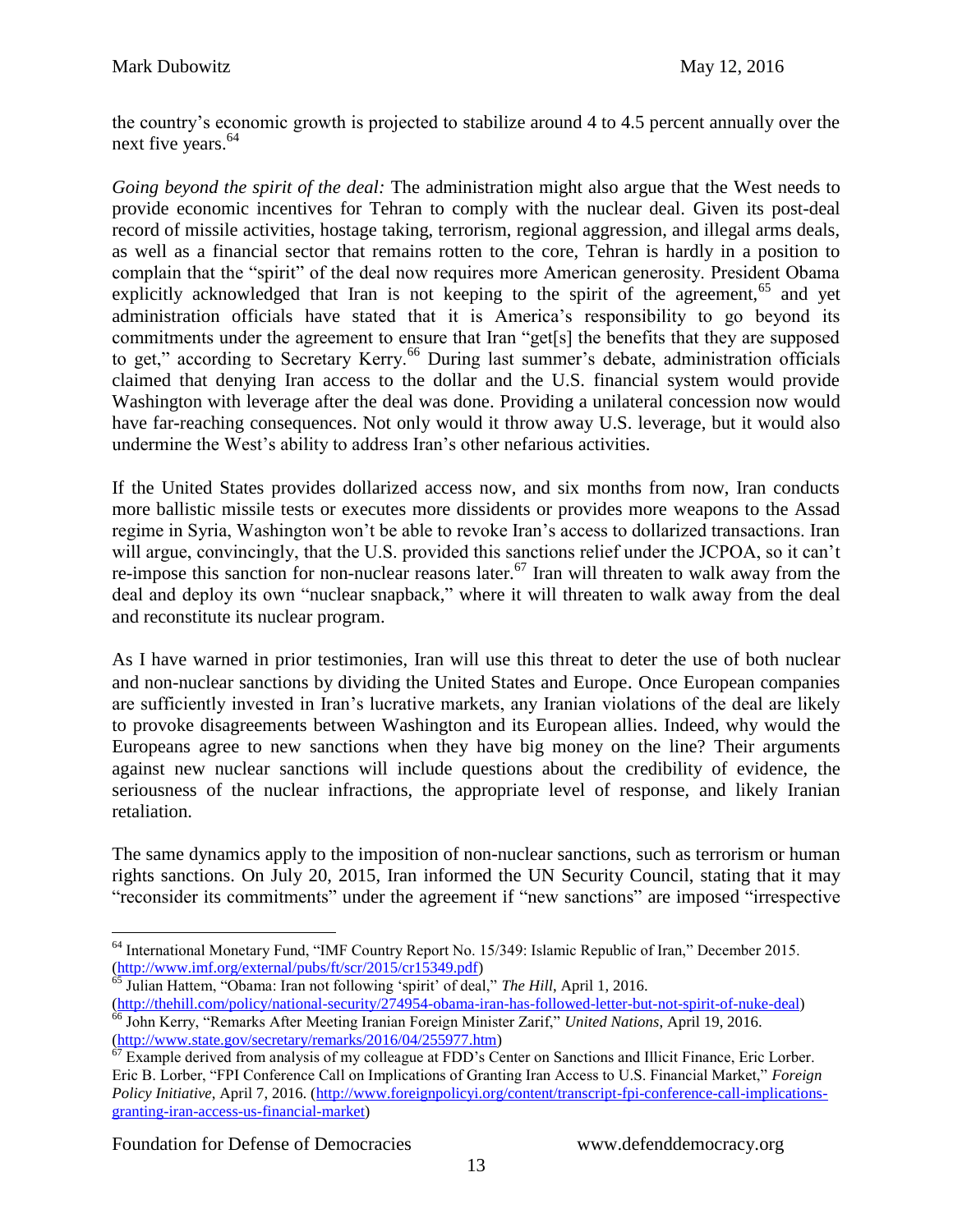of whether such new sanctions are introduced on nuclear related or other grounds."<sup>68</sup> Would Europe agree to Washington's plan to withdraw U.S. dollar access if, for example, the Central Bank of Iran was found – once again – to be financing terrorism? This is doubtful given that Tehran would threaten to return to its nuclear activities including large-scale uranium enrichment, putting not just European investments but the entire nuclear deal in jeopardy.

Instead of granting such a significant unilateral concession of Iranian access to dollarized transactions, the United States should require a reciprocal step by Tehran. Iran must start to address all of its non-nuclear malign activities – indeed, the very concerns that administration officials promised that they were going to address using the remaining non-nuclear sanctions. It would be a mistake to provide unilateral concessions and diminish America's leverage at the very time that Washington ought to be cracking down on Iran's missile activity, terrorism, and human rights abuses.

U.S. policy to date can be summed up this way: We did not want bad Iranian banks touching our financial sector, and we did not want our dollar directly or indirectly touching the rial, even through dollarized transactions. But the next president's ability to target Iran's malign activities with non-nuclear sanctions will be much more difficult if billions of dollarized transactions are green-lighted. The next administration won't easily be able to reverse this once it is in motion, made even more difficult by inevitable European and Asian pushback.

If the Obama administration grants Iran access to the world's most important currency, U.S. sanctions will be severely undermined without any reciprocity. Tehran will receive yet another significant and unilateral concession. And Washington will have lost critical leverage to target Iran's terror finance, missile activities, destabilizing regional aggression, systemic human rights abuses, and the financial and military backing of the Assad regime.

# **BUILDING INTERNATIONAL LEGITIMACY WITHOUT CHANGING BEHAVIOR**

The Joint Comprehensive Plan of Action has turned Iran from a nuclear pariah to nuclear partner without requiring Iran to come clean on its decades-long track record of nuclear mendacity. The December 2015 International Atomic Energy Agency decision to "close" the file on outstanding concerns about the possible military dimensions of Iran's program<sup>69</sup> means that, without ever admitting to weaponization activities, Iran has convinced the international community to wipe its slate clean.

These schemes continue. With reports that Iran exceeded limits on its heavy water production<sup>70</sup> and worked out a deal to sell  $3\overline{2}$  tons to the United States,<sup>71</sup> Iran has created a clever plan:

 $\overline{a}$ <sup>68</sup> Column Lynch, "Iran to United Nations; New Sanctions Could Kill Nuclear Deal," *Foreign Policy*, July 28, 2015. [\(https://foreignpolicy.com/2015/07/28/john-kerry-obama-administration-terrorism-human-rights-iran-to-united](https://foreignpolicy.com/2015/07/28/john-kerry-obama-administration-terrorism-human-rights-iran-to-united-nations-new-sanctions-could-kill-nuclear-deal/)[nations-new-sanctions-could-kill-nuclear-deal/\)](https://foreignpolicy.com/2015/07/28/john-kerry-obama-administration-terrorism-human-rights-iran-to-united-nations-new-sanctions-could-kill-nuclear-deal/)

<sup>69</sup> Laurence Norman, "IAEA Board Agrees to Close File on Iran's Past Nuclear Activities," *The Wall Street Journal*, December 15, 2015. [\(http://www.wsj.com/articles/iaea-board-agrees-to-close-iran-past-nuclear-activities-file-](http://www.wsj.com/articles/iaea-board-agrees-to-close-iran-past-nuclear-activities-file-1450195869)[1450195869\)](http://www.wsj.com/articles/iaea-board-agrees-to-close-iran-past-nuclear-activities-file-1450195869)

<sup>70</sup> "Iran briefly overstepped a limit set by nuclear deal, IAEA says," *Reuters*, February 26, 2016. [\(https://www.yahoo.com/news/iran-overstepped-limit-set-nuclear-deal-iaea-report-171008398.html?ref=gs\)](https://www.yahoo.com/news/iran-overstepped-limit-set-nuclear-deal-iaea-report-171008398.html?ref=gs)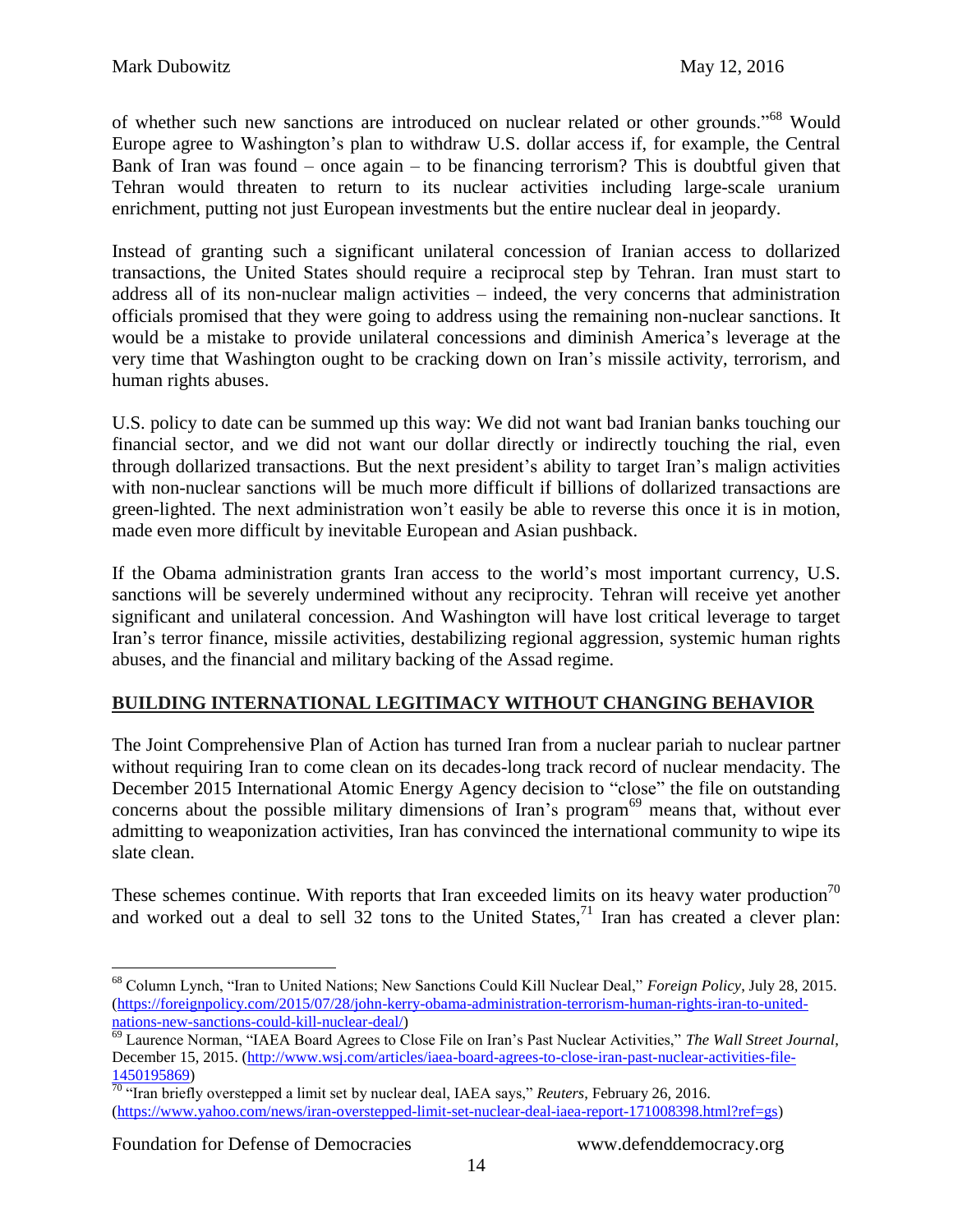Produce too much heavy water so as to break the nuclear agreement, then get the United States to pay Tehran to get rid of it so that it can continue to produce an essential element for a plutoniumbomb making capability. This is of particular concern as the key restrictions on Iran's nuclear program, including on both its uranium and plutonium paths to a bomb, begin to sunset during an eight- to fifteen-year period.

We are also witnessing Iran's attempts to play the same game with the international financial and business community. The government has mounted a full-court press to persuade the global financial community to overlook its long rap sheet of financial crimes<sup>72</sup> and to persuade the United States to green-light Iran's access to U.S. dollar transactions,  $^{73}$  an action which would go beyond the sanctions relief promised by the nuclear agreement.<sup>74</sup>

Iranian Central Bank Governor Valiollah Seif has publicly criticized the U.S. for "not honor[ing its] obligations" and explicitly called for the U.S. to change its laws to allow Iran to access the U.S. financial system.<sup>75</sup> Deliberately sidestepping Iran's record of illicit financial activities, he and Foreign Minister Javad Zarif regularly dismiss concerns about Iran's support for terrorism and provocative ballistic missile launches.<sup>76</sup> The Supreme Leader has accused the United States of scaring business away from Iran and creating "Iranophobia."<sup>77</sup>

Tehran's record of illicit financial activities and the central role of the Central Bank of Iran (CBI) in these efforts require scrutiny. Between 2006 and 2011, as the U.S. sanctioned Iranian banks, the CBI facilitated transactions for designated banks involved in proliferation and terror financing and, according to Treasury, helped them evade sanctions.<sup>78</sup> As a result, Treasury took the necessary step in November 2011 of designating Iran and its entire financial sector – including its central bank – a "jurisdiction of primary money laundering concern."<sup>79</sup> The

[\(http://www.cfr.org/global/conversation-valiollah-seif/p37733\)](http://www.cfr.org/global/conversation-valiollah-seif/p37733)

[\(https://www.fincen.gov/statutes\\_regs/guidance/html/fin-2010-a008.html\)](https://www.fincen.gov/statutes_regs/guidance/html/fin-2010-a008.html)

 $\overline{a}$ <sup>71</sup> Jay Solomon, "U.S. to Buy Material Used in Iran Nuclear Program," *The Wall Street Journal*, April 22, 2016. [\(http://www.wsj.com/articles/u-s-to-buy-material-used-in-iran-nuclear-program-1461319381\)](http://www.wsj.com/articles/u-s-to-buy-material-used-in-iran-nuclear-program-1461319381)

 $^{72}$  U.S. Department of the Treasury, Press Release, "Fact Sheet: New Sanctions on Iran," November 21, 2011. [\(https://www.treasury.gov/press-center/press-releases/Pages/tg1367.aspx\)](https://www.treasury.gov/press-center/press-releases/Pages/tg1367.aspx)

<sup>73</sup> "New U.S. sanctions concession to Iran may be in works: AP," *Associated Press*, March 31, 2016. [\(http://www.cbsnews.com/news/new-us-sanctions-concession-to-iran-may-be-in-works-ap/\)](http://www.cbsnews.com/news/new-us-sanctions-concession-to-iran-may-be-in-works-ap/)<br> $\frac{74 \text{ H.S.}}{74 \text{ H.S.}}$ 

<sup>74</sup> U.S. Department of the Treasury, "Frequently Asked Questions Relating to the Lifting of Certain U.S. Sanctions Under the Joint Comprehensive Plan of Action (JCPOA) on Implementation Day," issued January 16, 2016, updated March 24, 2016. [\(https://www.treasury.gov/resource-center/sanctions/Programs/Documents/jcpoa\\_faqs.pdf\)](https://www.treasury.gov/resource-center/sanctions/Programs/Documents/jcpoa_faqs.pdf) <sup>75</sup> Valiollah Seif, "A Conversation With Valiollah Seif," *Council on Foreign Relations*, April 15, 2016.

<sup>76</sup> Eli Lake, "Show Iran a Little Disrespect," *Bloomberg*, April 26, 2016.

[<sup>\(</sup>http://www.bloombergview.com/articles/2016-04-26/show-iran-a-little-disrespect\)](http://www.bloombergview.com/articles/2016-04-26/show-iran-a-little-disrespect); Robin Wright, "Iran's Javad Zarif on the Fraying Nuclear Deal, U.S. Relations, and Holocaust Cartoons," *The New Yorker*, April 25, 2016. [\(http://www.newyorker.com/news/news-desk/irans-javad-zarif-on-the-fraying-nuclear-deal-u-s-relations-and](http://www.newyorker.com/news/news-desk/irans-javad-zarif-on-the-fraying-nuclear-deal-u-s-relations-and-holocaust-cartoons)[holocaust-cartoons\)](http://www.newyorker.com/news/news-desk/irans-javad-zarif-on-the-fraying-nuclear-deal-u-s-relations-and-holocaust-cartoons)

<sup>77</sup> "Iran's Supreme Leader says U.S. lifted sanctions only on paper," *Reuters*, April 27, 2016. [\(http://www.reuters.com/article/us-iran-economy-khamenei-idUSKCN0XO0RK\)](http://www.reuters.com/article/us-iran-economy-khamenei-idUSKCN0XO0RK)

 $^{78}$  U.S. Department of the Treasury, Financial Crimes Enforcement Network, Advisory, "Update on the Continuing Illicit Finance Threat Emanating from Iran," June 22, 2010.

 $79 \text{ U.S. Department of the Treasury, Press Release, "Finding That the Islamic Republic of Iran is a Jurisdiction of the Treasury.}$ Primary Money Laundering Concern," November 18, 2011. [\(http://www.treasury.gov/press-center/press](http://www.treasury.gov/press-center/press-releases/Documents/Iran311Finding.pdf)[releases/Documents/Iran311Finding.pdf\)](http://www.treasury.gov/press-center/press-releases/Documents/Iran311Finding.pdf)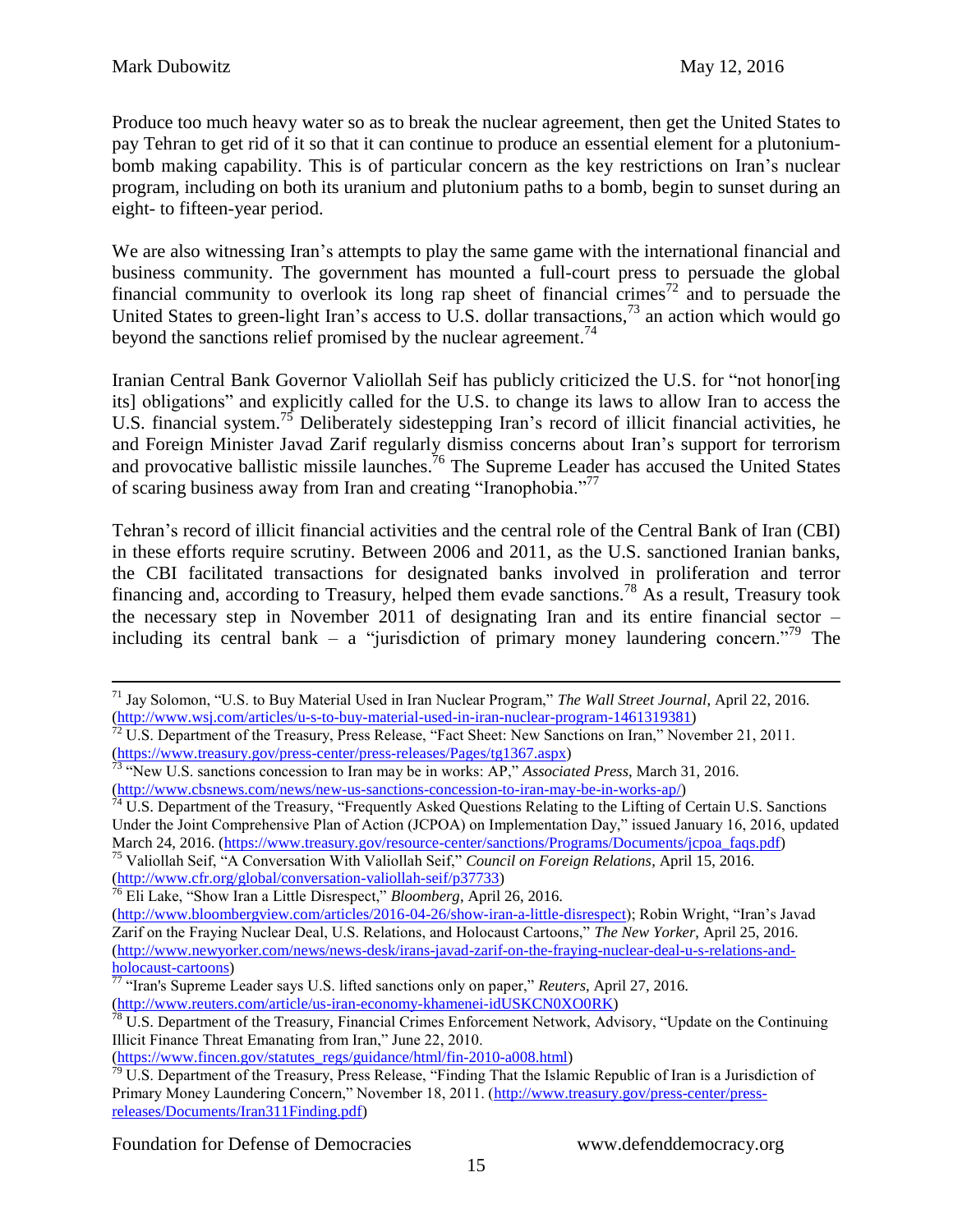following year, Congress statutorily designated the CBI for its support of nuclear and missile proliferation, terrorism, and money laundering, and banned all transactions with it beyond limited crude oil sales and humanitarian trade.<sup>80</sup>

The CBI continues to deny its role as Iran's central bank for terror finance. The bank had appealed to the U.S. Supreme Court to overturn the seizure of nearly \$2 billion of its assets to settle outstanding judgments won by victims of Iranian-backed terrorism.<sup>81</sup> When the Supreme Court issued its ruling last month affirming the lower court's decision to award the funds to these victims,<sup>82</sup> Iran denounced it as a theft of Iranian property.<sup>83</sup> Tehran still owes other terrorism victims another \$53 billion in outstanding judgments.<sup>84</sup>

Economic forecasts note that Iran's ability to take advantage of sanctions relief depends not primarily on additional American concessions but on Iran's own economic policies. Specifically, Iran needs to implement policies to attract foreign investment and to address systemic illicit finance risks. The IMF explained in a December 2015 report:

Bolstering the AML/CFT framework would facilitate the re-integration of the domestic financial system into the global economy, lower transaction costs, and reduce the size of the informal sector. It will also help better detection of illegal proceeds, including those related to tax evasion and corruption. Staff urged the authorities to adopt a comprehensive CFT law that properly criminalizes terrorist financing (TF) and contains mechanisms for the implementation of United Nations Security Council Resolutions related to terrorism and TF.<sup>85</sup>

The future success of Iran's economy depends on foreign investment and on Tehran's ability to alleviate the concerns of international banks and companies that Iran is committed to ending its support for terrorism, missile development, and destabilizing regional activities, and to reducing the economic power of the Islamic Revolutionary Guard Corps and the supreme leader's business empire. All of these issues increase the risks of investing in the Islamic Republic, regardless of what deal sweeteners the White House provides.

But Iranian leaders are attempting to persuade the global financial community to overlook these risks, to treat Iran as a member of the international community in good standing. The global antimoney laundering and anti-terror finance standards body the Financial Action Task Force

Foundation for Defense of Democracies www.defenddemocracy.org

<sup>80</sup> National Defense Authorization Act For Fiscal Year 2012, Pub. L. 112-81, U.S.C. § 1245.

[<sup>\(</sup>https://www.treasury.gov/resource-center/sanctions/Programs/Documents/ndaa\\_publaw.pdf\)](https://www.treasury.gov/resource-center/sanctions/Programs/Documents/ndaa_publaw.pdf)

<sup>81</sup> Lawrence Hurley, "Iran central bank takes Beirut bombing case to U.S. Supreme Court," *Reuters*, January 13, 2016. [\(http://www.reuters.com/article/us-usa-court-iran-idUSKCN0UR0IT20160113\)](http://www.reuters.com/article/us-usa-court-iran-idUSKCN0UR0IT20160113)

<sup>82</sup> *Bank Markazi aka Central Bank of Iran v. Peterson et al.*, Decision, No. 14-770, (Supreme Court of the United States, April 20, 2016). [\(http://www.supremecourt.gov/opinions/15pdf/14-770\\_9o6b.pdf\)](http://www.supremecourt.gov/opinions/15pdf/14-770_9o6b.pdf)

<sup>83</sup> Rick Gladstone, "Iran Accuses U.S. of Theft in \$2 Billion Court Ruling for Terror Victims," *The New York Times*, April 21, 2016. [\(http://www.nytimes.com/2016/04/22/world/middleeast/iran-accuses-us-of-theft-in-2-billion-court](http://www.nytimes.com/2016/04/22/world/middleeast/iran-accuses-us-of-theft-in-2-billion-court-ruling-for-terror-victims.html?_r=1)ruling-for-terror-victims.html?  $r=1$ )

<sup>&</sup>lt;sup>84</sup> Orde Kittrie, "After Supreme Court Decision, Iran Still Owes \$53 Billion in Unpaid U.S. Court Judgments to American Victims of Iranian Terrorism," *Foundation for Defense of Democracies*, May 2016.

[<sup>\(</sup>http://www.defenddemocracy.org/content/uploads/documents/Kittrie\\_After\\_SCOTUS\\_Iran\\_Owes.pdf\)](http://www.defenddemocracy.org/content/uploads/documents/Kittrie_After_SCOTUS_Iran_Owes.pdf) 85 International Monetary Fund, "IMF Country Report No. 15/349: Islamic Republic of Iran," December 2015. [\(http://www.imf.org/external/pubs/ft/scr/2015/cr15349.pdf\)](http://www.imf.org/external/pubs/ft/scr/2015/cr15349.pdf)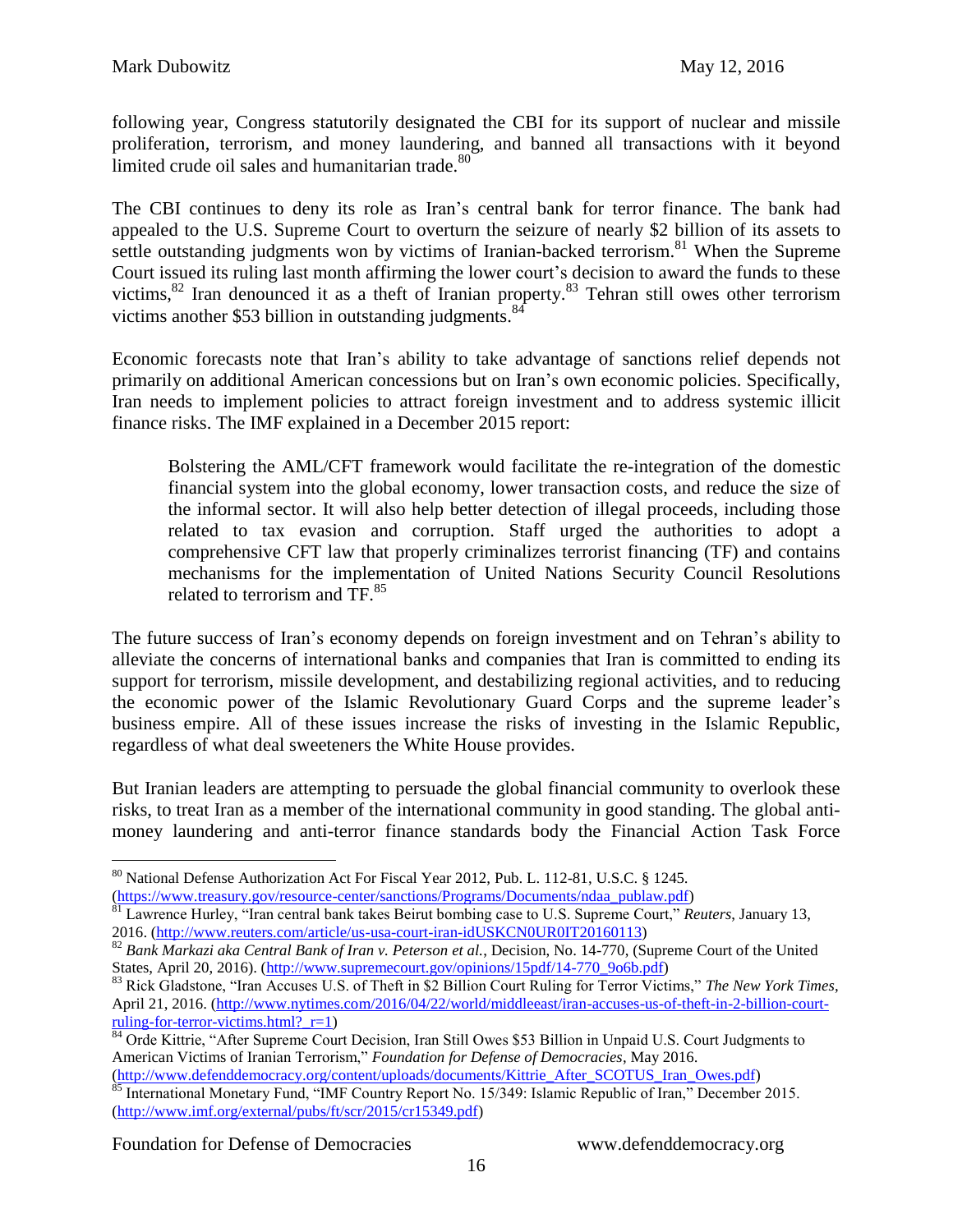(FATF) regularly warns members that they should "apply effective counter-measures to protect their financial sectors" from illicit finance risks emanating from Iran.<sup>86</sup> As recently as February 2016, FATF warned that Iran's "failure to address the risk of terrorist financing" poses a "serious threat … to the integrity of the international financial system."<sup>87</sup> So now, Iran has begun to engage with FATF in order to get itself off the blacklist.<sup>88</sup> Tehran also expressed its intention to join the FATF-style regional body the Eurasian Group,<sup>89</sup> which is dominated by Russia.

In order to get off of FATF's blacklist, Iran will need to make substantial changes to its antimoney laundering regulation and fulfill a FATF action plan, but Iran will also attempt to use this process as part of its narrative and efforts to normalize its place in the international community. Iran needs to change its notorious illicit financial activities, but step-by-step, Iran will try to legitimize itself in the global financial and business community without fundamentally changing its financial practices. Just as it went from nuclear pariah to nuclear partner under the JCPOA without admitting to its nuclear weaponization work, Tehran will use this same strategy of coupling a denial of wrongdoing with demands for more and more concessions.

Congress can play an important role working with Treasury to counteract this narrative and maintain the market's understanding of the risks by exposing Iran's ongoing deceptive conduct and illicit activities in ways that illuminate for markets the risks involved in doing business with Iran. Commercial actors are currently hesitating because Iran's behavior is not conducive to effective risk management.<sup>90</sup> As Jarrett Blanc, assistant coordinator of the State Department's nuclear deal implementation team, noted in remarks before business leaders in Zurich, "Business decisions, not surprisingly, in fact take into account concerns well beyond sanctions."<sup>91</sup> Congress can keep the pressure on by exposing Iran's illicit networks and deceptive conduct that heightens the private sector's risk management concerns.

Iran will also likely follow the same strategy of denial and deception in the human rights arena. As the United Nations renewed Dr. Shaheed's mandate to investigate human rights abuses, <sup>92</sup>

 $\overline{a}$ <sup>86</sup> For example, see The Financial Action Task Force, Public Statement, "FATF Public Statement 14 February 2014," February 14, 2014. [\(http://www.fatf-gafi.org/countries/d-i/islamicrepublicofiran/documents/public](http://www.fatf-gafi.org/countries/d-i/islamicrepublicofiran/documents/public-statement-feb-2014.html)[statement-feb-2014.html\)](http://www.fatf-gafi.org/countries/d-i/islamicrepublicofiran/documents/public-statement-feb-2014.html)

 $87$  The Financial Action Task Force, Public Statement, "FATF Public Statement – 19 February 2016," February 19, 2016. [\(http://www.fatf-gafi.org/countries/d-i/iran/documents/public-statement-february-2016.html\)](http://www.fatf-gafi.org/countries/d-i/iran/documents/public-statement-february-2016.html)

<sup>88</sup> Michelle Caruso-Cabrera, "Iran pushes for acceptance in global banking system," *CNBC*, April 30, 2016. [\(http://www.cnbc.com/2016/04/30/iran-pushes-for-acceptance-in-global-banking-system.html\)](http://www.cnbc.com/2016/04/30/iran-pushes-for-acceptance-in-global-banking-system.html)

<sup>&</sup>lt;sup>89</sup> Irene Madongo, "Iran to Gain Observer Status in Eurasian Group by Summer, Says FIU Chief,"

*MoneyLaundering.com*, April 27, 2016. [\(http://www.moneylaundering.com/News/Pages/138005.aspx\)](http://www.moneylaundering.com/News/Pages/138005.aspx) <sup>90</sup> "The over-promised land," *The Economist*, April 23, 2016. [\(http://www.economist.com/news/business/21697276](http://www.economist.com/news/business/21697276-it-proving-harder-expected-investors-make-start-over-promised-land) [it-proving-harder-expected-investors-make-start-over-promised-land\)](http://www.economist.com/news/business/21697276-it-proving-harder-expected-investors-make-start-over-promised-land); Fabio Benedetti Valentini, "Europe's Banks Are Staying Out of Iran," *Bloomberg*, May 2, 2016. [\(http://www.bloomberg.com/news/articles/2016-05-03/europe](http://www.bloomberg.com/news/articles/2016-05-03/europe-s-banks-haunted-by-u-s-fines-forgo-iran-deals-amid-boom)[s-banks-haunted-by-u-s-fines-forgo-iran-deals-amid-boom\)](http://www.bloomberg.com/news/articles/2016-05-03/europe-s-banks-haunted-by-u-s-fines-forgo-iran-deals-amid-boom); Patrick Clawson, "Misleading Claims About U.S. Barriers to Iran-Europe Financial Ties," *The Washington Institute for Near East Policy*, April 27, 2016. [\(http://www.washingtoninstitute.org/policy-analysis/view/misleading-claims-about-u.s.-barriers-to-iran-europe](http://www.washingtoninstitute.org/policy-analysis/view/misleading-claims-about-u.s.-barriers-to-iran-europe-financial-ties)[financial-ties\)](http://www.washingtoninstitute.org/policy-analysis/view/misleading-claims-about-u.s.-barriers-to-iran-europe-financial-ties); Lawrence Franklin, "Iran Comes Clean on Banking Problems," *Gatestone Institute*, May 5, 2016. [\(http://www.gatestoneinstitute.org/7958/iran-bank-problems\)](http://www.gatestoneinstitute.org/7958/iran-bank-problems)

<sup>91</sup> John Miller, "Don't blame our sanctions, U.S. tells nervous Iran investors," *Reuters*, May 4, 2016. [\(http://www.reuters.com/article/us-iran-economy-sanctions-idUSKCN0XV1X1\)](http://www.reuters.com/article/us-iran-economy-sanctions-idUSKCN0XV1X1)

<sup>92</sup> Ann M. Simmons, "U.N. will continue monitoring human rights in Iran," *Los Angeles Times*, March 23, 2016. [\(http://www.latimes.com/world/global-development/la-global-iran-folo-20160323-story.html\)](http://www.latimes.com/world/global-development/la-global-iran-folo-20160323-story.html)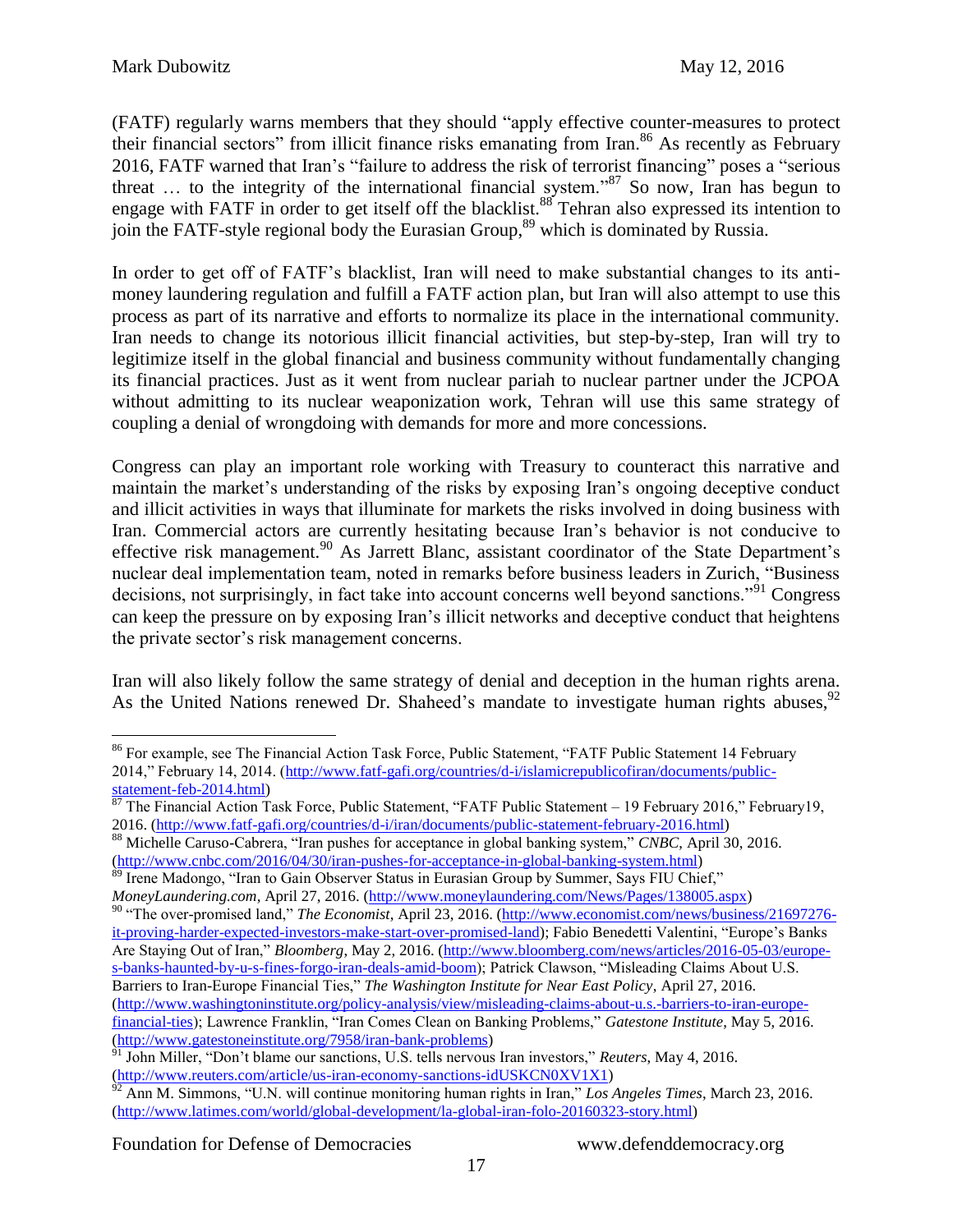Iranian Foreign Ministry Spokesman Hossein Jaberi Ansari called his reporting "biased," "discriminatory," and "subjective and unbalanced."<sup>93</sup> Instead, Ansari contended, human rights can only improve through cooperation and dialogue – in other words, Iran is looking to negotiate away the international community's concerns about its widespread human rights abuses without changing its fundamental behavior.

### *Corruption and Sanctions Relief*

Earlier this spring, Iran held a parliamentary "*selection*." I use this term rather than "election" because the Guardian Council, which vets candidates for Iran's deeply flawed and undemocratic elections, disqualified 99 percent of all reformist candidates.<sup>94</sup> Simultaneously, Iran held "elections" for the Assembly of Experts, which picks the successor to the Supreme Leader. The Council again disqualified 80 percent of the candidates.<sup>95</sup> The vast majority of those disqualified in both cases were self-described moderates and reformers, although all were committed to the unquestioned rule of the theocrats. Real reformists – those who want to make political and social change – are excluded from the political system. Many did not even try to register, and the most prominent remain under house arrest, in jail, or in exile.<sup>96</sup>

After the disqualifications, the self-styled moderate camp was forced to add notorious hard-liners to its ticket to have a full slate.<sup>97</sup> Hard-liners do not become moderates simply by being included on an election slate,  $98$  and yet, the narrative persisted that Iranian moderates somehow won the election. Supreme Leader Ali Khamenei explicitly rejected the very idea of moderate vs. hardliner: politicians can be pragmatic as long as they remain faithful to the revolution.<sup>99</sup> As former Under Secretary of State and U.S. negotiator in the Iran talks Wendy Sherman noted, "There are hardliners in Iran, and then there are hard-hardliners in Iran. Rouhani is not a moderate, he is a hard-liner." $100$ 

 $\overline{a}$ <sup>93</sup> "UN rights report politically-motivated, biased: Iran," *PressTV* (Iran), March 16, 2016. [\(http://www.presstv.com/Detail/2016/03/16/456042/Iran-UN-human-rights-Jaberi-Ansari-Ahmad-Shaheed/\)](http://www.presstv.com/Detail/2016/03/16/456042/Iran-UN-human-rights-Jaberi-Ansari-Ahmad-Shaheed/)

 $^{94}$  Emanuele Ottolenghi and Saeed Ghasseminejad, "Hardliners Set to Dominate Iran's February Elections," *Foundation for Defense of Democracies*, January 21, 2016. [\(http://www.defenddemocracy.org/media-hit/emanuele](http://www.defenddemocracy.org/media-hit/emanuele-ottolenghi-hardliners-set-to-dominate-irans-february-elections/)[ottolenghi-hardliners-set-to-dominate-irans-february-elections/\)](http://www.defenddemocracy.org/media-hit/emanuele-ottolenghi-hardliners-set-to-dominate-irans-february-elections/)

<sup>95</sup> Saeed Ghasseminejad, "Iran's Assembly of Experts: A Foregone Conclusion," *Foundation for Defense of Democracies*, February 26, 2016. [\(http://www.defenddemocracy.org/media-hit/saeed-ghasseminejad-irans](http://www.defenddemocracy.org/media-hit/saeed-ghasseminejad-irans-assembly-of-experts-election-a-foregone-conclusion/)[assembly-of-experts-election-a-foregone-conclusion/\)](http://www.defenddemocracy.org/media-hit/saeed-ghasseminejad-irans-assembly-of-experts-election-a-foregone-conclusion/)

<sup>96</sup> Thomas Erdbrink, "Iran's Thwarted Reformers Set Careful Goals for Coming Vote," *The New York Times*, February 21, 2016. [\(http://www.nytimes.com/2016/02/22/world/middleeast/irans-thwarted-reformers-set-careful](http://www.nytimes.com/2016/02/22/world/middleeast/irans-thwarted-reformers-set-careful-goals-for-coming-vote.html)[goals-for-coming-vote.html\)](http://www.nytimes.com/2016/02/22/world/middleeast/irans-thwarted-reformers-set-careful-goals-for-coming-vote.html)

<sup>97</sup> Saeed Ghasseminejad, "Iran's False Choice: Rebranding Hard-Liners as 'Moderates,'" *The National Interest*, March 4, 2016. [\(http://www.nationalinterest.org/feature/irans-false-choice-rebranding-hard-liners-](http://www.nationalinterest.org/feature/irans-false-choice-rebranding-hard-liners-%E2%80%98moderates%E2%80%99-15397)

[<sup>%</sup>E2%80%98moderates%E2%80%99-15397\)](http://www.nationalinterest.org/feature/irans-false-choice-rebranding-hard-liners-%E2%80%98moderates%E2%80%99-15397); Eli Lake, "Iran's Elections are Magic," *Bloomberg*, February 29, 2016. [\(http://www.bloombergview.com/articles/2016-02-29/iran-s-elections-are-magic\)](http://www.bloombergview.com/articles/2016-02-29/iran-s-elections-are-magic)

<sup>98</sup> "Moderation, Tehran Style," *The Wall Street Journal*, February 28, 2016. [\(http://www.wsj.com/articles/moderation-tehran-style-1456689067\)](http://www.wsj.com/articles/moderation-tehran-style-1456689067)

<sup>99</sup> For more on this analysis, see Amir Toumaj, "Iran's Principlists to Dominate Elections," *Foundation for Defense of Democracies*, February 26, 2016. [\(http://www.defenddemocracy.org/media-hit/amir-toumaj-irans-principlists-to](http://www.defenddemocracy.org/media-hit/amir-toumaj-irans-principlists-to-dominate-elections/)[dominate-elections/\)](http://www.defenddemocracy.org/media-hit/amir-toumaj-irans-principlists-to-dominate-elections/)

<sup>100</sup> Matthew Riley, "Lead U.S. negotiator of Iran deal Sherman analyzes the agreement," *The Duke Chronicle*, February 5, 2016. [\(http://www.dukechronicle.com/article/2016/02/lead-u-s-negotiator-of-iran-deal-sherman](http://www.dukechronicle.com/article/2016/02/lead-u-s-negotiator-of-iran-deal-sherman-analyzes-the-agreement)[analyzes-the-agreement\)](http://www.dukechronicle.com/article/2016/02/lead-u-s-negotiator-of-iran-deal-sherman-analyzes-the-agreement)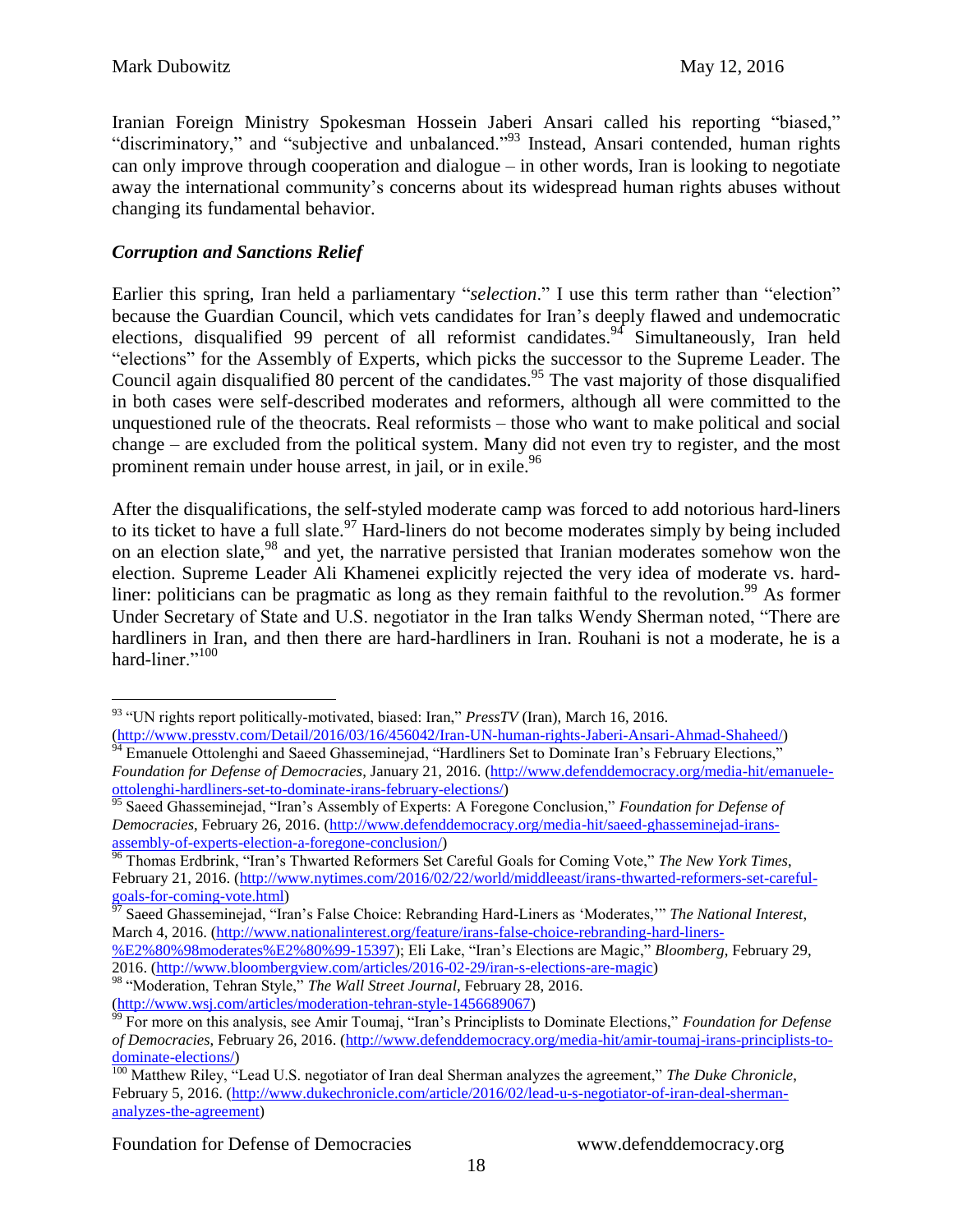We are now witnessing a consolidation of the regime's power as it reaps the spoils of the nuclear agreement without changing its malign behavior. Even as Iran has temporarily suspended some of its nuclear activities, the regime continues to engage in ballistic missile activities in violation of UN Security Council Resolution 2231 and in weapons proliferation, support for terrorism, and regional aggression in violation of U.S. and European laws.

Some argued that sanctions relief as a result of the deal would benefit Iranian society, but early reporting revealed that "the only deals being struck have been with state-backed conglomerates."<sup>101</sup> As explained in greater depth in the next section, the IRGC is a dominant force in the Iranian economy, and Iran's "most powerful economic actor," according to the U.S. Treasury.<sup>102</sup> Rather than benefitting independent Iranian businesses and the average Iranian, sanctions relief is strengthening the control of the Supreme Leader, IRGC, and the state in key sectors of Iran's economy.

This should be expected in a country that is a hub of corruption and kleptocracy. Iran's Supreme Leader himself controls a "shadowy network of off-the-books front companies," according to the U.S. Treasury Department, <sup>103</sup> which is valued at over \$95 billion according to *Reuters*. 104 Transparency International ranks Iran 130 out of 168 counties on its corruption perception index, and the Basel Institute on Governance ranked Iran as the worst country in the world with regard to risks from money laundering and terrorism financing in its annual Anti-Money Laundering Index report. $105$ 

Corruption and kleptocracy are not just financial transparency issues but are also human rights issues. Corruption is the reason many authoritarian leaders seize and cling to power. It is the glue that holds their regimes together, giving dictators spoils to distribute. As U.S. Assistant Secretary of the Treasury Daniel Glaser noted, corruption "stifles economic development, impairs democratic institutions, erodes public trust, and impairs international cooperation … [and] creates space for criminals to flourish."<sup>106</sup> In Iran, these criminals are not only traditional thugs, but state-sponsored human rights violators.

# *Principles and Conduct-based Sanctions*

 $\overline{a}$ <sup>101</sup> Thomas Erdbrink, "In Iran, State-Backed Companies Win from Lifted Sanctions," *The New York Times*, February 5, 2016. [\(http://www.nytimes.com/2016/02/06/world/middleeast/in-iran-state-backed-companies-win](http://www.nytimes.com/2016/02/06/world/middleeast/in-iran-state-backed-companies-win-from-lifted-sanctions.html)[from-lifted-sanctions.html\)](http://www.nytimes.com/2016/02/06/world/middleeast/in-iran-state-backed-companies-win-from-lifted-sanctions.html)

<sup>&</sup>lt;sup>102</sup> U.S. Department of the Treasury, Press Release, "Treasury Submits Report to Congress on NIOC and NITC," September 24, 2012. [\(http://www.treasury.gov/press-center/press-releases/Pages/tg1718.aspx\)](http://www.treasury.gov/press-center/press-releases/Pages/tg1718.aspx)

<sup>&</sup>lt;sup>103</sup> U.S. Department of the Treasury, Press Release, "Treasury Targets Assets of Iranian Leadership," June 4, 2013. [\(http://www.treasury.gov/press-center/press-releases/Pages/jl1968.aspx\)](http://www.treasury.gov/press-center/press-releases/Pages/jl1968.aspx)

<sup>&</sup>lt;sup>104</sup> Steve Stecklow, Babak Dehghanpisheh, and Yeganeh Torbati, "Assets of the Ayatollah," *Reuters*, November 11, 2013. [\(http://www.reuters.com/investigates/iran/#article/part1\)](http://www.reuters.com/investigates/iran/#article/part1)

<sup>&</sup>lt;sup>105</sup> "Corruption by Country/Territory: Iran," *Transparency International*, accessed February 12, 2016.

[<sup>\(</sup>https://www.transparency.org/country/#IRN\)](https://www.transparency.org/country/#IRN); "Basel AML Index 2015 Report," *Basel Institute on Governance*, August 18, 2015. [\(https://index.baselgovernance.org/sites/index/documents/Basel\\_AML\\_Index\\_Report\\_2015.pdf\)](https://index.baselgovernance.org/sites/index/documents/Basel_AML_Index_Report_2015.pdf)

<sup>106</sup> Daniel Glaser, "The Role of Transparency in Fighting Corruption in Financial Systems," *Remarks at the Atlantic Council and Thomson Reuters "Power Of Transparency" Speaker Series*, April 21, 2016. [\(https://www.treasury.gov/press-center/press-releases/Pages/jl0437.aspx\)](https://www.treasury.gov/press-center/press-releases/Pages/jl0437.aspx)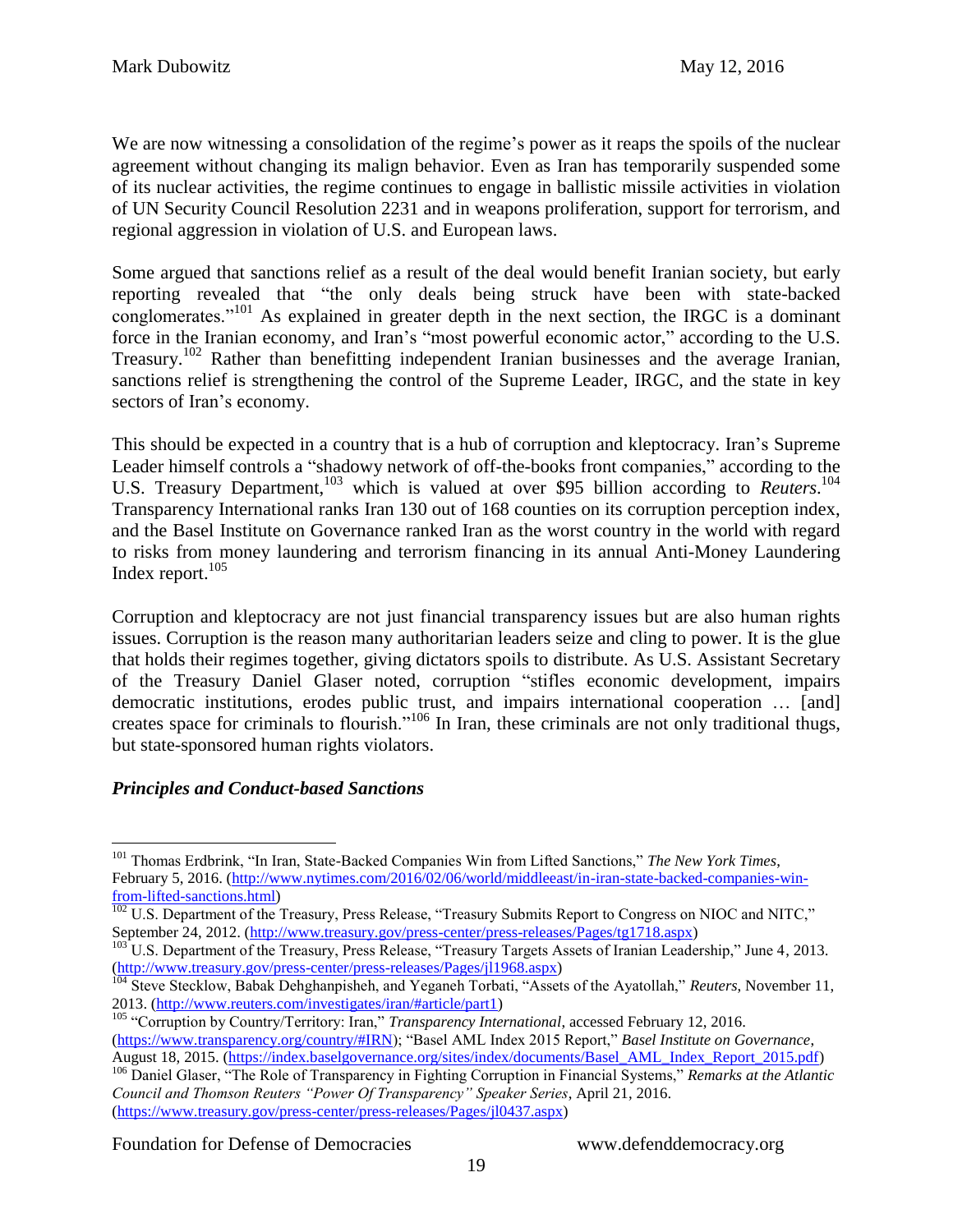Recently, Secretary Lew gave a speech in which he warned, "Since the goal of sanctions is to pressure bad actors to change their policy, we must be prepared to provide relief from sanctions when we succeed. If we fail to follow through, we undermine our own credibility and damage our ability to use sanctions to drive policy change."<sup>107</sup>

This is an important principle; but while Iran has agreed to a nuclear deal, it has not addressed the full range of illicit activities that prompted U.S. and international sanctions. The United States has spent the last decade building a powerful sanctions architecture to address not only Iran's nuclear program but also its ballistic missile development, vast support for terrorist groups, backing of other rogue states like Bashar al-Assad's Syria, human rights abuses, and the financial crimes that sustain these illicit activities. More broadly, a primary goal of the sanctions on Iran, as explained by senior Treasury Department officials over the past decade, was to "protect the integrity of the U.S. and international financial systems" from Iranian illicit financial activities.<sup>108</sup> As FATF's February 2016 statement makes clear, Iran's illicit finance continues; therefore efforts to isolate this activity from the international financial system must also continue.

De-coupling the lifting of sanctions from a change in the behavior that prompted sanctions in the first place risks undermining the very arguments that make sanctions an effective tool of national security policy. Sanctions work not when the U.S. merely imposes them on Iranian companies, but when foreign businesses stop doing business with these Iranian entities because they believe that Treasury is using objective measures to determine which entities pose illicit finance risks. When companies see Treasury's actions as political rather than merit-based maneuvers, that's when sanctions as a credible instrument of coercive statecraft will be damaged beyond repair.

Instead of bending to Iranian demands, Washington and its partners should be pushing Tehran to end its many illicit activities. The world needs to hold Iran accountable. Legitimacy cannot be granted without a dramatic change in the Islamic Republic's respect for international norms, financial transparency, and the freedoms and human rights of its people. Congress can lead the charge, as it has done in the past, by increasing pressure on the regime to change its behavior.

# **THE IRGC'S DOMINANT POSITION IN IRAN'S ECONOMY**

One of the major flaws of the JCPOA is its enrichment of the most dangerous elements of the Iranian regime. Rather than benefitting independent Iranian businesses, the sanctions relief likely will strengthen the control of the Supreme Leader, Iran's Islamic Revolutionary Guard Corps (IRGC), and state of key sectors of Iran's economy. These elements stand to be the greatest beneficiaries of the economic relief granted under the JCPOA. They will benefit both from their dominance of key strategic areas of the Iranian economy and from an overall improvement in Iran's macroeconomic environment.

Foundation for Defense of Democracies www.defenddemocracy.org

<sup>107</sup> Jacob Lew, "The Evolution of Sanctions and Lessons for the Future," *Remarks before the Carnegie Endowment for International Peace*, March 30, 2016. [\(https://www.treasury.gov/press-center/press-releases/Pages/jl0398.aspx\)](https://www.treasury.gov/press-center/press-releases/Pages/jl0398.aspx) <sup>108</sup> David Cohen, "The Law and Policy of Iran Sanctions," *Remarks before the New York University School of Law*, September 12, 2012. [\(http://www.treasury.gov/press-center/press-releases/Pages/tg1706.aspx\)](http://www.treasury.gov/press-center/press-releases/Pages/tg1706.aspx)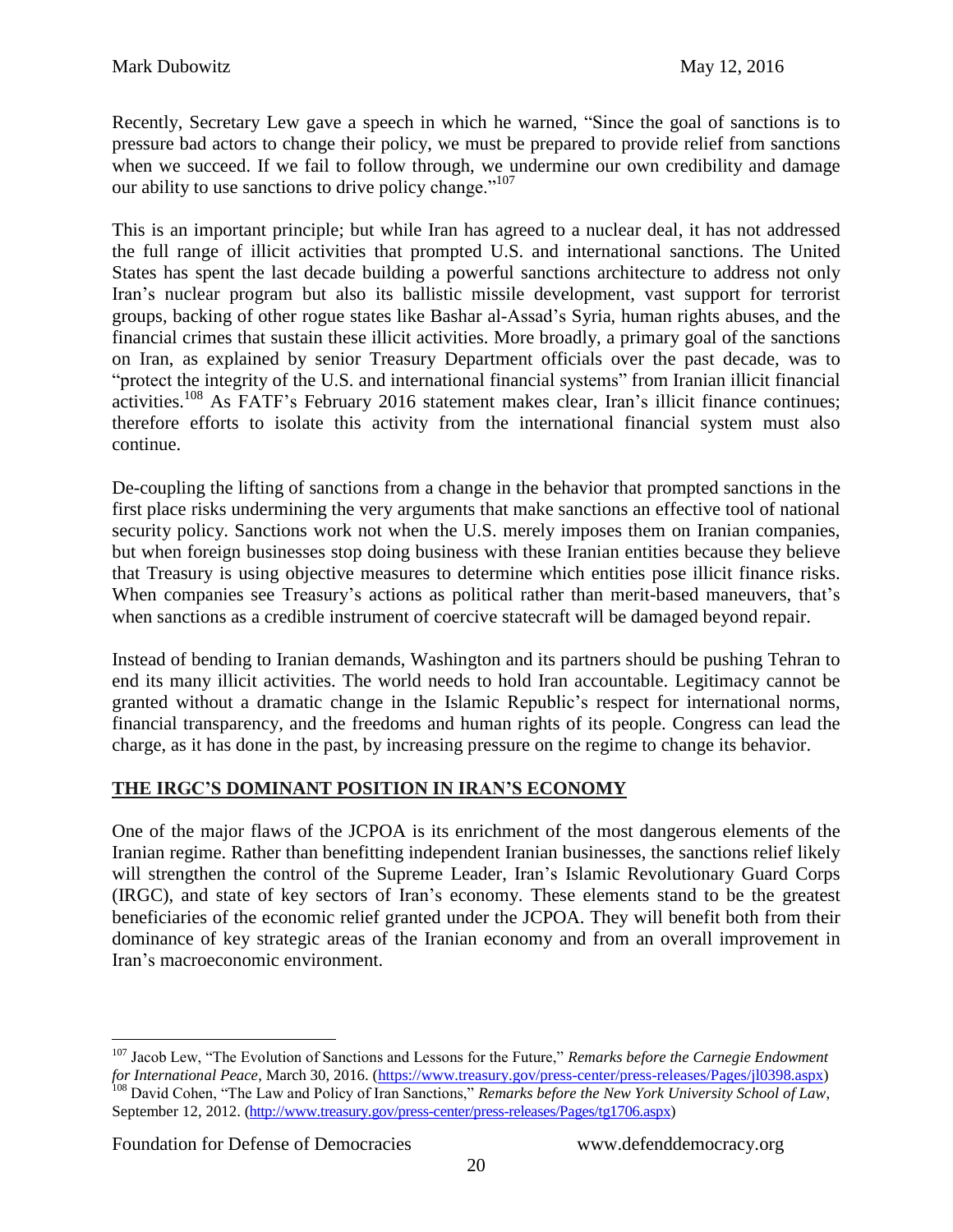The IRGC was founded to defend and export the 1979 revolution, and it implements this mission by engaging in nuclear proliferation, ballistic missile development, destabilizing Iran's neighbors, and crushing domestic opposition to the regime.<sup>109</sup> Iran is the foremost state sponsor of terrorism, and the IRGC is the principal instrument through which Tehran trains, finances, arms, equips, and spreads terror across the Middle East and beyond. According to the U.S. government:

The IRGC also serves as the domestic 'enforcer' for the Iranian regime, continues to play an important proliferation role by orchestrating the import and export of prohibited items to and from Iran, is involved in support of terrorism throughout the region, and is responsible for serious human rights abuses against peaceful Iranian protestors and other opposition participants. $110$ 

The United States has targeted the IRGC with a range of sanctions tools. In testimony before Congress, Director of National Intelligence James Clapper stated: "Iran—the foremost state sponsor of terrorism—continues to exert its influence in regional crises in the Middle East through the Islamic Revolutionary Guard Corps—Qods Force (IRGC-QF), its terrorist partner Lebanese Hizballah, and proxy groups. … Iran also supported Huthi rebels in Yemen by attempting to ship lethal aid to the Huthis."  $^{111}$  The IRGC was designated first in 2007 for involvement in Iran's proliferation activities, <sup>112</sup> in 2011 for "severe human rights abuses in Iran," $113$  and in 2012 for activities like monitoring dissidents and censorship.<sup>114</sup> The United States also targeted the IRGC's elite, external relations arm, the Quds Force, for its role in international terrorism and supporting a range of terrorist groups, $115$  and for the Assad regime's brutality in Syria.<sup>116</sup> In its designation of the Quds Force in 2007, Treasury noted that it provided

 $\overline{a}$ <sup>109</sup> Hafizulla Emadi, "Exporting Iran's Revolution: The Radicalization of the Shiite Movement in Afghanistan," *Middle Eastern Studies*, January 1995. (Accessed via Jstor); Michael Connell, "Iran's Military Doctrine," *U.S. Institute of Peace*, accessed March 8, 2016. [\(http://iranprimer.usip.org/resource/irans-military-doctrine\)](http://iranprimer.usip.org/resource/irans-military-doctrine) <sup>110</sup> Hillary Rodham Clinton and Timothy Geithner, "Joint Statement on Iran Sanctions," June 23, 2011.

[<sup>\(</sup>http://www.state.gov/r/pa/prs/ps/2011/06/166814.htm\)](http://www.state.gov/r/pa/prs/ps/2011/06/166814.htm)

<sup>&</sup>lt;sup>111</sup> James Clapper, "Statement for the Record: Worldwide Threat Assessment of the US Intelligence Community," *Testimony before the Senate Armed Services Committee*, February 9, 2016, pages 6, 24. [\(http://www.armed](http://www.armed-services.senate.gov/imo/media/doc/Clapper_02-09-16.pdf)[services.senate.gov/imo/media/doc/Clapper\\_02-09-16.pdf\)](http://www.armed-services.senate.gov/imo/media/doc/Clapper_02-09-16.pdf)

<sup>&</sup>lt;sup>112</sup> U.S. Department of the Treasury, Press Release, "Fact Sheet: Designation of Iranian Entities and Individuals for Proliferation Activities and Support for Terrorism," October 25, 2007. [\(http://www.treasury.gov/press-center/press](http://www.treasury.gov/press-center/press-releases/Pages/hp644.aspx)[releases/Pages/hp644.aspx\)](http://www.treasury.gov/press-center/press-releases/Pages/hp644.aspx)

<sup>&</sup>lt;sup>113</sup> U.S. Department of the Treasury, Press Release, "Fact Sheet: Treasury Sanctions Major Iranian Commercial Entities," June 23, 2011. [\(http://www.treasury.gov/press-center/press-releases/Pages/tg1217.aspx\)](http://www.treasury.gov/press-center/press-releases/Pages/tg1217.aspx).

<sup>&</sup>lt;sup>114</sup> Executive Order 13606, "Blocking the Property and Suspending Entry into the United States of Certain Persons With Respect to Grave Human Rights Abuses by the Governments of Iran and Syria via Information Technology," April 22, 2012. [\(http://www.treasury.gov/resource-center/sanctions/Programs/Documents/13606.pdf\)](http://www.treasury.gov/resource-center/sanctions/Programs/Documents/13606.pdf)

<sup>&</sup>lt;sup>115</sup> U.S. Department of the Treasury, Press Release, "Fact Sheet: U.S. Treasury Department Targets Iran's Support for Terrorism Treasury Announces New Sanctions Against Iran's Islamic Revolutionary Guard Corps-Qods Force Leadership," August 3, 2010. [\(http://www.treasury.gov/press-center/press-releases/Pages/tg810.aspx\)](http://www.treasury.gov/press-center/press-releases/Pages/tg810.aspx)

<sup>116</sup> Executive Order 13572, "Blocking Property of Certain Persons With Respect to Human Rights Abuses in Syria," April 29, 2011. [\(http://www.treasury.gov/resource-center/sanctions/Programs/Documents/13572.pdf\)](http://www.treasury.gov/resource-center/sanctions/Programs/Documents/13572.pdf); U.S. Department of the Treasury, Press Release, "Administration Takes Additional Steps to Hold the Government of Syria Accountable for Violent Repression Against the Syrian People," May 18, 2011. [\(http://www.treasury.gov/press-center/press-releases/Pages/tg1181.aspx\)](http://www.treasury.gov/press-center/press-releases/Pages/tg1181.aspx)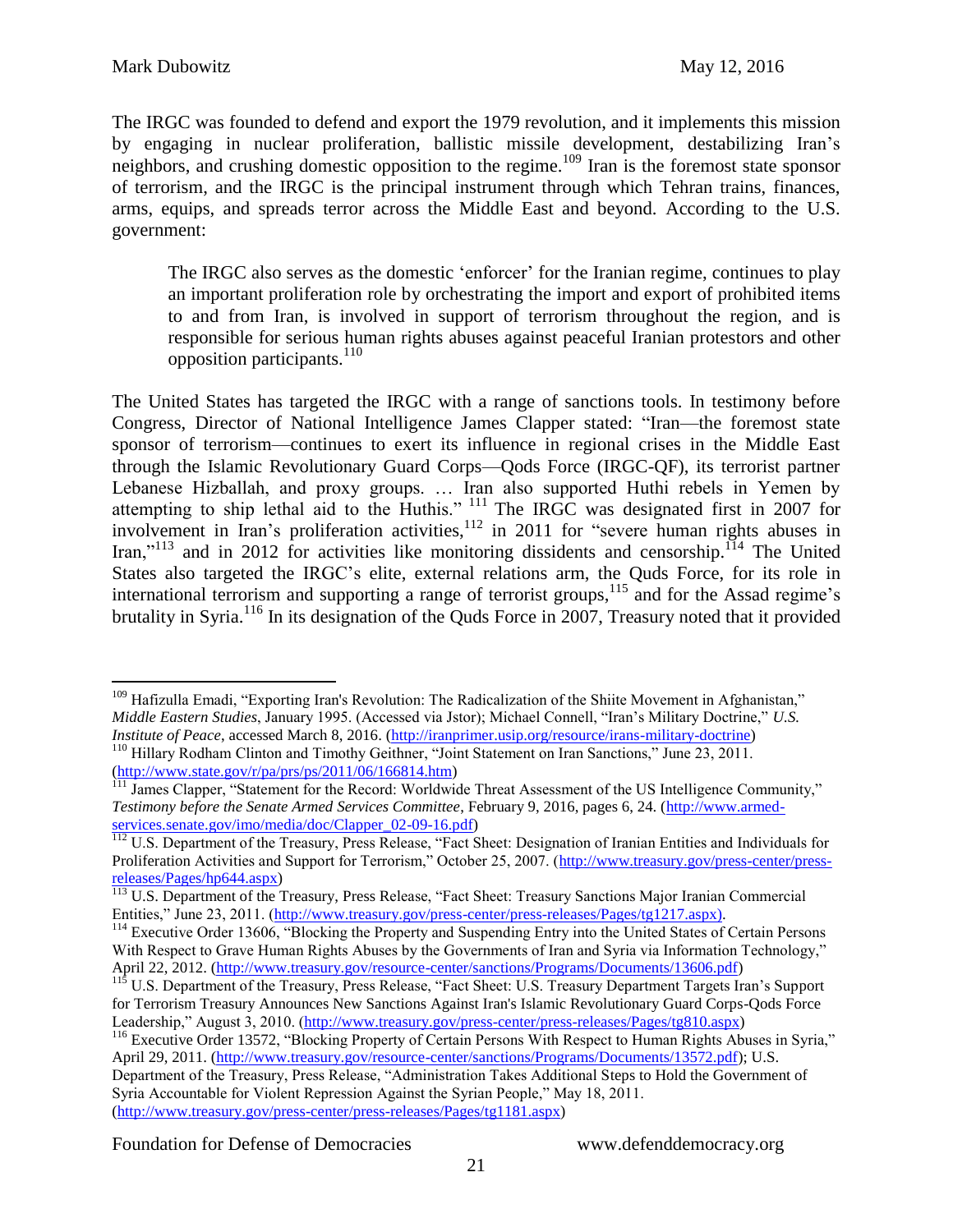"weapons, training, funding, and guidance" to militias in Iraq that targeted American servicemen and women.<sup>117</sup>

The IRGC sits at the table at the center of the power structures in Iran. It plays a significant role in the formulation of the Islamic Republic's foreign policy, including through its role on the Supreme National Security Council, Iran's highest national security decision-making body.<sup>118</sup>

The IRGC has also become a dominant force in the Iranian economy, and Iran's "most powerful economic actor," according to the U.S. Treasury.<sup>119</sup> The IRGC has "displace[d] ... the legitimate Iranian private sector," created a preferential system "in favor of a select group of insiders," and "expanded its reach into critical sectors of Iran's economic infrastructure," according to the U.S. government.<sup>120</sup> Although exact figures are difficult to estimate because of the opaque nature of the IRGC's influence and the size of off-book enterprises, experts calculate that the IRGC controls around 20-30 percent of the Iranian economy,  $^{121}$  including the strategic sectors of the economy that international companies will find most lucrative such as oil, natural gas, petrochemicals, automotive, transportation, mining, construction, engineering, finance, and telecommunications, among others.<sup>122</sup>

These estimates do not include Iran's black market economy, from which the IRGC draws another significant source of income. My FDD colleague Saeed Ghasseminejad, who studies the Iranian economy, notes that the underground economy is estimated to be valued at 6-36 percent of Iran's GDP. He concludes: "Assuming a conservative 15 [percent], the underground economy is worth an additional \$60 billion each year. … The IRGC is in the best position to have the

<sup>&</sup>lt;sup>117</sup> U.S. Department of the Treasury, Press Release, "Fact Sheet: Designation of Iranian Entities and Individuals for Proliferation Activities and Support for Terrorism," October 25, 2007. [\(http://www.treasury.gov/press-center/press](http://www.treasury.gov/press-center/press-releases/Pages/hp644.aspx)[releases/Pages/hp644.aspx\)](http://www.treasury.gov/press-center/press-releases/Pages/hp644.aspx)

<sup>118</sup> Kenneth Katzman, "Iran: U.S. Concerns and Policy Responses," *Congressional Research Service*, October 1, 2014, page 2. [\(http://fpc.state.gov/documents/organization/217472.pdf\)](http://fpc.state.gov/documents/organization/217472.pdf)

<sup>&</sup>lt;sup>119</sup> U.S. Department of the Treasury, Press Release, "Treasury Submits Report to Congress on NIOC and NITC," September 24, 2012. [\(http://www.treasury.gov/press-center/press-releases/Pages/tg1718.aspx\)](http://www.treasury.gov/press-center/press-releases/Pages/tg1718.aspx)

<sup>&</sup>lt;sup>120</sup> U.S. Department of State, Office of the Spokesperson, Media Note, "Joint Statement on Iran Sanctions," June 23, 2011. [\(http://www.state.gov/r/pa/prs/ps/2011/06/166814.htm\)](http://www.state.gov/r/pa/prs/ps/2011/06/166814.htm); U.S. Department of State, Media Note, "Treasury Targets Iran's Islamic Revolutionary Guard Corps," February 10, 2010.

[<sup>\(</sup>http://www.state.gov/r/pa/prs/ps/2010/02/136595.htm\)](http://www.state.gov/r/pa/prs/ps/2010/02/136595.htm); U.S. Department of the Treasury, Press Release, "Fact Sheet: Treasury Sanctions Major Iranian Commercial Entities," June 23, 2011. [\(http://www.treasury.gov/press](http://www.treasury.gov/press-center/press-releases/Pages/tg1217.aspx)[center/press-releases/Pages/tg1217.aspx\)](http://www.treasury.gov/press-center/press-releases/Pages/tg1217.aspx)

<sup>121</sup> Greg Bruno, Jayshree Bajoria, and Jonathan Masters, "Iran's Revolutionary Guard," *Council on Foreign Relations*, June 14, 2013. [\(http://www.cfr.org/iran/irans-revolutionary-guards/p14324\)](http://www.cfr.org/iran/irans-revolutionary-guards/p14324); Emanuele Ottolenghi and Saeed Ghasseminejad, "Who Really Controls Iran's Economy?" *The National Interest*, May 20, 2015. [\(http://nationalinterest.org/feature/who-really-controls-irans-economy-12925\)](http://nationalinterest.org/feature/who-really-controls-irans-economy-12925); Frederic Wehrey, Jerrold D. Green, Brian Nichiporuk, Alireza Nader, Lydia Hansell, Rasool Nafisi, and S. R. Bohandy, "The Rise of the Pasdaran: Assessing the Domestic Roles of Iran's Islamic Revolutionary Guards Corps," *The RAND Corporation*, 2009. [\(http://www.rand.org/content/dam/rand/pubs/monographs/2008/RAND\\_MG821.pdf\)](http://www.rand.org/content/dam/rand/pubs/monographs/2008/RAND_MG821.pdf); Mark Gregory, "Expanding Business Empire of Iran's Revolutionary Guards," *BBC* (UK), July 26, 2010. [\(http://www.bbc.com/news/world](http://www.bbc.com/news/world-middle-east-10743580)[middle-east-10743580\)](http://www.bbc.com/news/world-middle-east-10743580)

<sup>&</sup>lt;sup>122</sup> Emanuele Ottolenghi, "The Iran Nuclear Deal and its Impact on Iran's Islamic Revolutionary Guards Corps, Appendix I and II," *Testimony before the House Foreign Affairs Middle East and North Africa Subcommittee*, September 17, 2015. [\(http://docs.house.gov/meetings/FA/FA13/20150917/103958/HHRG-114-FA13-Wstate-](http://docs.house.gov/meetings/FA/FA13/20150917/103958/HHRG-114-FA13-Wstate-OttolenghiE-20150917-SD001.pdf)[OttolenghiE-20150917-SD001.pdf\)](http://docs.house.gov/meetings/FA/FA13/20150917/103958/HHRG-114-FA13-Wstate-OttolenghiE-20150917-SD001.pdf)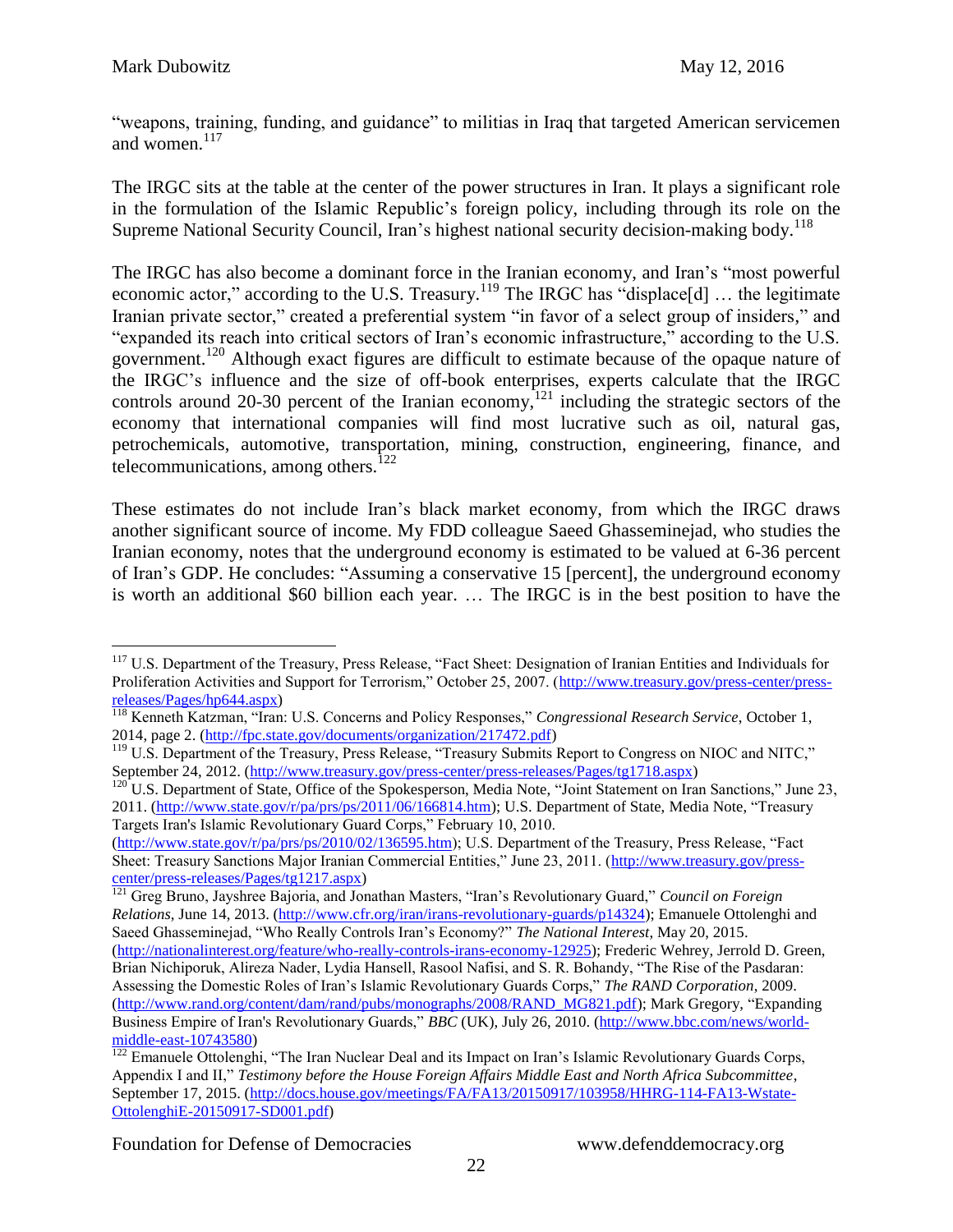lion's share of the benefits" from the underground economy.<sup>123</sup>

Justifying sanctions against the IRGC's business interests, Treasury noted, "Imposing financial sanctions on commercial enterprises of the IRGC has a direct impact on revenues that could be used by the IRGC to facilitate illicit conduct." $124$  The IRGC is heavily involved in Iran's "financial and commercial sectors and [has] extensive economic interests in the defense production, construction, and oil industries, controlling billions of dollars in corporate business," explained Treasury.<sup>125</sup> The IRGC's control over strategic sectors of the Iranian economy means that any foreign firms interested in doing business with Iran will have to do business with the Guards. Many of these are the very sectors that received sanctions relief under the nuclear deal. The IRGC is thus directly benefiting from the lifting of sanctions.

Moreover, as Treasury explained, the Guards' economic empire "ultimately benefits the IRGC and its dangerous activities."<sup>126</sup> Thus the lifting of sanctions on the relevant sectors of Iran's economy with large IRGC presence will have a direct impact, increasing its revenues and resources that can be used to fund its illicit conduct.

For an extensive analysis of the role of the IRGC in strategic sectors of the Iranian economy and how it will benefit from sanctions relief under the JCPOA, I recommend the testimony of my colleague Emanuele Ottolenghi before the House Foreign Affairs Middle East and North Africa Subcommittee.<sup>127</sup> In the coming weeks, FDD will also be publishing a comprehensive study building on this testimony and providing innovative policy ideas for Congress on ways to use economic pressure against the Revolutionary Guards. My colleagues and I look forward to sharing this report with you.

# **EXPLOITING ECONOMIC SECTORS TO DEVELOP BALLISTIC MISSILES**

Iran's ballistic missile program is inherently linked to its nuclear ambitions. Iran has the "largest inventory of ballistic missiles in the Middle East" and would use ballistic missiles to as delivery vehicles for nuclear weapons should it decide to build a bomb, according to U.S. intelligence estimates.<sup>128</sup> Furthermore, experts note that a ballistic missile programs is expensive and makes

Foundation for Defense of Democracies www.defenddemocracy.org

<sup>123</sup> Saeed Ghasseminejad, "Iran's military budget is going to get a huge boost from the nuclear deal," *Business Insider*, October 30, 2015. [\(http://www.businessinsider.com/irans-military-budget-is-going-to-get-a-huge-boost](http://www.businessinsider.com/irans-military-budget-is-going-to-get-a-huge-boost-from-the-nuclear-deal-2015-10)[from-the-nuclear-deal-2015-10\)](http://www.businessinsider.com/irans-military-budget-is-going-to-get-a-huge-boost-from-the-nuclear-deal-2015-10)

<sup>&</sup>lt;sup>124</sup> U.S. Department of the Treasury, Press Release, "Fact Sheet: Treasury Sanctions Major Iranian Commercial Entities," June 23, 2011. [\(http://www.treasury.gov/press-center/press-releases/Pages/tg1217.aspx\)](http://www.treasury.gov/press-center/press-releases/Pages/tg1217.aspx)

<sup>&</sup>lt;sup>125</sup> U.S. Department of the Treasury, Press Release, "Fact Sheet: Treasury Sanctions Major Iranian Commercial Entities," June 23, 2011. [\(http://www.treasury.gov/press-center/press-releases/Pages/tg1217.aspx\)](http://www.treasury.gov/press-center/press-releases/Pages/tg1217.aspx)

<sup>&</sup>lt;sup>126</sup> U.S. Department of the Treasury, Press Release, "Treasury Targets Iran's Islamic Revolutionary Guards Corps," February 10, 2010. [\(http://www.treasury.gov/press-center/press-releases/Pages/tg539.aspx\)](http://www.treasury.gov/press-center/press-releases/Pages/tg539.aspx)

<sup>127</sup> Emanuele Ottolenghi, "Major Beneficiaries of the Iran Deal: IRGC and Hezbollah," *Hearing before the House Foreign Affairs Subcommittee on the Middle East and North Africa*, September 17, 2015.

[<sup>\(</sup>http://foreignaffairs.house.gov/hearing/subcommittee-hearing-major-beneficiaries-iran-deal-irgc-and-hezbollah\)](http://foreignaffairs.house.gov/hearing/subcommittee-hearing-major-beneficiaries-iran-deal-irgc-and-hezbollah) <sup>128</sup> James Clapper, "Statement for the Record: Worldwide Threat Assessment of the US Intelligence Community,"

*Testimony before the Senate Armed Services Committee*, February 9, 2016, page 8. [\(http://www.armed](http://www.armed-services.senate.gov/imo/media/doc/Clapper_02-09-16.pdf)[services.senate.gov/imo/media/doc/Clapper\\_02-09-16.pdf\)](http://www.armed-services.senate.gov/imo/media/doc/Clapper_02-09-16.pdf)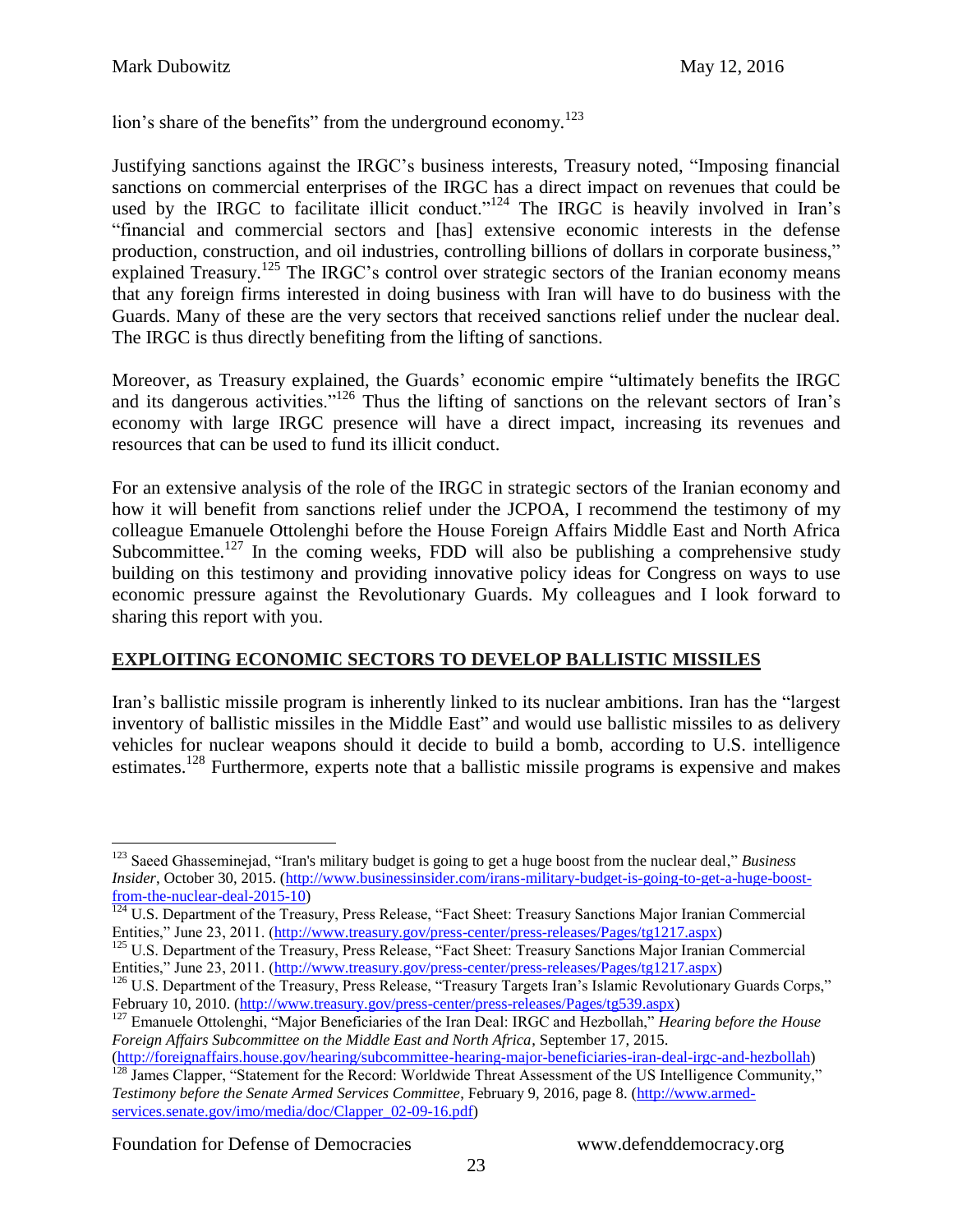little sense without a parallel nuclear weapons program.<sup>129</sup> Historically, no country has ever developed a domestic medium- or long-range ballistic missile program without aspirations for nuclear weapons.<sup>130</sup>

As part of the JCPOA, the P5+1 accepted an apparent weakening of the UN restrictions,  $^{131}$  and even these remaining restrictions will be lifted in eight years. Since the announcement of the JCPOA, Iran has tested ballistic missiles capable of carrying nuclear warheads in violation of UN Security Council resolutions at least three times.<sup>132</sup> Earlier this week, Iranian press reported a fourth ballistic missile test.<sup>133</sup> And yet the entities involved in the missile test will be removed from sanctions lists in eight years.<sup>134</sup> Instead, the administration has issued sanctions against procurement networks that Tehran can easily reconstitute,<sup>135</sup> as the regime has done time and again. These designations have minimal, if any, economic impact on Iran and on the strategic calculus of Iran's leaders.

Thus far, U.S. and international restrictions have not deterred Iranian ballistic missile development. In February, Director of National Intelligence James Clapper testified before Congress that since June 2010, and over a period when the United States and Europe dramatically escalated sanctions against Iran, Tehran conducted 140 missile launches.<sup>136</sup> In

August 4, 2015. [\(http://www.foreign.senate.gov/imo/media/doc/080415\\_Joseph\\_Testimony.pdf\)](http://www.foreign.senate.gov/imo/media/doc/080415_Joseph_Testimony.pdf) <sup>130</sup> David A. Cooper, "Iran's Enduring Ballistic Missile Threat," *Statement before the House Committee on Foreign Affairs Subcommittee on Middle East and North Africa,* June 10, 2015.

<sup>132</sup> Sam Wilkins, "Iran Tests New Precision-Guided Ballistic Missile," *Reuters*, October 11, 2015.

[\(http://www.reuters.com/article/2015/10/11/us-iran-military-missiles-idUSKCN0S505L20151011\)](http://www.reuters.com/article/2015/10/11/us-iran-military-missiles-idUSKCN0S505L20151011); Bradley Klapper, "US official says Iran tested ballistic missile last month, at least 2nd time since nuke deal," *Associated Press*, December 8, 2015. [\(http://www.usnews.com/news/politics/articles/2015/12/08/us-official-iran-tested](http://www.usnews.com/news/politics/articles/2015/12/08/us-official-iran-tested-ballistic-missile-last-month)[ballistic-missile-last-month\)](http://www.usnews.com/news/politics/articles/2015/12/08/us-official-iran-tested-ballistic-missile-last-month); Louis Charbonneau, "Iran's October missile test violated U.N. ban: expert panel,"

*Reuters*, December 16, 2015. [\(http://www.reuters.com/article/us-iran-missiles-un-exclusive-](http://www.reuters.com/article/us-iran-missiles-un-exclusive-idUSKBN0TY1T920151216)

 $\overline{a}$ <sup>129</sup> Behnam Ben Taleblu, "Don't Forget Iran's Ballistic Missiles," *War on The Rocks*, August 25, 2014. [\(http://warontherocks.com/2014/08/dont-forget-irans-ballistic-missiles/\)](http://warontherocks.com/2014/08/dont-forget-irans-ballistic-missiles/); Robert Joseph, "JCPOA: Non-Proliferation, Inspections, and Nuclear Constraints," *Testimony before the Senate Foreign Relations Committee*,

[<sup>\(</sup>http://docs.house.gov/meetings/FA/FA13/20150610/103582/HHRG-114-FA13-Wstate-CooperD-20150610.pdf\)](http://docs.house.gov/meetings/FA/FA13/20150610/103582/HHRG-114-FA13-Wstate-CooperD-20150610.pdf) <sup>131</sup> Colum Lynch, "Washington Made it Easy for Iran to Fire Its Ballistic Missiles," *Foreign Policy*, March 16, 2016. [\(http://foreignpolicy.com/2016/03/16/washington-made-it-easy-for-iran-to-fire-its-ballistic-missiles/\)](http://foreignpolicy.com/2016/03/16/washington-made-it-easy-for-iran-to-fire-its-ballistic-missiles/)

[idUSKBN0TY1T920151216\)](http://www.reuters.com/article/us-iran-missiles-un-exclusive-idUSKBN0TY1T920151216); Tim Hume and Alireza Hajihosseini, "Iran fires ballistic missiles a day after test; U.S. officials hint at violation," *CNN*, March 9, 2016. [\(http://www.cnn.com/2016/03/09/middleeast/iran-missile](http://www.cnn.com/2016/03/09/middleeast/iran-missile-test/)[test/\)](http://www.cnn.com/2016/03/09/middleeast/iran-missile-test/)

<sup>133</sup> Nasser Karimi, "Iran test-fires ballistic missile, latest after nuclear deal," *Associated Press*, May 9, 2016. [\(http://www.bigstory.ap.org/article/5cb0901c025a4cfb93c4fb08558d68c0/iran-test-fires-ballistic-missile-latest](http://www.bigstory.ap.org/article/5cb0901c025a4cfb93c4fb08558d68c0/iran-test-fires-ballistic-missile-latest-after-nuclear-deal)[after-nuclear-deal\)](http://www.bigstory.ap.org/article/5cb0901c025a4cfb93c4fb08558d68c0/iran-test-fires-ballistic-missile-latest-after-nuclear-deal)

<sup>134</sup> Behnam Ben Taleblu, "EU Set to Delist Entities Linked to Iran's Ballistic Missile Test," *Foundation for Defense of Democracies*, October 29, 2015. [\(http://www.defenddemocracy.org/media-hit/behnam-ben-taleblu-eu-set-to](http://www.defenddemocracy.org/media-hit/behnam-ben-taleblu-eu-set-to-delist-entities-linked-to-irans-ballistic-missile-test/)[delist-entities-linked-to-irans-ballistic-missile-test/\)](http://www.defenddemocracy.org/media-hit/behnam-ben-taleblu-eu-set-to-delist-entities-linked-to-irans-ballistic-missile-test/)

<sup>&</sup>lt;sup>135</sup> U.S. Department of the Treasury, Press Release, "Treasury Sanctions Those Involved in Ballistic Missile Procurement for Iran," January 17, 2016. [\(https://www.treasury.gov/press-center/press-releases/Pages/jl0322.aspx\)](https://www.treasury.gov/press-center/press-releases/Pages/jl0322.aspx);

U.S. Department of the Treasury, Press Release, "Treasury Sanctions Supporters of Iran's Ballistic Missile Program and Terrorism-Designated Mahan Air," March 24, 2016. [\(https://www.treasury.gov/press-center/press](https://www.treasury.gov/press-center/press-releases/Pages/jl0395.aspx)[releases/Pages/jl0395.aspx\)](https://www.treasury.gov/press-center/press-releases/Pages/jl0395.aspx)

<sup>136</sup> James Clapper, "Worldwide Threats," *Hearing before the Senate Armed Services Committee*, February 9, 2016. [\(https://www.bgov.com/core/news/#!/articles/O2AIHO3PWT1D;](https://www.bgov.com/core/news/#!/articles/O2AIHO3PWT1D) [http://www.armed](http://www.armed-services.senate.gov/hearings/16-02-09-worldwide-threats)[services.senate.gov/hearings/16-02-09-worldwide-threats; http://www.armed-services.senate.gov/hearings/16-02-09](http://www.armed-services.senate.gov/hearings/16-02-09-worldwide-threats) [worldwide-threats\)](http://www.armed-services.senate.gov/hearings/16-02-09-worldwide-threats)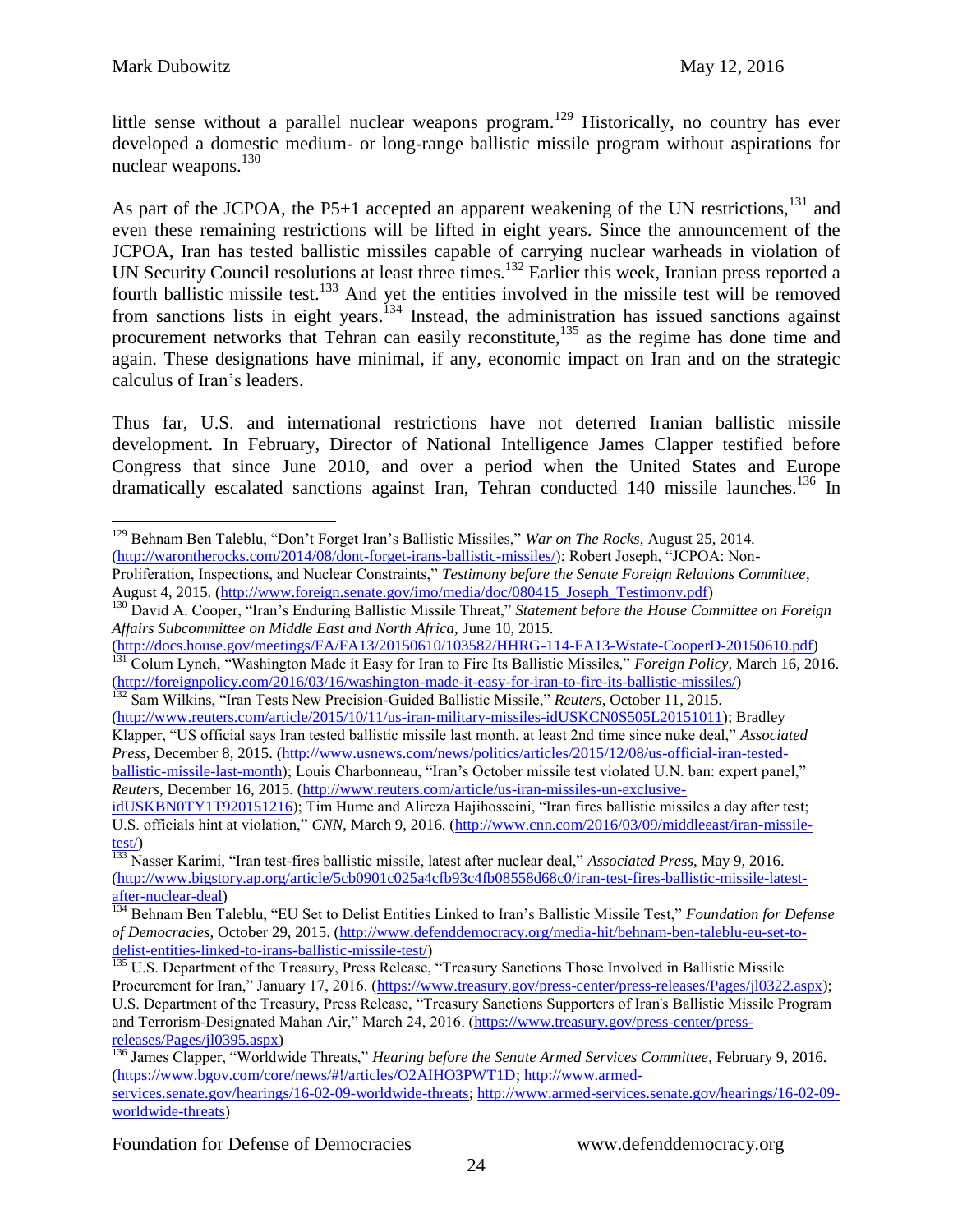December 2015, Ambassador Stephen Mull, the State Department's coordinator for the implementation of the JCPOA, testified before the Senate Foreign Relations Committee, "Iran is going to develop [its missile] program regardless of the consequences."<sup>137</sup>

There may be a better way, however, to impose strategic costs on Tehran for its continued defiance than what has been attempted to date. Ballistic missile programs are capital- and technology-intensive endeavors that require expertise from sectors ranging from construction to robotics and computer science. My colleague Saeed Ghasseminejad has studied the connections between Iran's ballistic missile program and key sectors of the Iranian economy, including metallurgy and mining; chemicals, petrochemicals, and energy; construction; automotive; and electronic, telecommunication, and computer science sectors.<sup>138</sup>

The IRGC and Iran's Ministry of Defense and Armed Forces Logistics (MODAFL) are responsible for Iran's missile program, explains Ghasseminejad. They utilize a "broad range of commercial entities and front companies to procure sensitive-technology or to provide goods for military purposes. … A wide array of entities and sectors are thus likely involved in Iran's ballistic missile program."<sup>139</sup> These industries can be targeted with sector-based economic sanctions in the same way sectors of the Iranian economy were previously sanctioned for their connections to Iran's nuclear program.

I recommend Ghasseminejad's research memo on ties between Tehran's ballistic missiles program and the Iranian economy to the Committee.<sup>140</sup>

# **THE DETERIORATING HUMAN RIGHTS SITUATION IN IRAN AND SYRIA**

The Islamic Republic continues to commit serious human rights abuses, including limiting freedom of expression and the press; engaging in arbitrary detention and torture; and discriminating against women, ethnic, and religious minorities, and other vulnerable populations.<sup>141</sup> The regime reigns over its citizens using repression and violence to rule through fear.

[\(http://www.defenddemocracy.org/content/uploads/documents/Ballistic\\_Missile\\_Sanctions.pdf\)](http://www.defenddemocracy.org/content/uploads/documents/Ballistic_Missile_Sanctions.pdf)

<sup>137</sup> Stephen Mull, "The Status of JCPOA Implementation and Related Issues," *Hearing before the Senate Foreign Relations Committee*, December 17, 2015. [\(https://www.bgov.com/core/news/#!/articles/NZJ3O23PWT1C;](https://www.bgov.com/core/news/#!/articles/NZJ3O23PWT1C) [http://www.foreign.senate.gov/hearings/the-status-of-jcpoa-implementation-and-related-issues-121715\)](http://www.foreign.senate.gov/hearings/the-status-of-jcpoa-implementation-and-related-issues-121715)

<sup>&</sup>lt;sup>138</sup> Saeed Ghasseminejad, "Iran's Ballistic Missile Program and Economic Sanctions," *Foundation for Defense of Democracies*, March 17, 2016.

[<sup>\(</sup>http://www.defenddemocracy.org/content/uploads/documents/Ballistic\\_Missile\\_Sanctions.pdf\)](http://www.defenddemocracy.org/content/uploads/documents/Ballistic_Missile_Sanctions.pdf)

<sup>&</sup>lt;sup>139</sup> Saeed Ghasseminejad, "Iran's Ballistic Missile Program and Economic Sanctions," *Foundation for Defense of Democracies*, March 17, 2016.

[<sup>\(</sup>http://www.defenddemocracy.org/content/uploads/documents/Ballistic\\_Missile\\_Sanctions.pdf\)](http://www.defenddemocracy.org/content/uploads/documents/Ballistic_Missile_Sanctions.pdf)

<sup>140</sup> Saeed Ghasseminejad, "Iran's Ballistic Missile Program and Economic Sanctions," *Foundation for Defense of Democracies*, March 17, 2016.

<sup>&</sup>lt;sup>141</sup> United Nations Human Rights Council, "Report of the Special Rapporteur on the situation of human rights in the Islamic Republic of Iran," March 10, 2016. [\(http://shaheedoniran.org/wp-content/uploads/2016/03/SR-Report-](http://shaheedoniran.org/wp-content/uploads/2016/03/SR-Report-HRC2016FF.pdf)[HRC2016FF.pdf\)](http://shaheedoniran.org/wp-content/uploads/2016/03/SR-Report-HRC2016FF.pdf); United Nations General Assembly, "Situation of human rights in the Islamic Republic of Iran," October 6, 2015. [\(http://shaheedoniran.org/wp-content/uploads/2015/10/SR-Report-Iran-Oct2015.pdf\)](http://shaheedoniran.org/wp-content/uploads/2015/10/SR-Report-Iran-Oct2015.pdf)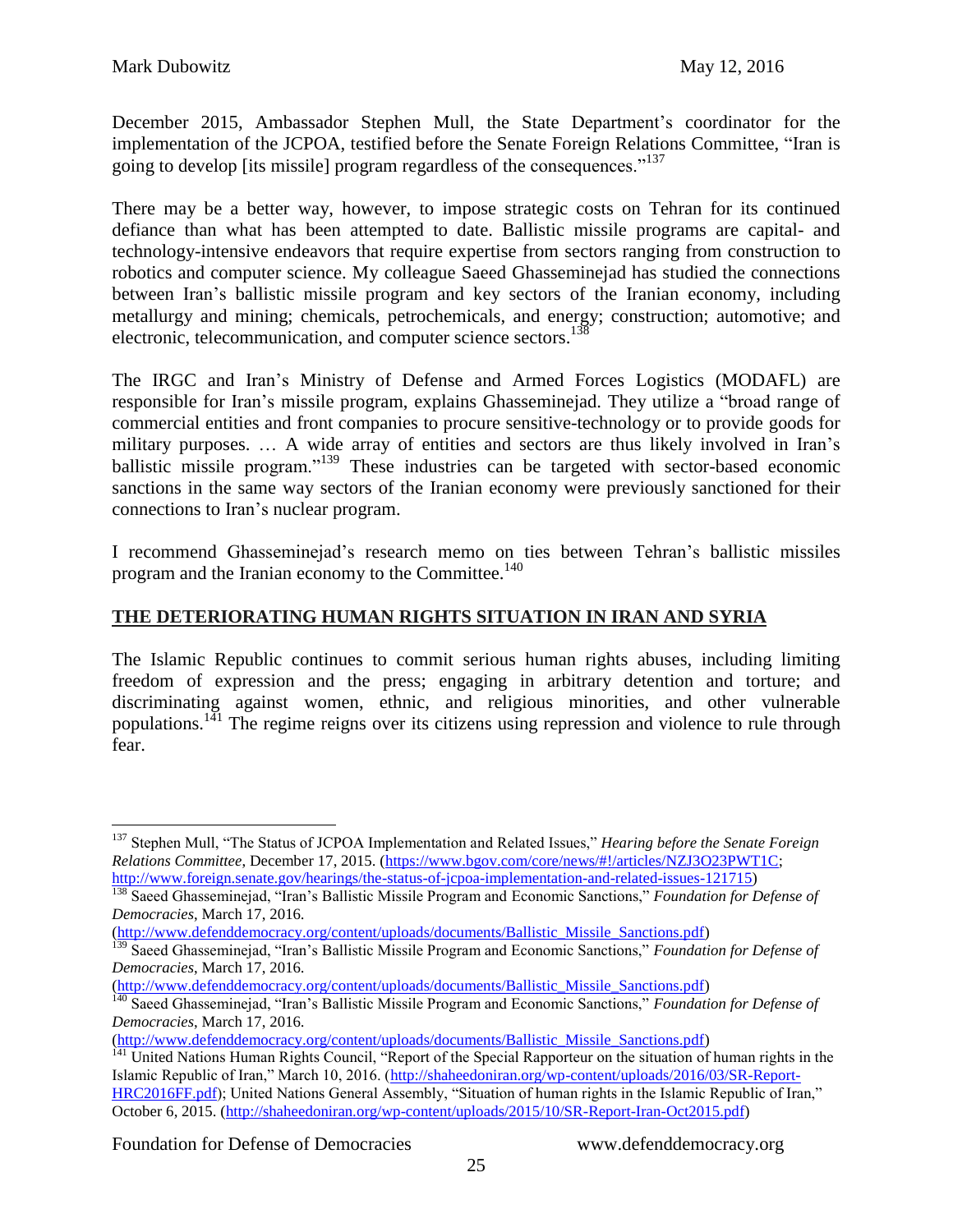In the wake of the nuclear deal, the human rights situation in Iran has deteriorated even further.<sup>142</sup> The regime is suppressing internal dissent, and the IRGC has arrested hundreds of activists, journalists, and regular citizens in what human rights experts call the "largest crackdown since the violent state suppression" in 2009.<sup>143</sup> As United Nations Special Rapporteur on the situation of human rights in the Islamic Republic of Iran Dr. Ahmed Shaheed reports, despite a "noticeable change in the tone and tenor of the government's approach to human rights," there has been no "meaningful change on the ground."<sup>144</sup>

*Juvenile Executions*: Last year, Iran executed a record number of prisoners, at least 966 individuals (including 16 juveniles), the majority of whom were convicted of drug-related crimes.<sup>145</sup> Amnesty International published an exhaustive study on juvenile executions in Iran, noting that the country is "one of the world's last executioners of juvenile offenders." The report "debunks recent attempts by Iran's authorities to whitewash their continuing violations of children's rights."<sup>146</sup> Amnesty International observed that Iran's legal codes allow girls as young as nine and boys as young as 15 to be sentenced to death after "unfair trials, including those based on forced confessions extracted through torture and other ill-treatment."

As of January 2016, 161 juvenile offenders were sitting on death row.<sup>147</sup> Two were executed in October 2015. Their stories need to be told. Samad Zahabi was secretly hanged without notifying his family or his lawyer of the impeding execution. At the age of 17, he was sentenced to death for murder, an act which he claimed was unintentional and in self-defense, and he was never informed of his right to judicial review.<sup>148</sup> Fatemeh Salbehi was hanged for the murder of her husband, whom she was forced to marry at the age of 16. Her trial was flawed to say the least: there was no judicial consideration of the domestic abuse Salbehi suffered,<sup>149</sup> and she confessed

[\(http://www.ohchr.org/EN/NewsEvents/Pages/DisplayNews.aspx?NewsID=16940&LangID=E\)](http://www.ohchr.org/EN/NewsEvents/Pages/DisplayNews.aspx?NewsID=16940&LangID=E)

<sup>&</sup>lt;sup>142</sup> United Nations Human Rights Council, "Report of the Special Rapporteur on the situation of human rights in the Islamic Republic of Iran," March 10, 2016. [\(http://shaheedoniran.org/wp-content/uploads/2016/03/SR-Report-](http://shaheedoniran.org/wp-content/uploads/2016/03/SR-Report-HRC2016FF.pdf)[HRC2016FF.pdf\)](http://shaheedoniran.org/wp-content/uploads/2016/03/SR-Report-HRC2016FF.pdf)

<sup>143</sup> "Largest Wave of Arrests by Iran's Revolutionary Guards Since 2009," *International Campaign for Human Rights in Iran*, November 19, 2015. [\(https://www.iranhumanrights.org/2015/11/irgc-intelligence-arrests/\)](https://www.iranhumanrights.org/2015/11/irgc-intelligence-arrests/)

<sup>&</sup>lt;sup>144</sup> UN Special Rapporteur on the Situation of Human Rights in the Islamic Republic of Iran, "Press Conference" Statement," March 10, 2016. [\(http://shaheedoniran.org/english/dr-shaheeds-work/press-releases/press-conference](http://shaheedoniran.org/english/dr-shaheeds-work/press-releases/press-conference-statement-on-10-march-2016/)[statement-on-10-march-2016/\)](http://shaheedoniran.org/english/dr-shaheeds-work/press-releases/press-conference-statement-on-10-march-2016/)

<sup>&</sup>lt;sup>145</sup> UN Special Rapporteur on the situation of human rights in the Islamic Republic of Iran, Press Release, "Zeid calls for an end to executions for drug offences in Iran," April 14, 2016. [\(http://shaheedoniran.org/english/human](http://shaheedoniran.org/english/human-rights-at-the-united-nations/human-rights-monitoring-mechanisms/high-commissioner-office/zeid-calls-for-an-end-to-executions-for-drug-offences-in-iran/)[rights-at-the-united-nations/human-rights-monitoring-mechanisms/high-commissioner-office/zeid-calls-for-an-end](http://shaheedoniran.org/english/human-rights-at-the-united-nations/human-rights-monitoring-mechanisms/high-commissioner-office/zeid-calls-for-an-end-to-executions-for-drug-offences-in-iran/)[to-executions-for-drug-offences-in-iran/\)](http://shaheedoniran.org/english/human-rights-at-the-united-nations/human-rights-monitoring-mechanisms/high-commissioner-office/zeid-calls-for-an-end-to-executions-for-drug-offences-in-iran/)

<sup>146</sup> "Growing Up on Death Row: The Death Penalty and Juvenile Offenders in Iran," *Amnesty International*, January 25, 2016. [\(http://www.amnestyusa.org/research/reports/growing-up-on-death-row-the-death-penalty-and-juvenile](http://www.amnestyusa.org/research/reports/growing-up-on-death-row-the-death-penalty-and-juvenile-offenders-in-iran)[offenders-in-iran\)](http://www.amnestyusa.org/research/reports/growing-up-on-death-row-the-death-penalty-and-juvenile-offenders-in-iran)

<sup>&</sup>lt;sup>147</sup> United Nations, Office of the High Commissioner for Human Rights, "Committee on the Rights of the Child examines the report of Iran," January 12, 2016.

<sup>&</sup>lt;sup>148</sup> Press Release, "Execution of two juvenile offenders in just a few days makes a mockery of Iran's juvenile justice system," *Amnesty International*, October 14, 2015. [\(http://www.amnestyusa.org/news/press-releases/execution-of](http://www.amnestyusa.org/news/press-releases/execution-of-two-juvenile-offenders-in-just-a-few-days-makes-a-mockery-of-iran-s-juvenile-justice-sy)[two-juvenile-offenders-in-just-a-few-days-makes-a-mockery-of-iran-s-juvenile-justice-sy\)](http://www.amnestyusa.org/news/press-releases/execution-of-two-juvenile-offenders-in-just-a-few-days-makes-a-mockery-of-iran-s-juvenile-justice-sy)

<sup>&</sup>lt;sup>149</sup> United Nations, Office of the High Commissioner for Human Rights, "Iran: UN rights experts outraged at the execution of two juvenile offenders," October 16, 2015.

[<sup>\(</sup>http://www.ohchr.org/en/NewsEvents/Pages/DisplayNews.aspx?NewsID=16611&LangID=E\)](http://www.ohchr.org/en/NewsEvents/Pages/DisplayNews.aspx?NewsID=16611&LangID=E); Press Release, "Execution of two juvenile offenders in just a few days makes a mockery of Iran's juvenile justice system," *Amnesty*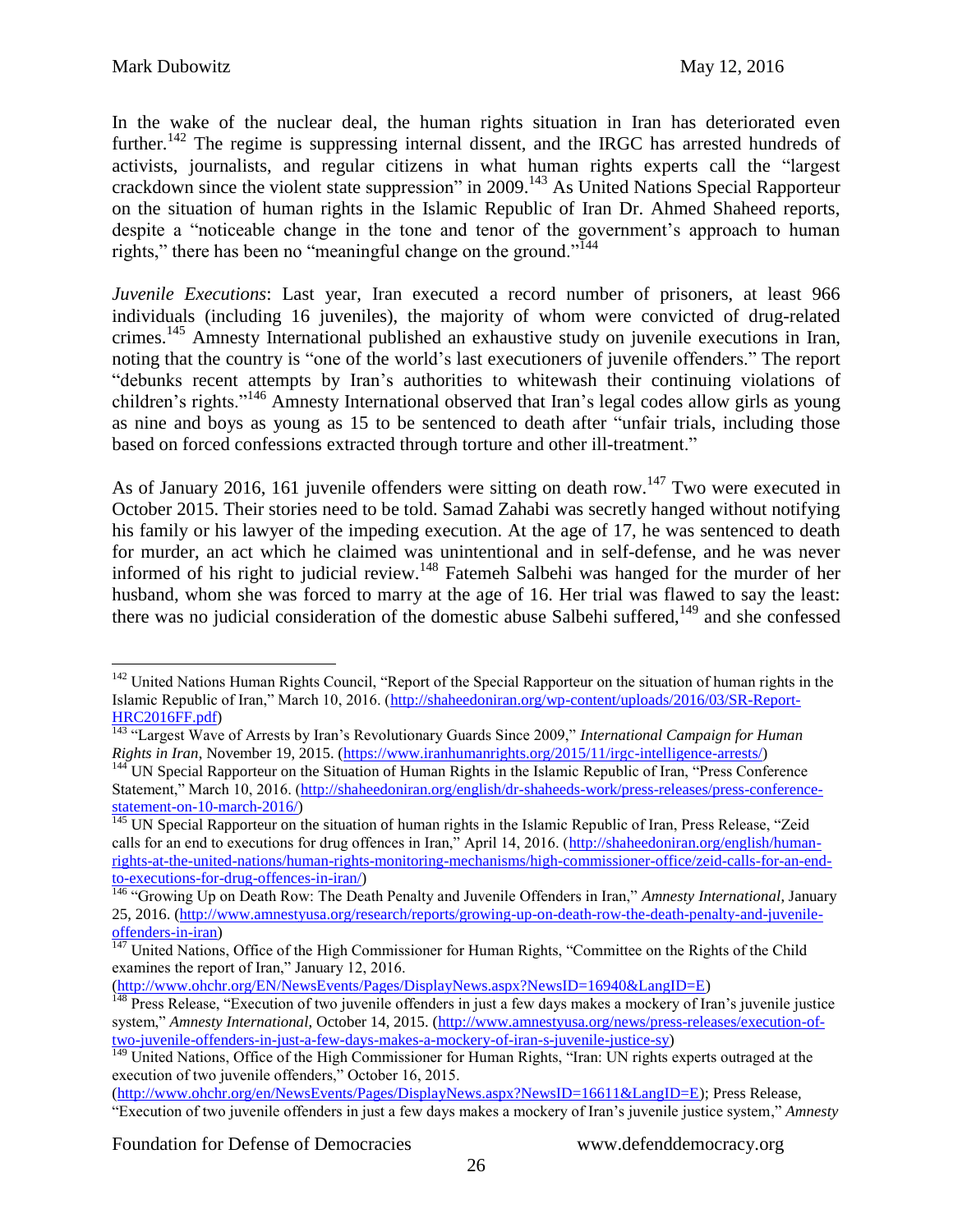under duress.<sup>150</sup> UN Special Rapporteur on extrajudicial, summary or arbitrary executions Christof Heyns put it best: "These are unlawful killings committed by the State, the equivalent of murders performed by individuals. These are profound tragedies."<sup>151</sup>

*Rights of Children*: The brutal death of a six-year-old Afghan refugee in Iran last month shed a light on the violence and daily discrimination that refugee communities experience.<sup>152</sup> Migrant and refugee children, children of religious and ethnic minorities, and children of the LGBT community are vulnerable to abuses, including violence and state-sanctioned discrimination.<sup>153</sup> Girls are particularly vulnerable to sexual abuse because the legal age of marriage for girls is only 13, and girls as young as nine can be married with permission of the court and their fathers.<sup>154</sup> Earlier this year, the United Nations condemned Iran for an increasing number of forced marriages, which place young girls at risk of "sexual violence, including marital rape." The UN Committee on the Rights of the Child said that Iran's legal provisions "authorize, condone or lead to child sexual abuse."<sup>155</sup>

*Religious Freedom*: For nearly two decades, the U.S. State Department has designated Iran as a "country of particular concern" under the International Religious Freedom Act (IRFA).<sup>156</sup> Earlier this week, the United States Commission on International Religious Freedom published its annual report, finding that religious freedom conditions in Iran "continued to deteriorate" over the past year.<sup>157</sup> This independent, bipartisan government commission notes that the number of individuals imprisoned for their religious beliefs has increased, and the government "continues to engage in systematic, ongoing, and egregious violations of religious freedom, including prolonged detention, torture, and executions based primarily or entirely upon the religion of the accused." The report also finds that the Islamic Republic uses "religious laws to silence

[\(http://www.ohchr.org/en/NewsEvents/Pages/DisplayNews.aspx?NewsID=16611&LangID=E\)](http://www.ohchr.org/en/NewsEvents/Pages/DisplayNews.aspx?NewsID=16611&LangID=E)

<sup>152</sup> Ali M. Latifi and Ramin Mostaghim, "6-year-old Afghan girl's murder puts spotlight on history of discrimination and abuse in Iran," *Los Angeles Times*, April 21, 2016. [\(http://www.latimes.com/world/middleeast/la-fg-iran](http://www.latimes.com/world/middleeast/la-fg-iran-afghanistan-killing-20160421-story.html)[afghanistan-killing-20160421-story.html\)](http://www.latimes.com/world/middleeast/la-fg-iran-afghanistan-killing-20160421-story.html)

<sup>153</sup> Press Release, "Iran: 20 years of unfulfilled promises: It is time to put children first," *Iran Human Rights*, July 20, 2015. [\(http://iranhr.net/en/statement/28/\)](http://iranhr.net/en/statement/28/); "Iran: Submission to the Committee on the Rights of the Child," *Human Right Watch*, March 13, 2015. [\(https://www.hrw.org/news/2015/03/13/iran-submission-committee-rights](https://www.hrw.org/news/2015/03/13/iran-submission-committee-rights-child)[child\)](https://www.hrw.org/news/2015/03/13/iran-submission-committee-rights-child)

 $\frac{154 \text{ U.S.}}{154 \text{ U.S.}}$  Department of State, Country Reports on Human Rights Practices for 2015, "Iran," April 13, 2016. [\(http://www.state.gov/j/drl/rls/hrrpt/humanrightsreport/index.htm?year=2015&dlid=252923\)](http://www.state.gov/j/drl/rls/hrrpt/humanrightsreport/index.htm?year=2015&dlid=252923)

<sup>155</sup> Jack Moore, "U.N. Condemns Iran for Forced Increase in Child Brides as Young as 10," *Newsweek*, February 5, 2016. [\(http://www.newsweek.com/un-condemns-iran-increase-child-brides-young-10-423435\)](http://www.newsweek.com/un-condemns-iran-increase-child-brides-young-10-423435)

*International*, October 14, 2015. [\(http://www.amnestyusa.org/news/press-releases/execution-of-two-juvenile](http://www.amnestyusa.org/news/press-releases/execution-of-two-juvenile-offenders-in-just-a-few-days-makes-a-mockery-of-iran-s-juvenile-justice-sy)[offenders-in-just-a-few-days-makes-a-mockery-of-iran-s-juvenile-justice-sy\)](http://www.amnestyusa.org/news/press-releases/execution-of-two-juvenile-offenders-in-just-a-few-days-makes-a-mockery-of-iran-s-juvenile-justice-sy)

<sup>150</sup> "Alleged Juvenile Offender at Risk of Imminent Execution," *Iran Human Rights Documentation Center*, October 12, 2015. [\(http://www.iranhrdc.org/english/news/inside-iran/1000000614-alleged-juvenile-offender-at-risk-of](http://www.iranhrdc.org/english/news/inside-iran/1000000614-alleged-juvenile-offender-at-risk-of-imminent-execution.html)[imminent-execution.html\)](http://www.iranhrdc.org/english/news/inside-iran/1000000614-alleged-juvenile-offender-at-risk-of-imminent-execution.html)

<sup>&</sup>lt;sup>151</sup> United Nations, Office of the High Commissioner for Human Rights, "Iran: UN rights experts outraged at the execution of two juvenile offenders," October 16, 2015.

<sup>&</sup>lt;sup>156</sup> U.S. Department of State, International Religious Freedom Report for 2014, "Iran," October 14, 2015.

[<sup>\(</sup>http://www.state.gov/j/drl/rls/irf/religiousfreedom/index.htm?year=2014&dlid=238454\)](http://www.state.gov/j/drl/rls/irf/religiousfreedom/index.htm?year=2014&dlid=238454); U.S. Department of State, "Frequently Asked Questions: IRF Report and Countries of Particular Concern," accessed April 27, 2016. [\(http://www.state.gov/j/drl/irf/c13003.htm\)](http://www.state.gov/j/drl/irf/c13003.htm)

<sup>&</sup>lt;sup>157</sup> United States Commission on International Religious Freedom, "2016 Annual Report," May 2, 2016, pages 45-49. [\(http://www.uscirf.gov/sites/default/files/USCIRF%202016%20Annual%20Report.pdf\)](http://www.uscirf.gov/sites/default/files/USCIRF%202016%20Annual%20Report.pdf)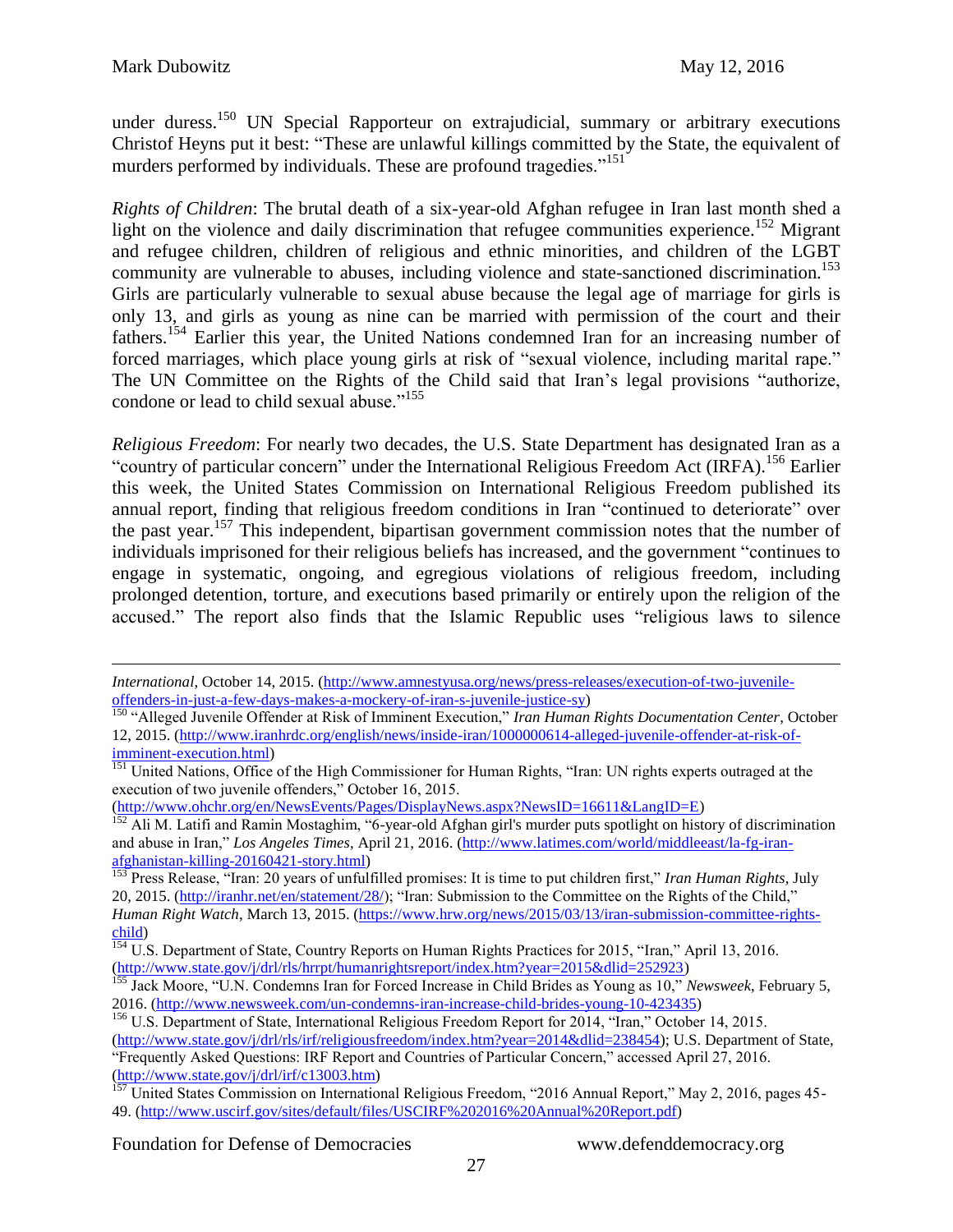reformers, including human rights defenders and journalists, for exercising their internationallyprotected rights to freedom of expression and religion or belief."<sup>158</sup>

*Freedom of the Press*: May 3 was World Press Freedom Day. Iran "celebrated" a week early by sentencing four journalists working for reformist newspapers to a combined 27 years in prison. Afarin Chitsaz, Eshan Manzandarani, Davood Asadi, and Eshan Safarzaiee were arrested by the IRGC in November on trumped-up charges of acting against the national security of the state.<sup>159</sup> According to Dr. Shaheed, at least 47 journalists and social media activists were in prison as of January, and nearly 300 internet cafes were closed in 2015.<sup>160</sup> For the past six years, Iran has ranked in the top three of the world's worst jailers of journalists and in the top ten most censored nations, according to the Committee to Protect Journalists (CPJ).<sup>161</sup> Iran engages in censorship and "uses mass and arbitrary detention as a means of silencing dissent." In short, the CPJ observes, "the situation for the press has not improved under Rouhani."<sup>162</sup>

Expectations were misplaced that President Rouhani would improve the human rights situation. When he was elected, he was hailed as a man of the system who nevertheless wanted to make fundamental changes that would gradually bring greater freedom to Iranian society and politics. This assessment ignores the evidence. In 1999, he supported crushing student protests and called for the execution of those agitating for greater freedom.<sup>163</sup> Last year, my colleagues at the Foundation for Defense of Democracies conducted an in-depth study of his writings, speeches, and autobiography. Their research revealed that his "politics aren't reformist"; his priority is to "ensure the regime's continuing dominion." He is "a founding father of Iran's theocracy and its nuclear-weapons program" and has "arduously and vengefully worked to see the revolution succeed."<sup>164</sup> Or, as former Under Secretary of State and U.S. negotiator in the Iran talks Wendy Sherman explained, "There are hardliners in Iran, and then there are hard-hardliners in Iran. Rouhani is not a moderate, he is a hard-liner."<sup>165</sup>

<sup>160</sup> UN Special Rapporteur on the situation of human rights in the Islamic Republic of Iran, "The Statement by Ahmed Shaheed- The United Nations Human Rights Council – Session 31," March 14, 2016.

<sup>164</sup> Reuel Marc Gerecht and Ali Alfoneh, "Persian Truths and American Self-Deception: Hassan Rouhani,

 $\overline{a}$ <sup>158</sup> United States Commission on International Religious Freedom, "2016 Annual Report," May 2, 2016, page 45. [\(http://www.uscirf.gov/sites/default/files/USCIRF%202016%20Annual%20Report.pdf\)](http://www.uscirf.gov/sites/default/files/USCIRF%202016%20Annual%20Report.pdf)

<sup>159</sup> Thomas Erdbrink, "Iranian Court Sentences 4 Journalist to Long Prison Terms," *The New York Times*, April 26, 2016. [\(http://www.nytimes.com/2016/04/27/world/middleeast/iranian-court-sentences-4-journalists-to-long-prison](http://www.nytimes.com/2016/04/27/world/middleeast/iranian-court-sentences-4-journalists-to-long-prison-terms.html)[terms.html\)](http://www.nytimes.com/2016/04/27/world/middleeast/iranian-court-sentences-4-journalists-to-long-prison-terms.html)

[<sup>\(</sup>http://shaheedoniran.org/english/dr-shaheeds-work/the-statement-to-united-nations-human-rights-council-session-](http://shaheedoniran.org/english/dr-shaheeds-work/the-statement-to-united-nations-human-rights-council-session-31/) $31/$ 

<sup>161</sup> "10 Most Censored Countries," *Committee to Protect Journalists*, April 2015. [\(https://cpj.org/2015/04/10-most](https://cpj.org/2015/04/10-most-censored-countries.php)[censored-countries.php\)](https://cpj.org/2015/04/10-most-censored-countries.php) ensored-countries.php)<br>
<sup>162</sup> "10 Most Censored Countries," *Committee to Protect Journalists*, April 2015. [\(https://cpj.org/2015/04/10-most-](https://cpj.org/2015/04/10-most-censored-countries.php)

[censored-countries.php\)](https://cpj.org/2015/04/10-most-censored-countries.php)

<sup>163</sup> Sohrab Ahmari, "Behind Iran's 'Moderate' New Leader," *The Wall Street Journal*, June 16, 2013. [\(http://www.wsj.com/articles/SB10001424127887323566804578549262039104552\)](http://www.wsj.com/articles/SB10001424127887323566804578549262039104552); Hassan Rouhani, "Remarks before the Iranian Majlis," *Translation provided by BBC World Media Watch*, July 14, 1999. [\(http://news.bbc.co.uk/2/hi/world/monitoring/394731.stm\)](http://news.bbc.co.uk/2/hi/world/monitoring/394731.stm)

Muhammad-Javad Zarif, and Ali Khamenei in Their Own Words," *Foundation for Defense of Democracies*, March 24, 2015. [\(http://www.defenddemocracy.org/media-hit/persian-truths-and-american-self-deception/\)](http://www.defenddemocracy.org/media-hit/persian-truths-and-american-self-deception/)

<sup>165</sup> Matthew Riley, "Lead U.S. negotiator of Iran deal Sherman analyzes the agreement," *The Duke Chronicle*, February 5, 2016. [\(http://www.dukechronicle.com/article/2016/02/lead-u-s-negotiator-of-iran-deal-sherman](http://www.dukechronicle.com/article/2016/02/lead-u-s-negotiator-of-iran-deal-sherman-analyzes-the-agreement)[analyzes-the-agreement\)](http://www.dukechronicle.com/article/2016/02/lead-u-s-negotiator-of-iran-deal-sherman-analyzes-the-agreement)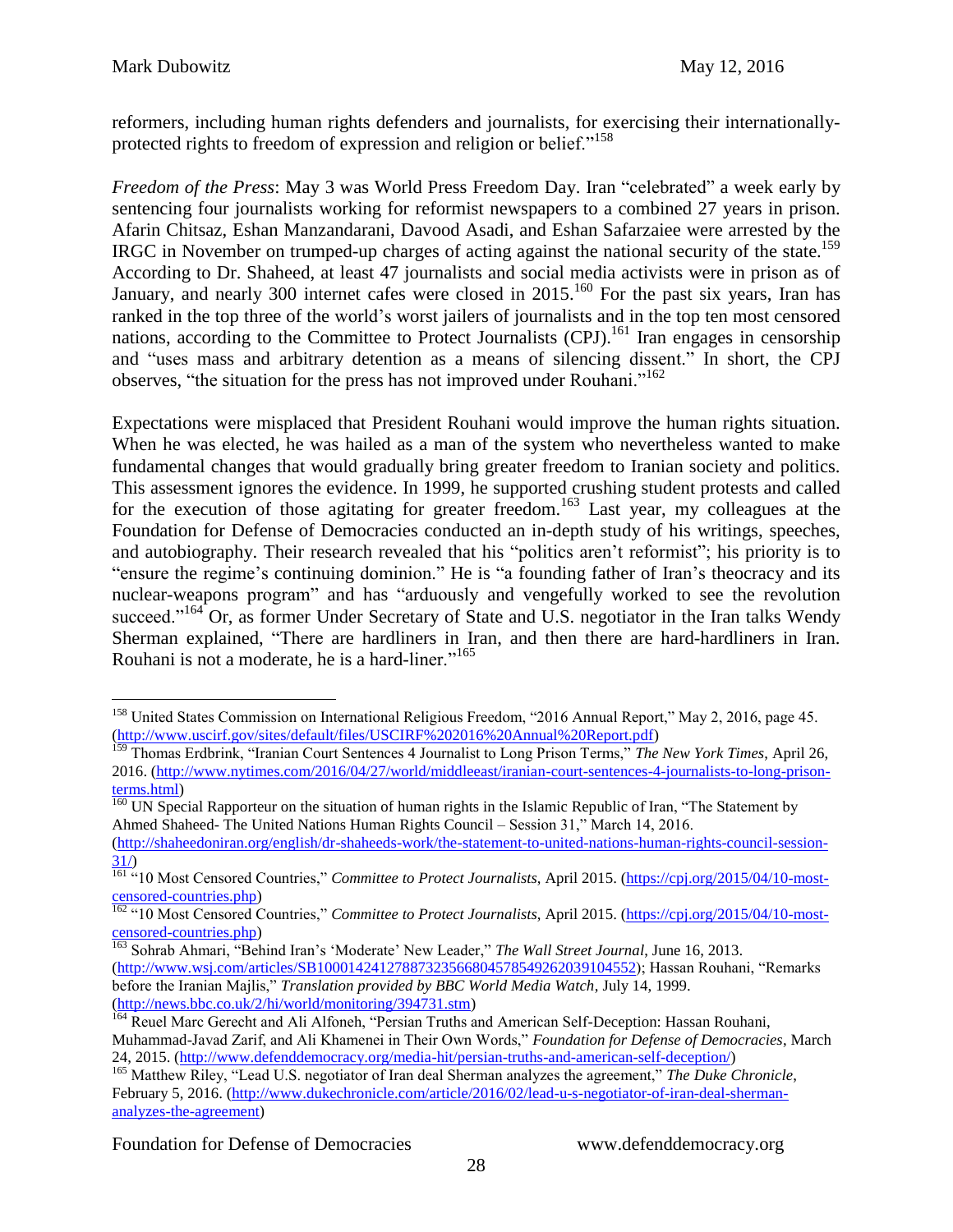# *Iranian crimes against humanity in Syria*

Iran's support for Syrian President Bashar al-Assad reached new levels in the last year, including the provision of IRGC ground forces, weaponry, intelligence, telecommunications, and financial support.<sup>166</sup> Through this support, Iran has allowed Assad to remain in power, bombing civilians with impunity, reportedly causing more than  $470,000$  deaths,<sup>167</sup> and creating millions of refugees who have fled to Europe and neighboring Middle Eastern states.

A recently published report by Naame Shaam, a group of Syrian and Lebanese activists and citizen-journalists whose reporting focuses on the role of the Iranian regime in Syria, finds that Tehran initially entered the fray to prevent its ally, the Assad regime, from collapsing but has effectively become an occupying force in the regime-held areas of Syria. The Syrian regime itself is "little more than a puppet" of the Iranian regime and the IRGC.<sup>168</sup>

Moreover, Shiar Youssef, the author of the report, noted that there is "sufficient evidence to try the Iranian regime's military and political leadership for complicity" in war crimes and crimes against humanity. "The only thing missing is the political will in the White House and in the European Union to do so," he added. $169$ 

The report analyzes Iran's role creating and organizing the pro-Assad *shabbiha* force, and quotes Assad's cousin Rami Makhouf explaining that the paramilitary force was established "to do the 'dirty work' of the regime to counter the anti-regime protests."<sup>170</sup> As early as May 2012, U.S. officials noted that the *shabbiha* forces "clearly reflect the tactics and the techniques that the Iranians use for their own suppression of civil rights."<sup>171</sup> When the U.S. sanctioned the militia in December 2012, Treasury noted that the IRGC has "provided training, advice, and weapons and equipment" as well as "funding worth millions of dollars" to these forces. $172$ 

<sup>169</sup> Press Release, "Naame Shaam releases updated report on Iran's role in Syria," *Naame Shaam*, April 29, 2016. [\(http://www.naameshaam.org/naame-shaam-releases-updated-report-on-irans-role-in-syria/\)](http://www.naameshaam.org/naame-shaam-releases-updated-report-on-irans-role-in-syria/)

<sup>166</sup> Max Peck, "Doubling Down on Damascus: Iran's Military Surge to Save the Assad Regime," *Foundation for Defense of Democracies*, January 11, 2016.

[<sup>\(</sup>http://www.defenddemocracy.org/content/uploads/documents/Doubling\\_Down\\_on\\_Damascus.pdf\)](http://www.defenddemocracy.org/content/uploads/documents/Doubling_Down_on_Damascus.pdf)<br><sup>167</sup> Anne Barnard "Danth Tall Frant West"

<sup>167</sup> Anne Barnard, "Death Toll From War in Syria Now 470,000, Group Finds," *The New York Times*, February 11, 2016. [\(http://www.nytimes.com/2016/02/12/world/middleeast/death-toll-from-war-in-syria-now-470000-group](http://www.nytimes.com/2016/02/12/world/middleeast/death-toll-from-war-in-syria-now-470000-group-finds.html?_r=0)finds.html?  $r=0$ )

<sup>&</sup>lt;sup>168</sup> Shiar Youssef, "Iran in Syria: From an Ally of the Regime to Occupying Force," *Naame Shaame*, 2<sup>nd</sup> Edition, April 2016, page 10. [\(http://www.naameshaam.org/naame-shaam-releases-updated-report-on-irans-role-in-syria/\)](http://www.naameshaam.org/naame-shaam-releases-updated-report-on-irans-role-in-syria/)

<sup>&</sup>lt;sup>170</sup> Shiar Youssef, "Iran in Syria: From an Ally of the Regime to Occupying Force," *Naame Shaame*, 2<sup>nd</sup> Edition, April 2016, page 17. [\(http://www.naameshaam.org/naame-shaam-releases-updated-report-on-irans-role-in-syria/\)](http://www.naameshaam.org/naame-shaam-releases-updated-report-on-irans-role-in-syria/)

<sup>171</sup> Chris McGreal, "Houla massacre: US accuses Iran of 'bragging' about its military aid to Syria," *The Guardian* (UK), May 29, 2012. [\(http://www.theguardian.com/world/2012/may/29/houla-massacre-us-accuses-iran\)](http://www.theguardian.com/world/2012/may/29/houla-massacre-us-accuses-iran); Shiar Youssef, "Iran in Syria: From an Ally of the Regime to Occupying Force," *Naame Shaame*, 2<sup>nd</sup> Edition, April 2016,

page 18. [\(http://www.naameshaam.org/naame-shaam-releases-updated-report-on-irans-role-in-syria/\)](http://www.naameshaam.org/naame-shaam-releases-updated-report-on-irans-role-in-syria/)

U.S. Department of the Treasury, Press Release, "Treasury Sanctions Al-Nusrah Front Leadership in Syria and Militias Supporting the Asad Regime," December 11, 2012. [\(https://www.treasury.gov/press-center/press](https://www.treasury.gov/press-center/press-releases/pages/tg1797.aspx)[releases/pages/tg1797.aspx\)](https://www.treasury.gov/press-center/press-releases/pages/tg1797.aspx); Shiar Youssef, "Iran in Syria: From an Ally of the Regime to Occupying Force," *Naame Shaame*, 2nd Edition, April 2016, page 18. [\(http://www.naameshaam.org/naame-shaam-releases-updated](http://www.naameshaam.org/naame-shaam-releases-updated-report-on-irans-role-in-syria/)[report-on-irans-role-in-syria/\)](http://www.naameshaam.org/naame-shaam-releases-updated-report-on-irans-role-in-syria/)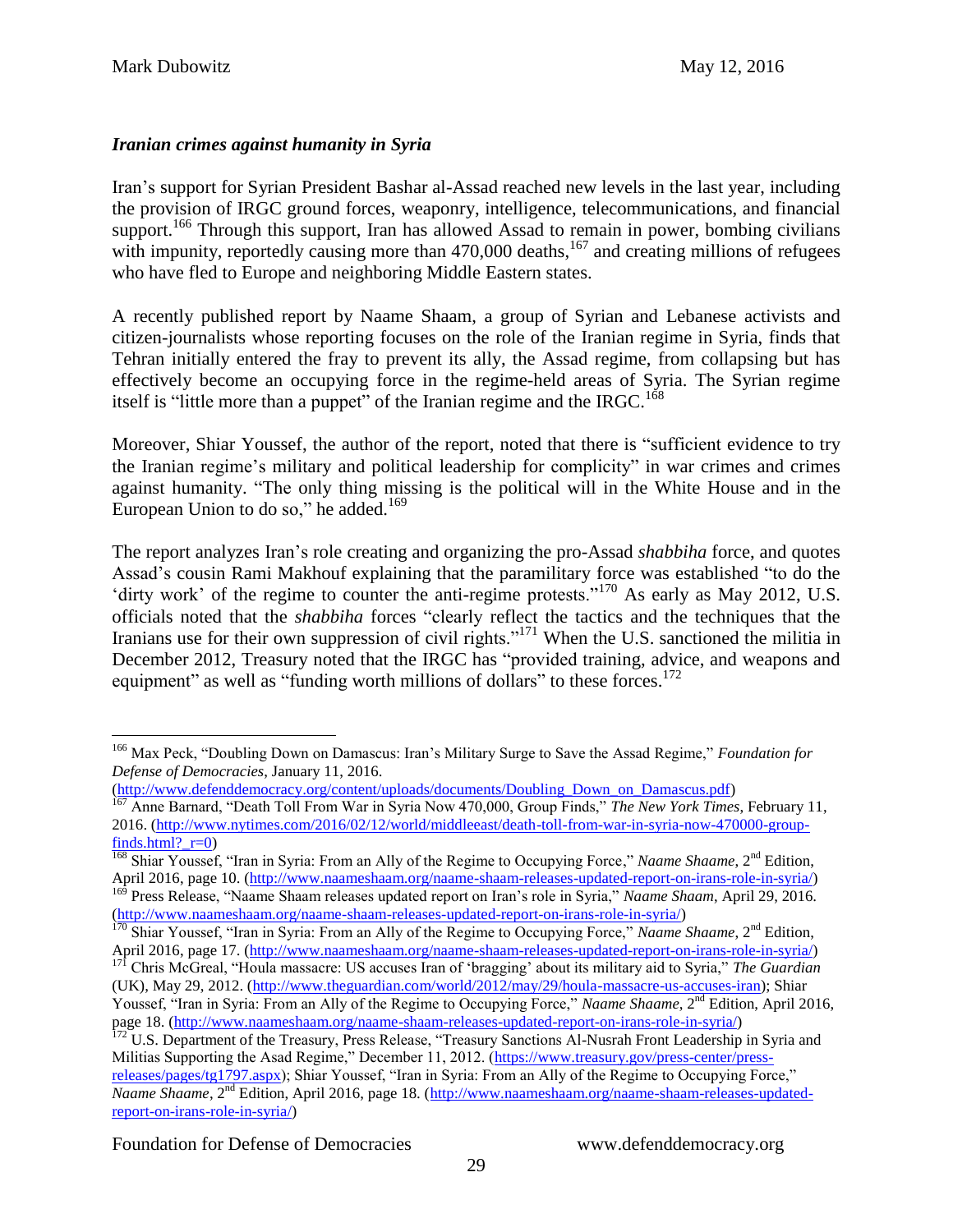The *shabbiha* are responsible for "finding, torturing or killing" anti-regime activities, and "[t]here have been numerous reports about *shabbiha* force members looting houses and setting them on fire; about them destroying entire villages and raping, torturing and slitting the throats of inhabitants suspected of opposing the regime," Naame Shaam finds. Vividly, Naame Shaam provides disturbing details of the alleged war crimes committed by *shabbiha* members, noting that these forces are known for, and may even be encouraged to, loot and rape. The report quotes a captured *shabbiha* member admitting to raping a woman and stating, "My commander raped many times. It was normal."<sup>173</sup>

The report notes that "thanks to Sepah Pasdaran [another name for the IRGC] and Hezbollah Lebanon," these *shabbiha* forces have become the combatants on the ground while the Syrian army plays a "logistical and directive role."<sup>174</sup> Iran is responsible for the actions of the *shabbiha* forces because it has helped set up, train, and arm "one of the most notorious militia forces that has been responsible for war crimes and crimes against humanity committed in Syria," Naame Shaam concludes. Additionally, top IRGC commanders in Syria as well as IRGC Quds Force commander Qassem Solemani and Supreme Leader Ali Khamenei "should also be implicated in the[se] crimes … because evidence suggests it was with their full knowledge and complicity, if not their direct orders, that these crimes were committed," argues Naame Shaam.<sup>175</sup>

The lifting of sanctions that were part of the nuclear deal with Iran provides the regime more financial resources to pursue these malign activities and to support the Assad regime's brutality in Syria.

# **RECOMMENDATIONS**

Addressing the Iranian threat requires a coherent strategy deploying all tools of American statecraft, including deploying covert, military, economic, and cyber resources. As requested by this Committee, I focused my recommendations on sanctions, but I urge that these measures not be considered in isolation. Sanctions are most effective when combined with other tools of coercive statecraft.

The JCPOA permits sanctions on Tehran for non-nuclear activities such as missile tests, terrorism and human rights abuses. Since the JCPOA was reached last year, Iran's regime shows no sign of moderating its behavior in these areas or addressing the full range of illicit activities that prompted U.S. sanctions. Iran is likely to protest these non-nuclear sanctions and may even threaten to walk away from the nuclear agreement. Congress should not let these threats dissuade it from taking action. If Iran does walk away from the deal, Washington can rightfully argue that Iran is to blame for the dissolution of the deal. The United States then will be better positioned to take other coercive steps with more international support.

 $\overline{a}$ <sup>173</sup> Shiar Youssef, "Iran in Syria: From an Ally of the Regime to Occupying Force," *Naame Shaame*, 2<sup>nd</sup> Edition, April 2016, pages 23-24. [\(http://www.naameshaam.org/naame-shaam-releases-updated-report-on-irans-role-in](http://www.naameshaam.org/naame-shaam-releases-updated-report-on-irans-role-in-syria/)[syria/\)](http://www.naameshaam.org/naame-shaam-releases-updated-report-on-irans-role-in-syria/)

<sup>&</sup>lt;sup>174</sup> Shiar Youssef, "Iran in Syria: From an Ally of the Regime to Occupying Force," *Naame Shaame*, 2<sup>nd</sup> Edition, April 2016, page 24. [\(http://www.naameshaam.org/naame-shaam-releases-updated-report-on-irans-role-in-syria/\)](http://www.naameshaam.org/naame-shaam-releases-updated-report-on-irans-role-in-syria/)

<sup>&</sup>lt;sup>175</sup> Shiar Youssef, "Iran in Syria: From an Ally of the Regime to Occupying Force," *Naame Shaame*, 2<sup>nd</sup> Edition, April 2016, page 26. [\(http://www.naameshaam.org/naame-shaam-releases-updated-report-on-irans-role-in-syria/\)](http://www.naameshaam.org/naame-shaam-releases-updated-report-on-irans-role-in-syria/)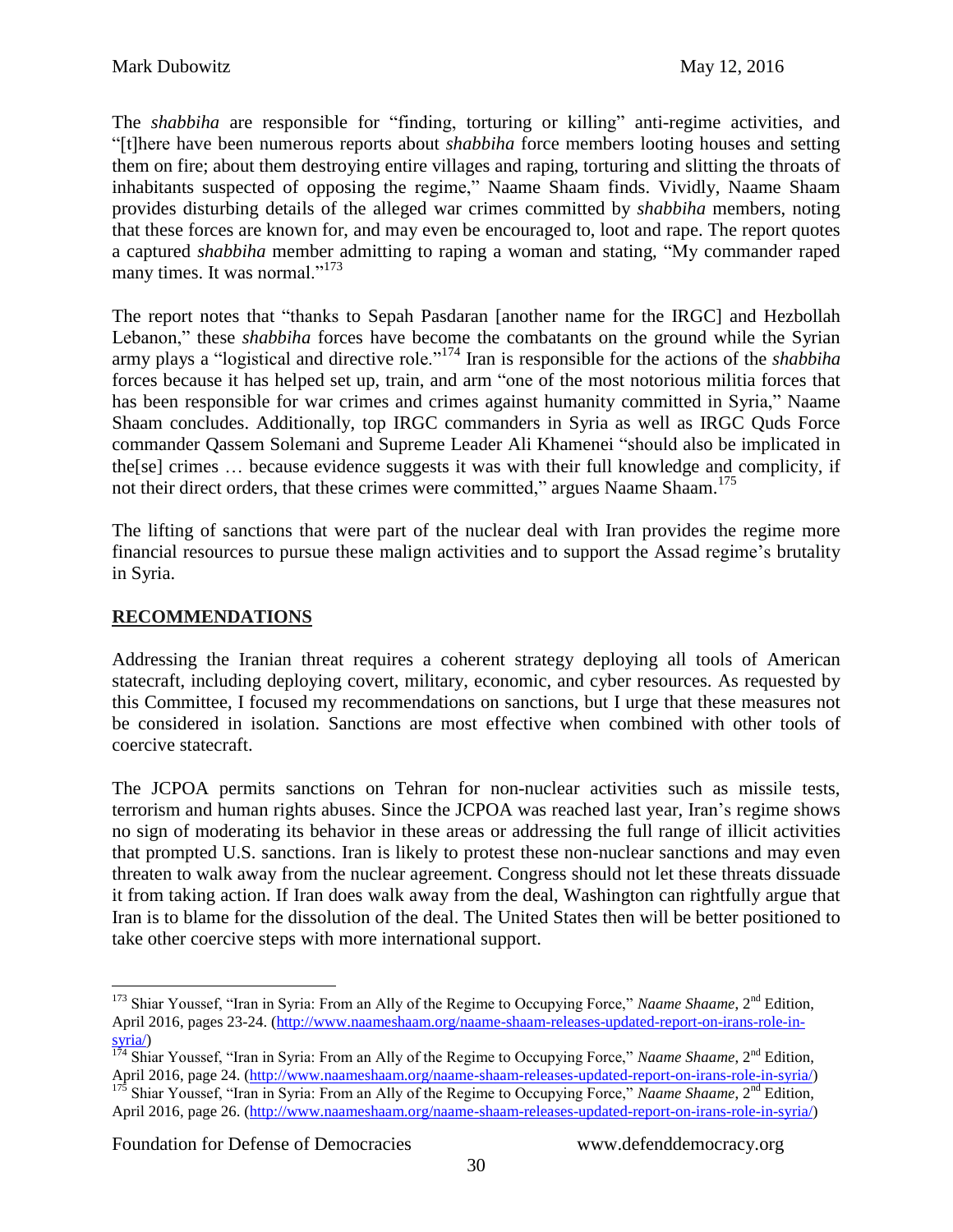Congress can take the lead in enhancing non-nuclear sanctions, increasing the enforcement of remaining sanctions, and defending the threat that Iran's illicit financial activities pose to the integrity of the U.S. financial system and U.S. dollar.

### **1. Protect the integrity of the U.S. dollar from Iranian illicit finance.**

After Treasury revoked the U-turn general license and designated Iran as a jurisdiction of primary money laundering concern, Congress included in Section 1245(c) of the National Defense Authorization Act of 2012 a prohibition stipulating, "The President shall, pursuant to the International Emergency Economic Powers Act (50 U.S.C. 1701 et seq.), block and prohibit all transactions in all property and interests in property of an Iranian financial institution if such property and interests in property are in the United States, come within the United States, or are or come within the possession or control of a United States person."<sup>176</sup> Section 1245(b) also codified the jurisdiction of primary money laundering finding.

Congress can emphasize that Section 1245(c) codifies the U-turn by stating that it is prohibited for any U.S. financial institution to process any transactions for Iranian entities, even when such "transfer was by order of a non-Iranian foreign bank from its own account in a domestic bank to an account held by a domestic bank for a non-Iranian foreign bank."<sup>177</sup> To prevent the use of offshore clearing, Congress can also state that it is prohibited for a U.S. financial institution to provide dollars for clearing facilities if any party to the transaction anywhere in the financial chain is an Iranian entity. Congress should also authorize mandatory sanctions on any offshore large value payment system that provides dollar-clearing services in any transactions involving an Iranian party. The termination of these prohibitions should be linked to a certification from the president that Iran is no longer involved in supporting terrorism and illicit missile development as well as addressing its outstanding obligations to compensate victims of Iranian terrorism.

Finally, Congress should require the Treasury Department to report on all financial institutions involved in giving Iran direct or indirect access to the U.S. dollar with details on institutions, transactions, counterparties, and mechanisms. This reporting requirement will be useful in identifying entities for further government or non-governmental action. The Government Accountability Office (GAO) or a similar governmental or quasi-government body should verify this list and add any additional persons or entities not identified by Treasury.

#### **2. Strengthen sanctions against the IRGC by targeting its support for terrorism and expanding non-proliferation sanctions and designations.**

To date, the administration has refused to impose terrorism sanctions against the Revolutionary Guards by either designating them under Executive Order 13224 or by declaring the entity to be a Foreign Terrorist Organization. If the administration refuses to designate the IRGC for terrorism, Congress should impose the same penalties provided under the FTO designation or

Foundation for Defense of Democracies www.defenddemocracy.org

<sup>&</sup>lt;sup>176</sup> National Defense Authorization Act for Fiscal Year 2012, Pub. L. 112-81, U.S.C. § 1245, page 351. [\(https://www.treasury.gov/resource-center/sanctions/Programs/Documents/ndaa\\_publaw.pdf\)](https://www.treasury.gov/resource-center/sanctions/Programs/Documents/ndaa_publaw.pdf)

<sup>177</sup> U.S. Department of the Treasury, Office of Foreign Assets Control, "Iranian Transactions Regulations," *Federal Register*, November 10, 2008. [\(https://www.gpo.gov/fdsys/pkg/FR-2008-11-10/pdf/E8-26642.pdf\)](https://www.gpo.gov/fdsys/pkg/FR-2008-11-10/pdf/E8-26642.pdf)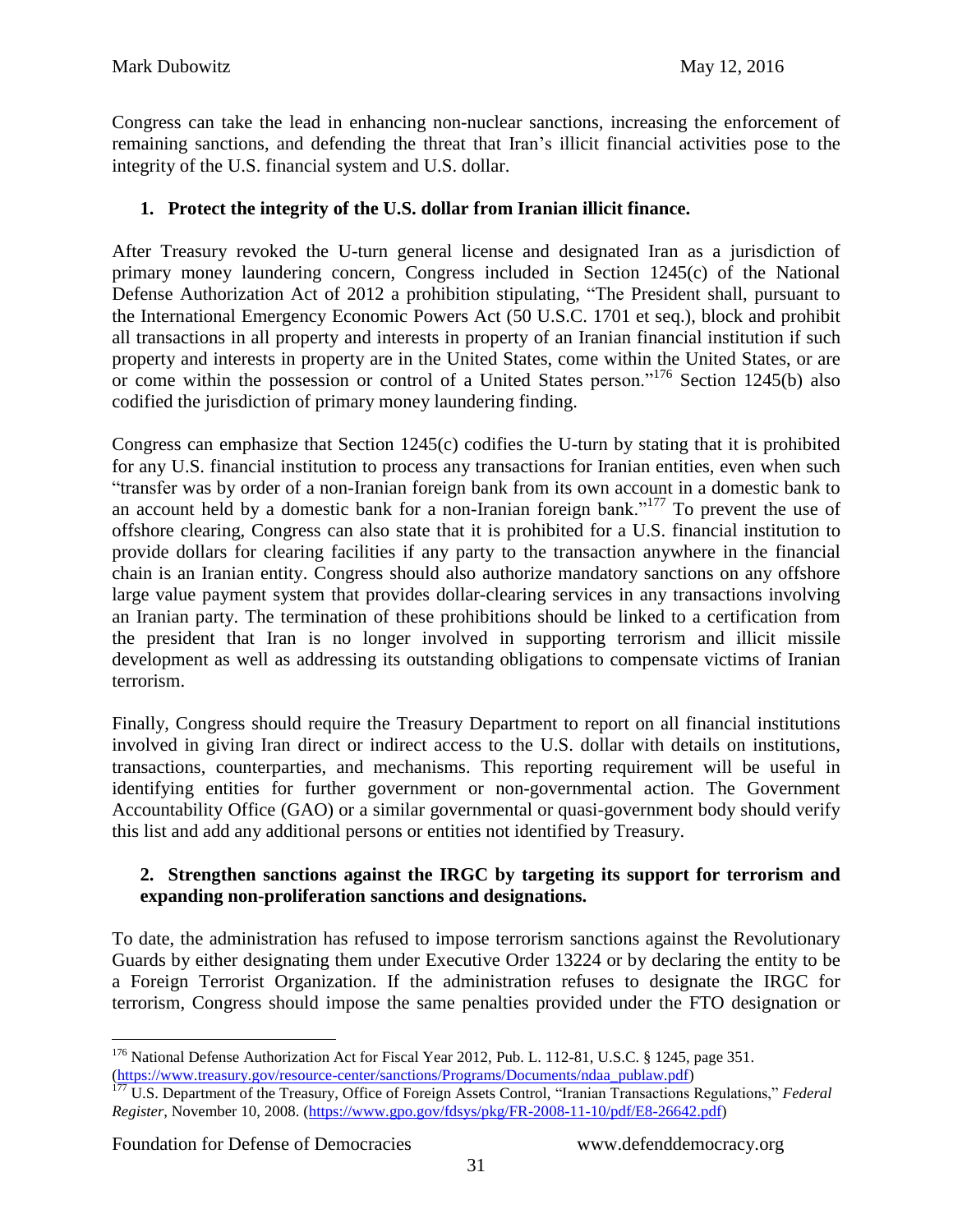Executive Order 13224. These sanctions will reinforce existing secondary sanctions against companies engaged in business with IRGC companies. This legislation would provide another warning to foreign companies contemplating illicit business in Iran.

In the missile arena, numerous companies owned or controlled by the IRGC and MODAFL and high-ranking Iranian officials involved in the program have not been sanctioned. Congress should require the administration to provide a list of all of the individuals and entities involved in Tehran's ballistic missile development. The Government Accountability Office (GAO) or a similar governmental or quasi-government body should verify this list and add any additional persons or entities not identified by Treasury. Congress should require Treasury to add all of those identified on this list to the Specially Designated Nationals list under its counterproliferation authorities. These should also include any entities owned or controlled by designated entities.

#### **3. Require a) updated reporting on IRGC penetration in sectors of the Iranian economy and b) reporting on the sectors involved in Iran's ballistic missile development.**

The Iran Freedom and Counter-Proliferation Act of 2012 requires the president to provide a report to Congress every 180 days on "which sectors of the economy of Iran are controlled directly or indirectly by Iran's Revolutionary Guard Corps."<sup>178</sup> Congress can update this reporting requirement so that the president must provide not only an assessment of which sectors are controlled by the IRGC but also a determination of the nature and extent of the IRGC's penetration into key sectors of Iran's economy. This report should include an analysis of the contribution of the most significant sectors to Iran's GDP, a list of the largest companies in that sector and their links to the Revolutionary Guards (whether or not they meet the ownership or IRGC Watch List thresholds). The report should also provide a qualitative and quantitative assessment of the IRGC's involvement in each sector. Congress should create sector-based sanctions targeting any sector of the Iranian economy with a significant IRGC presence.

Congress also should require a similar report on which sectors of Iran's economy are contributing directly or indirectly to the development of the country's ballistic missile program. The report should also to list all foreign investors in the sectors and all foreign persons engaging in business with these sectors. FDD's research has revealed that metallurgy and mining; chemicals, petrochemicals, and energy; construction; automotive; and electronic, telecommunication, and computer science sectors are involved in Iran's ballistic missile program.<sup>179</sup> These sectors are an appropriate starting point for a government study. Congress can then authorize sanctions on sectors identified in the study. These sanctions could build on the precedent that Congress and Treasury have set of targeting sectors connected to Iran's nuclear program.

[\(http://www.defenddemocracy.org/content/uploads/documents/Ballistic\\_Missile\\_Sanctions.pdf\)](http://www.defenddemocracy.org/content/uploads/documents/Ballistic_Missile_Sanctions.pdf)

Foundation for Defense of Democracies www.defenddemocracy.org

<sup>&</sup>lt;sup>178</sup> National Defense Authorization Act for Fiscal Year 2013, Pub. L. 112-239, 126 Stat. 1632, codified as amended at 112 U.S.C. § 1245. [\(https://www.treasury.gov/resource-center/sanctions/Programs/Documents/pl112\\_239.pdf\)](https://www.treasury.gov/resource-center/sanctions/Programs/Documents/pl112_239.pdf)

<sup>179</sup> Saeed Ghasseminejad, "Iran's Ballistic Missile Program and Economic Sanctions," *Foundation for Defense of Democracies*, March 17, 2016.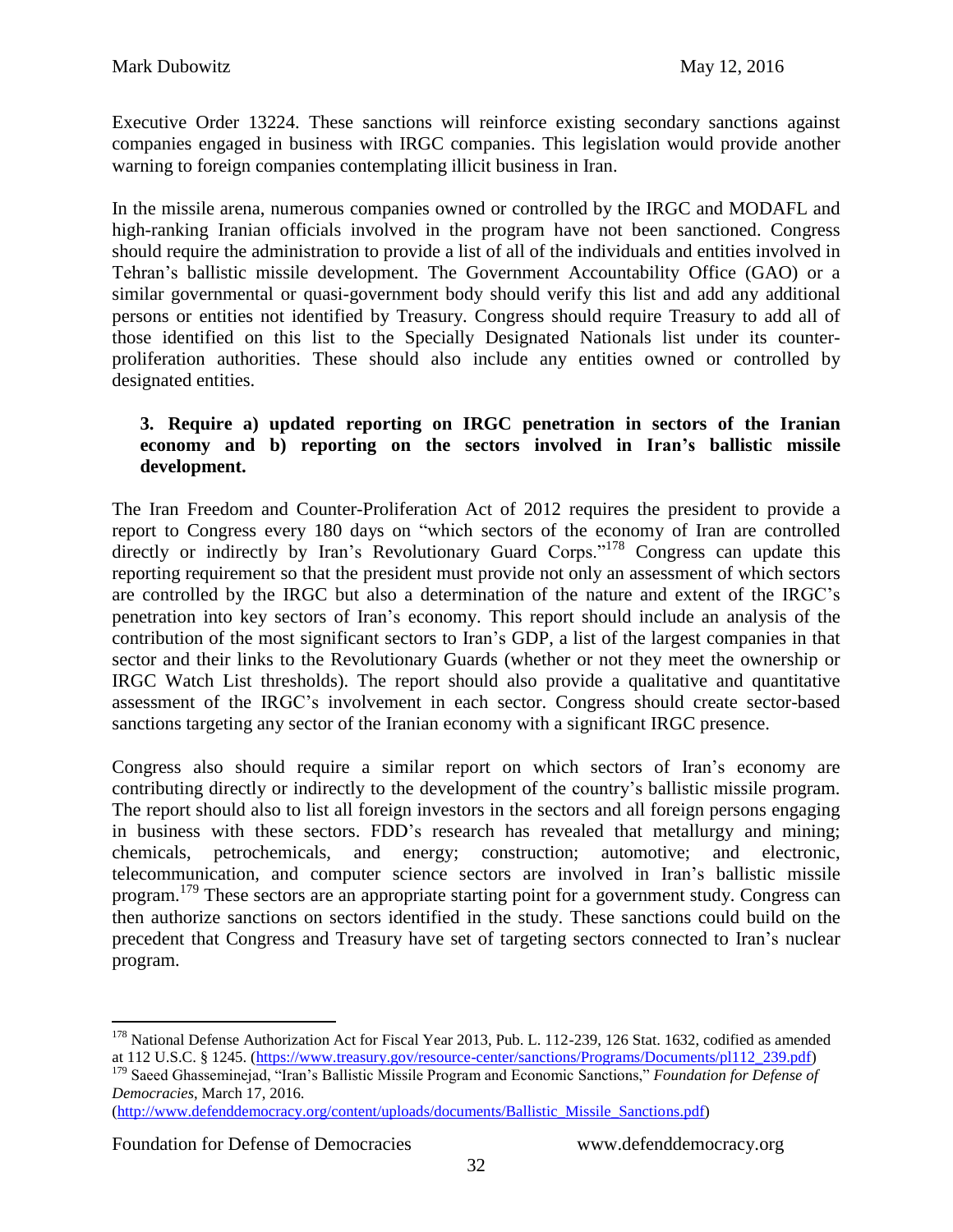#### **4. Require the administration to report on Iran's deceptive conduct and illicit activities as well as the role of the IRGC and other rogue actors in Iran's networks.**

As Iran engages with FATF and undergoes evaluations by this global standards body, Tehran will use this process to further the narrative that it is a responsible global actor. Congress should counter the Iranian narrative and explain to markets the ongoing compliance and business risks involved in transactions with Iran. Congress should expose Iran's ongoing deceptive conduct and illicit activities to build on the already-existing market concerns of doing business with Iran. Congress should underscore that responsible actors should keep Iran at arm's length unless, and until, Iran's behavior becomes conducive to effective risk management. Specifically, Congress should require the administration to provide detailed reporting on Iran's deceptive conduct and illicit activities. In addition to the reports mentioned in the previous recommendation, these reports should focus on exposing Iran's shadow networks and the role of the IRGC and other designated Iranian actors in "legitimate" businesses.

#### **5. Require the U.S. Treasury to create an IRGC Watch List.**

Congress should consider a legislative requirement that Treasury create an "IRGC Watch List" of entities that do not meet the threshold for designation but have demonstrable connections to the IRGC. The list could be maintained by Treasury or another government agency such as the GAO that can evaluate public and classified information on companies that may be used as fronts for the IRGC. As the IRGC continues to evolve and its influence and control in the Iranian economy becomes increasingly sophisticated, enforcement must also evolve. The criteria for inclusion on the IRGC Watch List should be flexible to account for the IRGC's evolving use of deceptive business practices.

The exposure of the links between Iranian companies and the Revolutionary Guards can still discourage business ties and protect the unwitting complicity of foreign companies in the IRGC's illicit behavior. Exposing the links between the IRGC and seemingly legitimate Iranian enterprises can go a long way to reducing the IRGC's ability to fund its illegal activities. This Watch List would also be a critical resource for risk compliance officers who want to limit their company's exposure to bad actors. In their open source research, my colleagues Emanuele Ottolenghi and Saeed Ghasseminejad have identified about 230 companies over which the IRGC exercises significant influence either through equity shares or positions on the board of directors.<sup>180</sup>

#### **6. Require the U.S. Treasury to designate companies with IRGC or MODAFL beneficial ownership.**

The majority equity stake threshold for designation as owned or controlled by a designated entity should be re-examined. Currently, Treasury uses the 50-percent threshold to determine IRGC

```
(http://docs.house.gov/meetings/FA/FA13/20150917/103958/HHRG-114-FA13-Wstate-OttolenghiE-20150917-
SD001.pdf)
```
<sup>&</sup>lt;sup>180</sup> Data available upon request; Emanuele Ottolenghi, "The Iran Nuclear Deal and its Impact on Iran's Islamic Revolutionary Guards Corps, Appendix I and II," *Testimony before the House Foreign Affairs Middle East and North Africa Subcommittee*, September 17, 2015.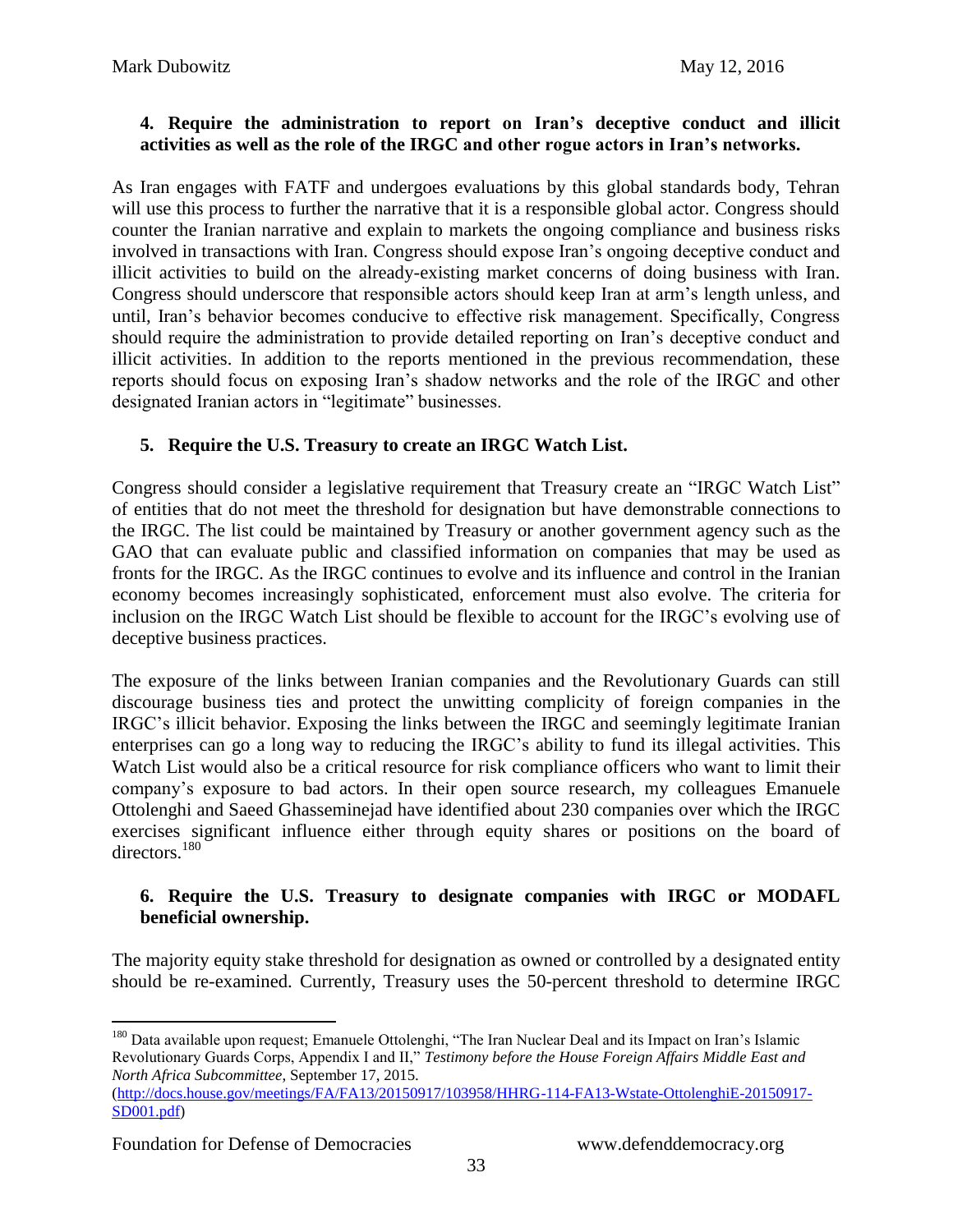ownership (or ownership by any other designated entity); however a 25-percent threshold would better reflect global standards and Treasury's own recommendations.<sup>181</sup> Just last week, Treasury announced the final rule on customer due diligence and proposed beneficial ownership legislation. The rule requires financial institutions in the United States to "identify and verify the identity of any individual who owns 25 percent or more of a legal entity, and an individual who controls the legal entity."<sup>182</sup> Congress should require the Treasury Department to lower the threshold for designation to the 25-percent beneficial ownership threshold rather than majority ownership and include "board of directors' criteria." The latter criteria takes into account not only equity shares but also seats on the board of directors or an ability "to otherwise control the actions, policies, or personnel decisions" used to determine ownership.<sup>183</sup> Under new criteria, many additional IRGC- and MODAFL- controlled entities would likely be eligible for sanctions. Lowering the threshold would likely also generate greater public scrutiny and enhanced due diligence procedures by the private sector.

#### **7. Require reporting to the Securities and Exchange Commission regarding any transactions with IRGC Watch List companies or joint ventures with IRGC entities.**

The Iran Threat Reduction and Syria Human Rights Act of 2012 requires companies publicly traded in the U.S. to file reports with the Securities and Exchange Commission (SEC) that include any transactions or dealings with sanctioned entities or the government of Iran unless the company received specific authorization from the U.S. government.<sup>184</sup> To address the IRGC's role in Iran's economy, Congress can amend this report to require companies to include: 1) any business in sectors with significant IRGC penetration; 2) any joint ventures with public or private Iranian companies (as even so-called private companies are often heavily influenced or controlled by the IRGC); 3) any transactions with companies on the IRGC Watch List; and 4) any transactions with the sectors connected to Iran's ballistic missile program.

Congress should mandate that any company that does not provide timely and accurate reports – and does not amend previous reports when new information comes to light about potential IRGC-linked partners – would be penalized.

[gafi.org/media/fatf/documents/recommendations/pdfs/FATF\\_Recommendations.pdf\)](http://www.fatf-gafi.org/media/fatf/documents/recommendations/pdfs/FATF_Recommendations.pdf); U.S. Department of the Treasury, "Treasury Issues Proposed Rules to Enhance Financial Transparency," July 30, 2014.

 $\overline{a}$ <sup>181</sup> Financial Action Task Force, "International Standards on Combating Money Laundering and the Financing of Terrorism and Proliferation," February 2012, page 60. [\(http://www.fatf-](http://www.fatf-gafi.org/media/fatf/documents/recommendations/pdfs/FATF_Recommendations.pdf)

[<sup>\(</sup>http://www.treasury.gov/press-center/press-releases/Pages/jl2595.aspx\)](http://www.treasury.gov/press-center/press-releases/Pages/jl2595.aspx); Samuel Rubenfeld, "Proposed Rule to Force Banks to Identify Beneficial Owners," *The Wall Street Journal*, July 30, 2014.

[<sup>\(</sup>http://blogs.wsj.com/riskandcompliance/2014/07/30/u-s-treasury-proposes-rule-forcing-banks-to-identify](http://blogs.wsj.com/riskandcompliance/2014/07/30/u-s-treasury-proposes-rule-forcing-banks-to-identify-beneficial-owners/)[beneficial-owners/\)](http://blogs.wsj.com/riskandcompliance/2014/07/30/u-s-treasury-proposes-rule-forcing-banks-to-identify-beneficial-owners/)

<sup>&</sup>lt;sup>182</sup> U.S. Department of the Treasury, Press Release, "Treasury Announces Key Regulations and Legislation to Counter Money Laundering and Corruption, Combat Tax Evasion," May 5, 2016. [\(https://www.treasury.gov/press](https://www.treasury.gov/press-center/press-releases/Pages/jl0451.aspx)[center/press-releases/Pages/jl0451.aspx\)](https://www.treasury.gov/press-center/press-releases/Pages/jl0451.aspx)

<sup>&</sup>lt;sup>183</sup> For example, see Legal Information Institute, "U.S. Code § 8725 - Liability of Parent Companies for Violations of Sanctions by Foreign Subsidiaries," *Cornell University Law School*, accessed October 29, 2015. [\(https://www.law.cornell.edu/uscode/text/22/8725\)](https://www.law.cornell.edu/uscode/text/22/8725)

<sup>&</sup>lt;sup>184</sup> Iran Threat Reduction and Syria Human Rights Act of 2012, 112 U.S.C. § 219. [\(https://www.treasury.gov/resource-center/sanctions/Documents/hr\\_1905\\_pl\\_112\\_158.pdf\)](https://www.treasury.gov/resource-center/sanctions/Documents/hr_1905_pl_112_158.pdf)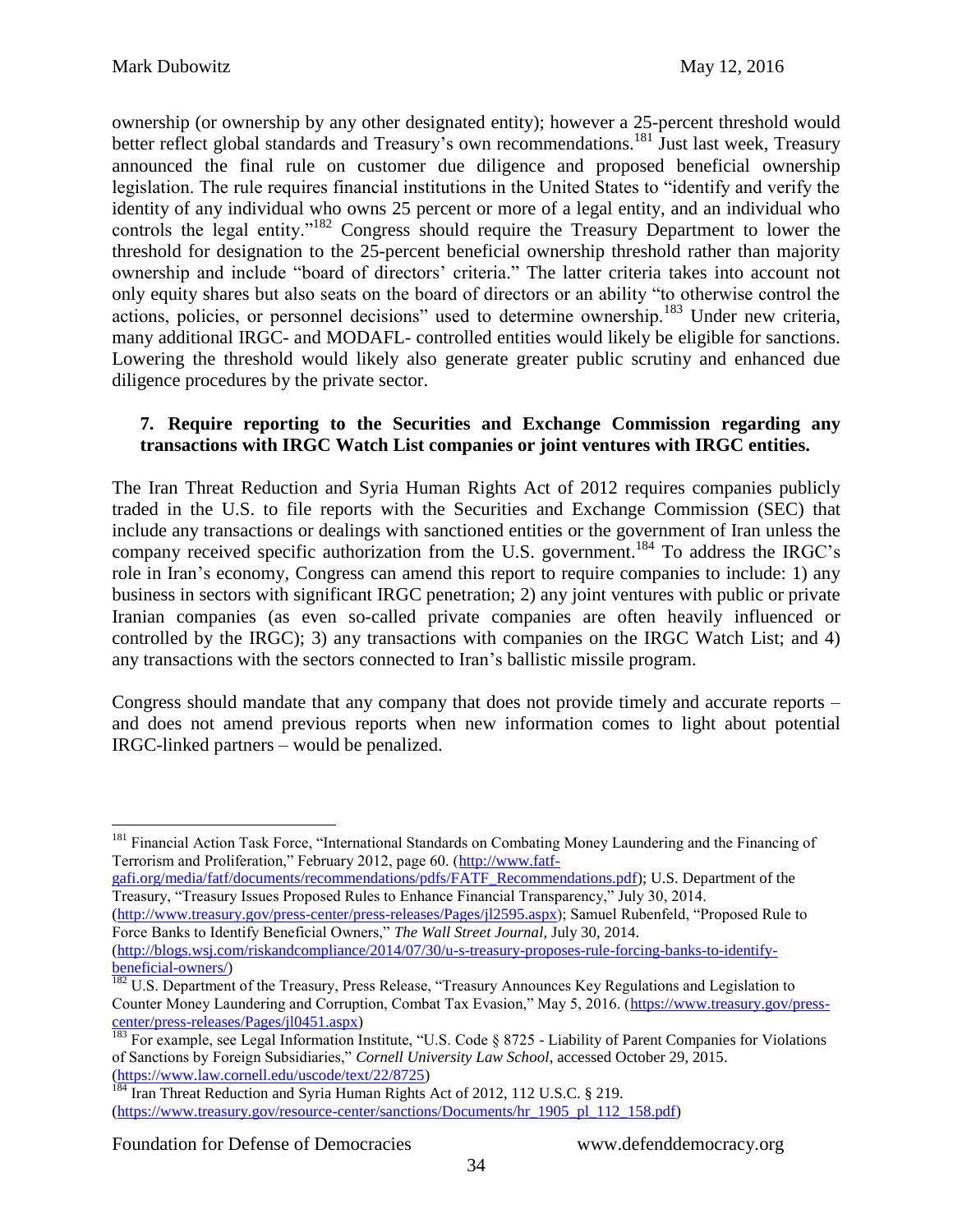#### **8. Require Treasury to explain the qualitative and quantitative effects of individual designations against Iranian entities.**

In the wake of Iran's October and November 2015 ballistic missile tests in violation of UN Security Council resolutions, <sup>185</sup> the U.S. Treasury designated 11 individuals and companies involved in a proliferation network.<sup>186</sup> In March, Treasury designated another two entities related to Iran's ballistic missile program.<sup>187</sup> These designations have a minimal tangible impact on Iran's ballistic missile development as Iran will likely simply reconstitute procurement networks using new front companies and middlemen and establish new subsidiaries. To understand the effects of individual designations, Congress should require the Treasury Department to provide a qualitative and quantitative explanation of the projected effects. This assessment would include an economic analysis as well as a policy assessment about whether or not the designation is likely to change Iran's calculations about specific actions.

#### **9. Expand human rights sanctions by imposing sanctions on Iranian state organs responsible for institutionalized human rights abuses and by linking sanctions concessions to improvements in human rights conditions.**

With a few exceptions, U.S. sanctions against Iranian human rights abusers have primarily targeted individuals. Congress should expand these sanctions and impose human rights sanctions on state organs responsible for institutionalized human rights abuses, as well as any and all individuals who work for these state organs. Washington should target the people, companies, and sources of revenue that facilitate and embolden Iran's vast system of domestic repression and single out the institutions, such as prisons or military bases, at which abuses like torture and arbitrary detention occur and the Iranians responsible for those abuses. Many of these institutions, including the notorious Evin prison's Ward 2A for political prisoners, <sup>188</sup> are controlled by the Revolutionary Guards.

Congress should also consider the creation of a new authority to designate an entity or potentially an entire country as a "jurisdiction of human rights concern." Using the model of Section 311 of the USA PATRIOT Act, the finding would carry regulatory implications in the United States but would also likely have an effect on risk calculations by foreign companies, even if they are not directly affected by the finding. The goal of this policy would be to

 $\overline{a}$ <sup>185</sup> Sam Wilkins, "Iran tests new precision-guided ballistic missile," *Reuters*, October 11, 2015. [\(http://www.reuters.com/article/2015/10/11/us-iran-military-missiles-idUSKCN0S505L20151011\)](http://www.reuters.com/article/2015/10/11/us-iran-military-missiles-idUSKCN0S505L20151011); "U.S.: Iran missile test "clear violation" of U.N. sanctions," *CBS*, October 16, 2015. [\(http://www.cbsnews.com/news/iran](http://www.cbsnews.com/news/iran-ballistic-missile-test-un-sanctions-us-ambassador-samantha-power/)[ballistic-missile-test-un-sanctions-us-ambassador-samantha-power/\)](http://www.cbsnews.com/news/iran-ballistic-missile-test-un-sanctions-us-ambassador-samantha-power/); Bradley Klapper, "US official says Iran tested ballistic missile last month, at least 2nd time since nuke deal," *Associated Press*, December 8, 2015. [\(http://www.usnews.com/news/politics/articles/2015/12/08/us-official-iran-tested-ballistic-missile-last-month\)](http://www.usnews.com/news/politics/articles/2015/12/08/us-official-iran-tested-ballistic-missile-last-month); Louis Charbonneau, "Iran's October missile test violated U.N. ban: expert panel," *Reuters*, December 16, 2015. [\(http://www.reuters.com/article/us-iran-missiles-un-exclusive-idUSKBN0TY1T920151216\)](http://www.reuters.com/article/us-iran-missiles-un-exclusive-idUSKBN0TY1T920151216)

<sup>&</sup>lt;sup>186</sup> U.S. Department of the Treasury, Press Release, "Treasury Sanctions Those Involved in Ballistic Missile Procurement for Iran," January 17, 2016. [\(https://www.treasury.gov/press-center/press-releases/Pages/jl0322.aspx\)](https://www.treasury.gov/press-center/press-releases/Pages/jl0322.aspx)

<sup>&</sup>lt;sup>187</sup> U.S. Department of the Treasury, Press Release, "Treasury Sanctions Supporters of Iran's Ballistic Missile Program and Terrorism-Designated Mahan Air," March 24, 2016. [\(https://www.treasury.gov/press-center/press](https://www.treasury.gov/press-center/press-releases/Pages/jl0395.aspx)[releases/Pages/jl0395.aspx\)](https://www.treasury.gov/press-center/press-releases/Pages/jl0395.aspx)

<sup>188</sup> "A Tour of Ward 2A of Evin Prison," *Iran Human Rights Documentation Center*, accessed February 17, 2016. [\(http://www.iranhrdc.org/english/news/features/1000000578-a-tour-of-ward-2a-of-evin-prison.html\)](http://www.iranhrdc.org/english/news/features/1000000578-a-tour-of-ward-2a-of-evin-prison.html)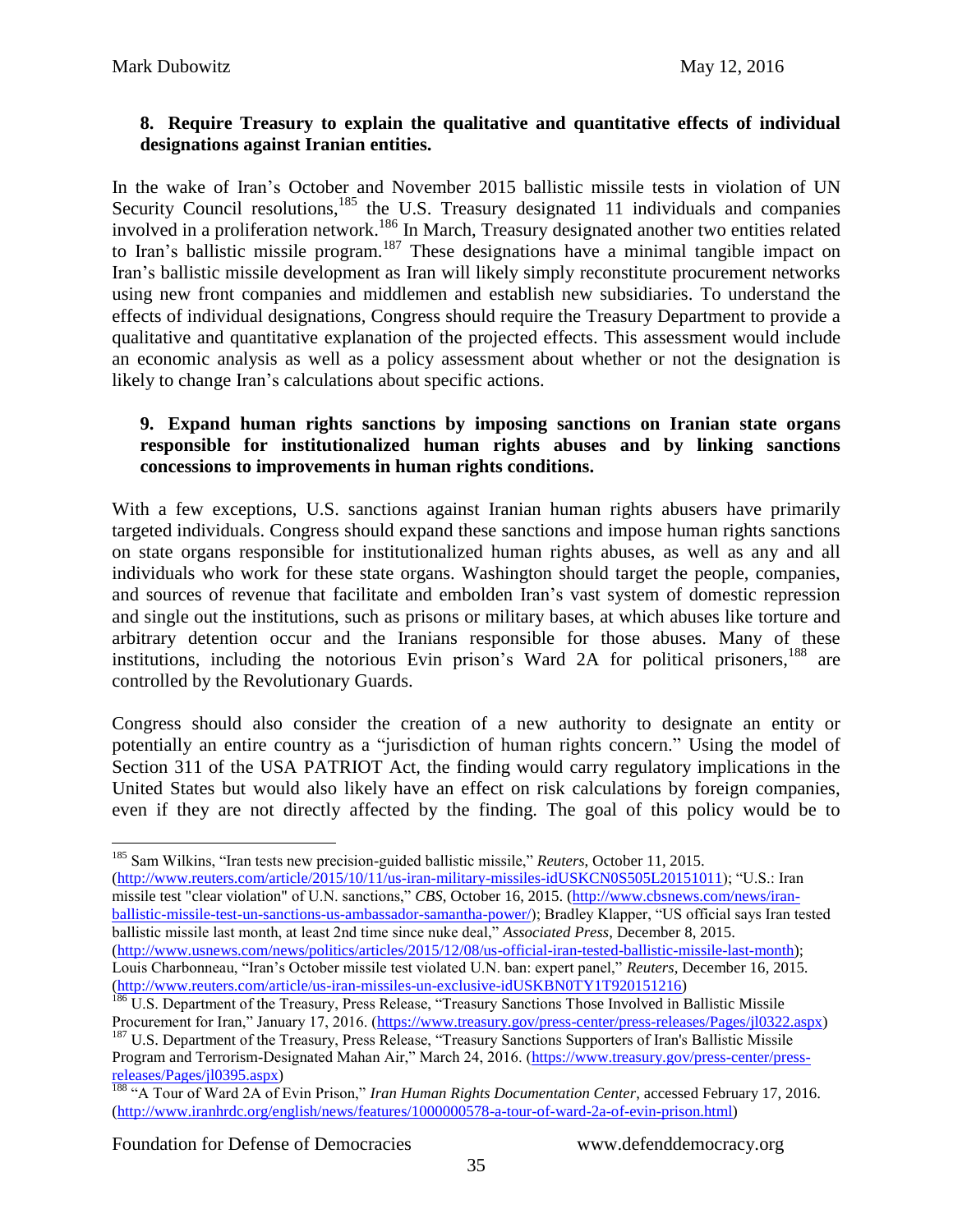encourage the private sector, including foreign companies, to sever ties with those institutions that perpetrate human rights abuses. It could also prompt the private sector to end trade relations with other entities in Iran that have been publicly accused of committing abuses but have not yet been sanctioned.

The United States should also build on its global leadership regarding Iranian human rights issues by establishing the importance of linking any further nuclear-related concessions to Iran with an improvement in Tehran's atrocious human rights record. During the Cold War, Western negotiators linked certain arms control agreements with the Soviet Union to demands for Moscow's adherence to human rights under the civil rights portion of the 1975 Helsinki Accords. The JCPOA did not require Tehran to make any improvements in its human rights record. This is a mistake: It will be much easier to monitor Iran's nuclear program in a relatively freer and more transparent Iran.

#### **10. Target corruption and kleptocracy for reasons related to terrorism and human rights issues.**

The Revolutionary Guards and the ruling elite (including the Supreme Leader) have enriched themselves at the expense of the Iranian people. But Washington should be a leader on anticorruption issues and work with its international partners to fight global corruption. The United States can lead efforts to develop new policy tools, including financial sanctions tools, to combat corruption in Iran as well as in other authoritarian governments. Congress can help develop a mechanism to facilitate the sharing of intelligence between international partners on illicit or suspicious financial activities to protect the integrity of the global financial system and prevent corrupt officials from using the world's banking systems.

Congress should consider legislation targeting corruption in all state sponsors of terrorism. The link between the funds generated from corruption and the sponsorship of terrorism by these regimes is well documented. The pending Global Magnitsky Human Rights Accountability Act is one mechanism which could be used to target corruption in Iran. That legislation authorizes sanctions not only against human rights violators but also against government officials and their associates responsible for or complicit in significant corruption.<sup>189</sup>

Focusing on corruption can be an effective way to promote human rights because it undercuts arguments that dictators often use to try to isolate and persecute human rights activists. Authoritarian leaders paint civil society groups as foreign agents, pass laws to regulate these groups, and cast themselves as defenders of traditional values against a decadent and deviant West. Dictators can muster excuses for shooting demonstrators, arresting political enemies, or censoring the Internet, but they have a more difficult time using ideological, cultural, or nationalist argument to justify thievery. Most ordinary people believe that international action against "crooks and thieves" in their countries is legitimate. Targeting corrupt individuals and institutions will not only impose economic costs, but it will also demonstrate to the Iranian people that the United States and the international community oppose the enrichment of oligarchs at the expense of ordinary people.

 $189$  Global Magnitsky Human Rights Accountability Act, S.284,  $114<sup>th</sup>$  Congress (2015). [\(https://www.congress.gov/bill/114th-congress/senate-bill/284\)](https://www.congress.gov/bill/114th-congress/senate-bill/284)